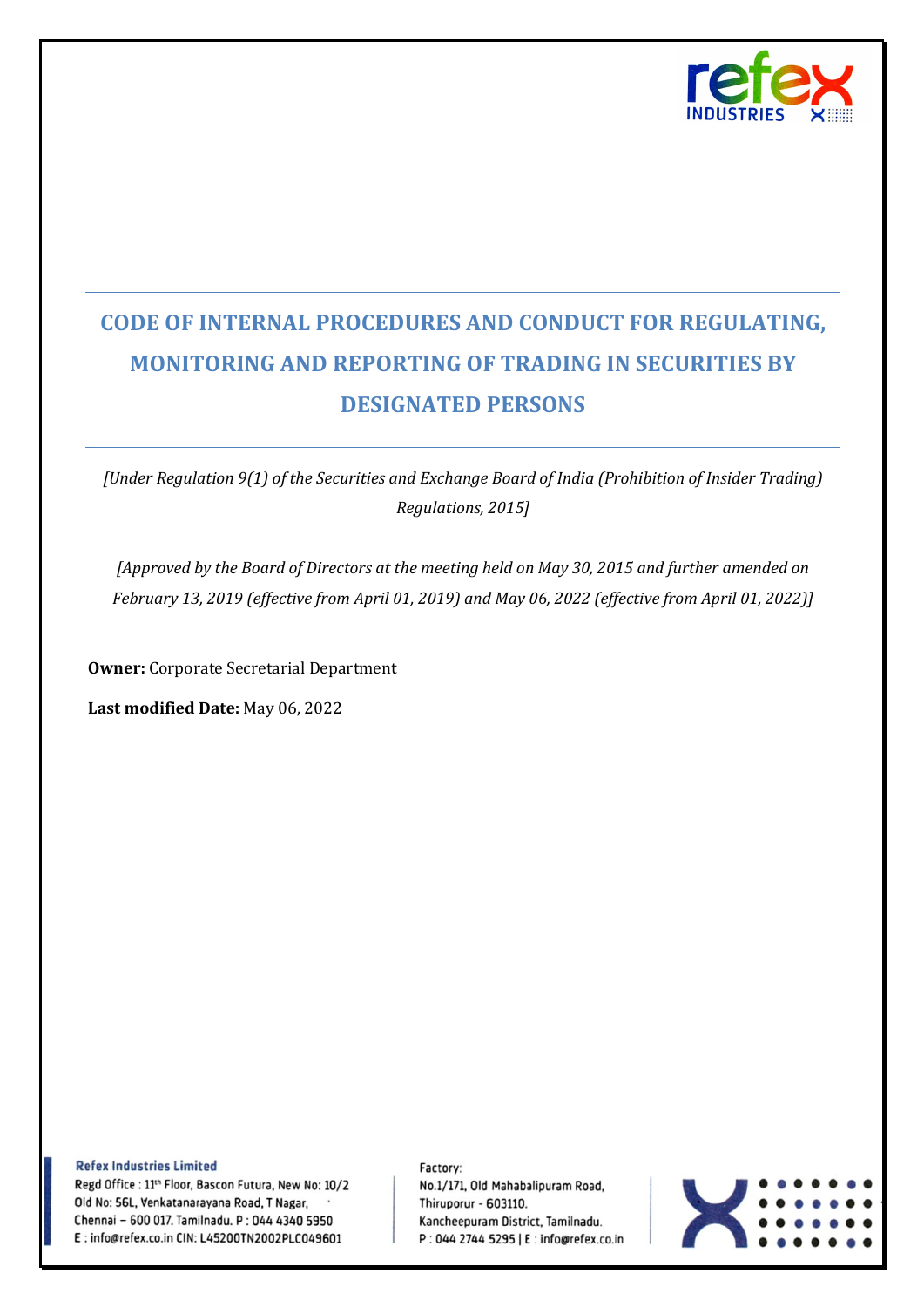

## **TABLE OF CONTENTS**

<span id="page-1-21"></span><span id="page-1-20"></span><span id="page-1-19"></span><span id="page-1-18"></span><span id="page-1-17"></span><span id="page-1-16"></span><span id="page-1-15"></span><span id="page-1-14"></span><span id="page-1-13"></span><span id="page-1-12"></span><span id="page-1-11"></span><span id="page-1-10"></span><span id="page-1-9"></span><span id="page-1-8"></span><span id="page-1-7"></span><span id="page-1-6"></span><span id="page-1-5"></span><span id="page-1-4"></span><span id="page-1-3"></span><span id="page-1-2"></span><span id="page-1-1"></span><span id="page-1-0"></span>

| S. No. | <b>Particulars</b>                                                                                    | Page No.  |
|--------|-------------------------------------------------------------------------------------------------------|-----------|
| 1.     | <b>Section I: Introduction</b>                                                                        | 4         |
| 2.     | Section II: Purpose / Objective/ Scope/Applicability of the Code                                      | 5         |
| 3.     | Section III: Definitions, Interpretations & References                                                | $6 - 12$  |
| 4.     | Section IV: Administration of Code by Compliance Officer                                              | $13 - 14$ |
| 5.     | Section V: Restriction on Sharing or Communication of UPSI and Formulation of<br><b>Chinese Walls</b> | $15 - 17$ |
| 6.     | Section VI: Trading by Designated Persons and their Immediate Relatives                               | $18 - 22$ |
| 7.     | <b>Section VII: Trading Plan</b>                                                                      | $23 - 24$ |
| 8.     | <b>Section VIII: Disclosures by Designated Persons</b>                                                | $25 - 26$ |
| 9.     | Section IX: Penalty for Contravention of the Code                                                     | 27        |
| 10.    | Section X: Informant Reward and its Determination                                                     | 28        |
| 11.    | Section XI: Protection against Retaliation and Victimization                                          | 29        |
| 12.    | <b>Section XII: General</b>                                                                           | 30        |
| 13.    | Appendix - A: Policy & Procedure for Inquiry in case of Leak of UPSI                                  | $31 - 32$ |
| 14.    | Appendix - B: Policy for Determination of Legitimate Purpose for Sharing of UPSI                      | $33 - 35$ |
| 15.    | Appendix - C: Sanctions Framework for Consequence Management                                          | 36        |
| 16.    | Annexure - 1: Format of Application for Pre-Clearance of Trading                                      | 37        |
| 17.    | Annexure - 1A: Format of Undertaking to be accompanied with the Application for<br>Pre-Clearance      | 38        |
| 18.    | Annexure - 2: Format for Pre-Clearance Order                                                          | 39        |
| 19.    | Annexure - 3: Format of Disclosure of Transactions                                                    | 40        |
| 20.    | Annexure - 4: Application for Annual Trading Plan                                                     | 41        |
| 21.    | Annexure - 5: Form-B                                                                                  | 42        |
| 22.    | Annexure - 6: Form C                                                                                  | 43        |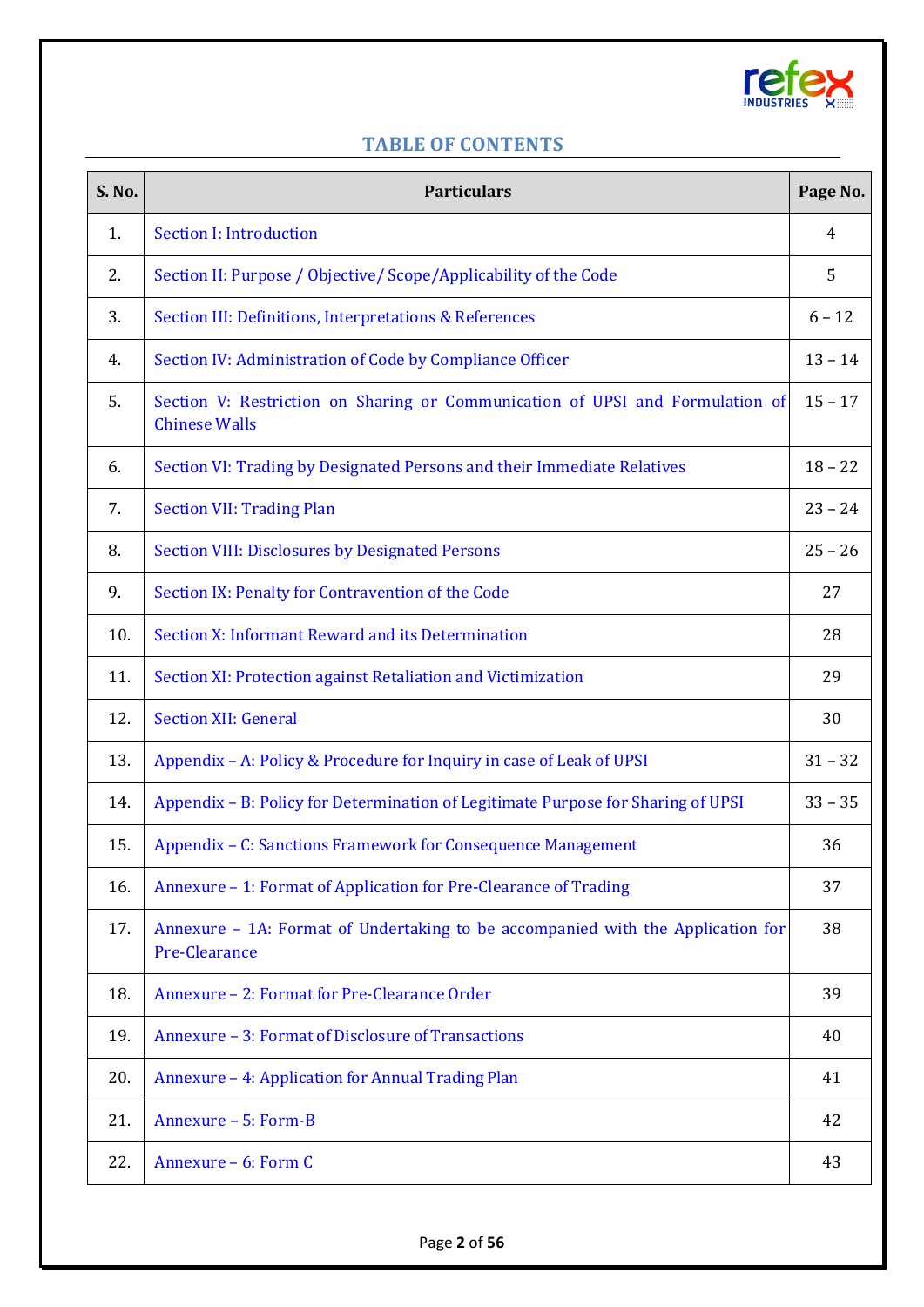

<span id="page-2-7"></span><span id="page-2-6"></span><span id="page-2-5"></span><span id="page-2-4"></span><span id="page-2-3"></span><span id="page-2-2"></span><span id="page-2-1"></span><span id="page-2-0"></span>

| 23. | Annexure - 7: Form D                                                                                                                                                                     | 44        |
|-----|------------------------------------------------------------------------------------------------------------------------------------------------------------------------------------------|-----------|
| 24. | Annexure -8A: One Time Disclosure by Designated Persons                                                                                                                                  | 45        |
| 25. | <b>Annexure -8B: Annual Disclosure by Designated Persons</b>                                                                                                                             | $46 - 47$ |
| 26. | Annexure – 9: Report by Refex Industries Limited for Violations related to the Code of<br>Conduct under the SEBI (Prohibition of Insider Trading) Regulations, 2015                      | $48 - 49$ |
| 27. | Annexure - 10: Form for Informant's Voluntary Information Disclosure to be<br>submitted to the SEBI                                                                                      | $50 - 52$ |
| 28. | Annexure – 11: Form for Informant's Reward Claim to be submitted to the SEBI within<br>the time specified in the intimation of prima facie eligibility to receive an Informant<br>Reward | $53 - 54$ |
| 29. | Annexure – 12: Affirmation of Compliance of the Code of Conduct (Insider Trading                                                                                                         | 55        |
| 30. | Annexure – 13: Format for Reporting Actual or Suspected leak of UPSI to the SEBI                                                                                                         | 56        |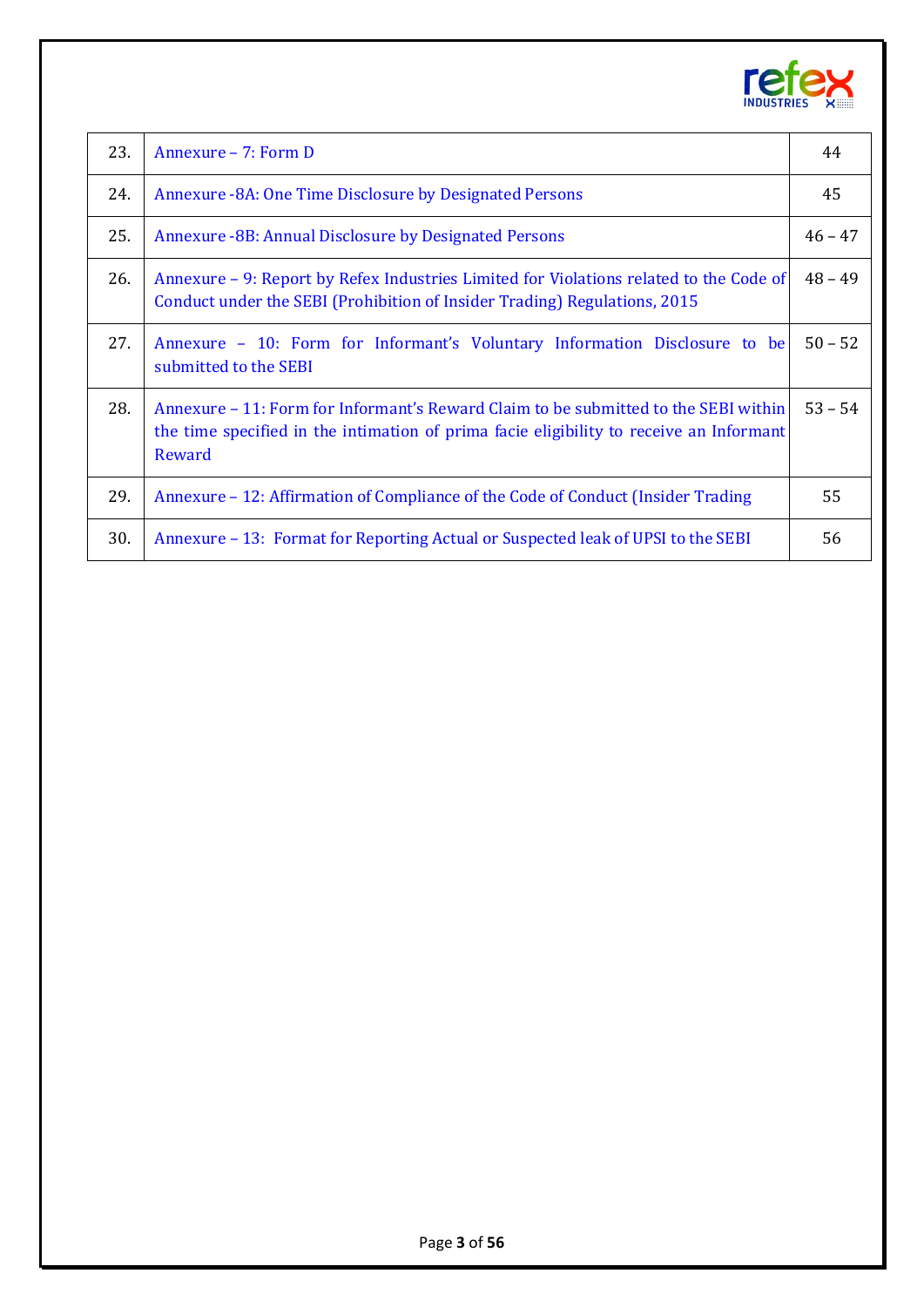

## **[SECTION I: INTRODUCTION](#page-1-0)**

<span id="page-3-0"></span>Securities and Exchange Board of India ("**SEBI**") through its Gazette Notification dated January 15, 2015 issued the SEBI (Prohibition of Insider Trading) Regulations, 2015 (hereinafter referred to as '**SEBIPIT Regulations'**) to put in place a framework for prohibition of insider trading in securities and to strengthen the legal framework thereof.

These Regulations replaced the SEBI (Prohibition of Insider Trading) Regulations, 1992 with effect from the  $120<sup>th</sup>$  day from January 15, 2015.

Regulation 9(1) of the SEBI PIT Regulations stipulates that the board of directors of every listed company shall formulate a code of conduct to regulate, monitor and report trading by its designated persons and immediate relatives of designated persons towards achieving compliance with the SEBI PIT Regulations, adopting the minimum standards set out in the SEBI PIT Regulations, without diluting the provisions of the SEBI PIT Regulations in any manner.

The Board of Directors (the "**Board**") of Refex Industries Limited (the "**Company**" or "**Refex**"), at its meeting held on May 30, 2015, has adopted the **Code of Internal Procedures and Conduct for Regulating, Monitoring and Reporting of Trading by Insiders**, as required under Regulation 9(1) of the PIT Regulations. The amendment to the Code was made by the Board in its meeting held on February 13, 2019 and effective from April 01, 2019.

This revised **Code of Internal Procedures and Conduct for Regulating, Monitoring and Reporting of Trading by Designated Persons** has been approved by the Board in its meeting held on May 06, 2022 and shall be effective from **April 01, 2022**.

This Code provides a framework to preserve the confidentiality of un-published price sensitive information ("**UPSI**") and to prevent misuse of such information. The Code provides for guidelines to deal with all stakeholders with full transparency and fairness, ensuring adherence to all laws and regulations and achieving highest standards of corporate governance.

The Company has no tolerance for any form of Insider Trading or similar unlawful security related trade practices.

**References:** This Code should be referred to in conjunction, amongst others, with the following:

- The SEBI (Prohibition of Insider Trading) Regulations 2015, as amended from time to time;
- The applicable provisions of the Companies Act, 2013 as amended from time to time;
- The Company's Codes of Conduct.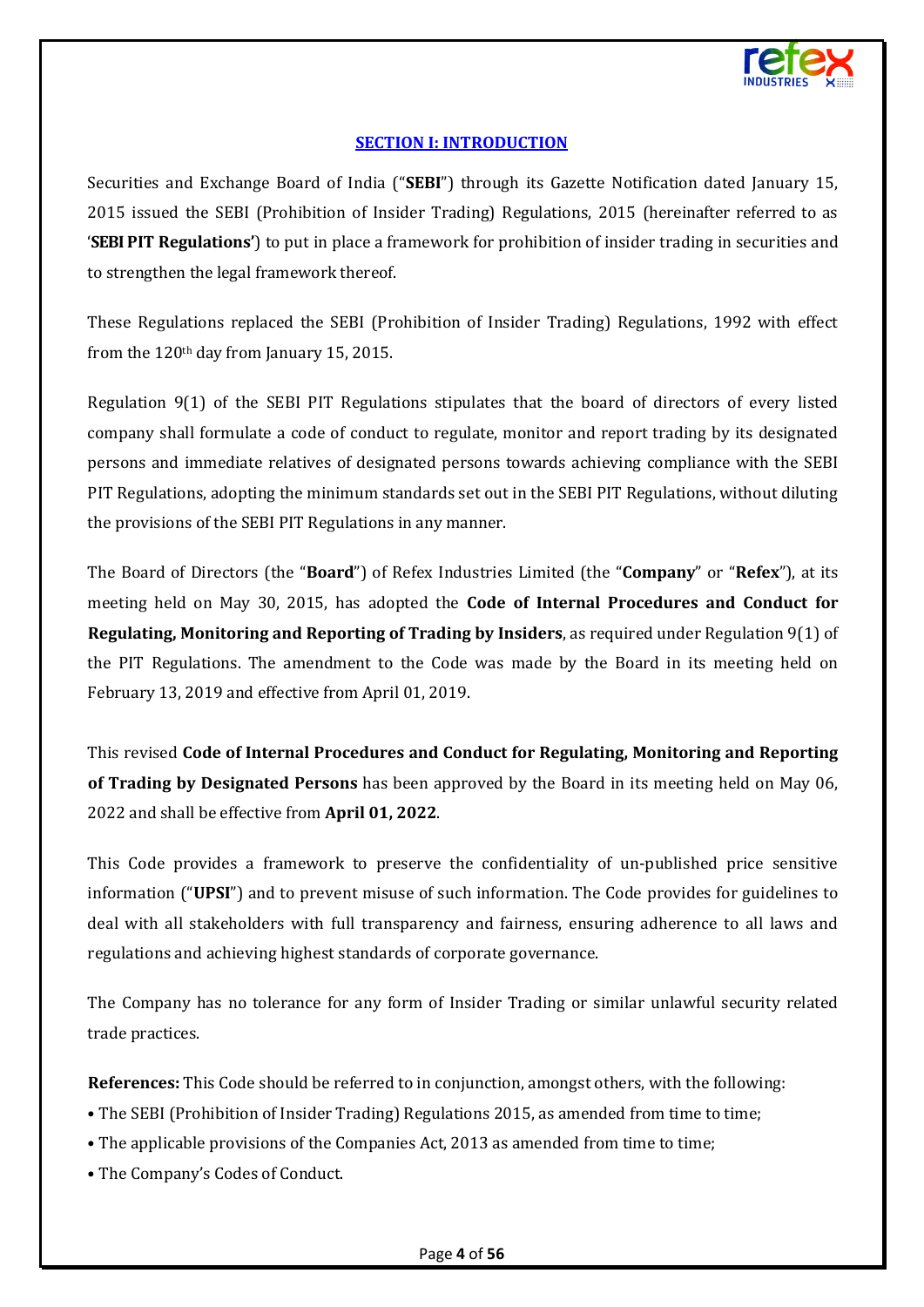

## **[SECTION II: PURPOSE / OBJECTIVE/ SCOPE/APPLICABILITY](#page-1-1) OF THE CODE**

#### <span id="page-4-0"></span>**PURPOSE / OBJECTIVE:**

The Code is prescribed to ensure that the Designated Persons do not trade in the Securities of the Company when in possession of UPSI, and to prevent any speculative dealings, knowingly or unknowingly, by the Designated Persons.

The Code aims to:

- (a) Promote ethical behavior among Designated Persons and a Culture of trust, honesty, integrity, transparency, accountability by restricting Designated Persons to use UPSI to their own personal advantage at the cost of stakeholders and the Company and to put in place a framework for prohibition of insider trading in securities and to strengthen the legal framework thereof.
- (b) Ensure transparency and fairness in dealing in the securities of the Company by the connected as well as deemed to be connected persons and adherence to all applicable laws and regulations by them.

#### **SCOPE/APPLICABILITY:**

This Code is applicable to the Designated Persons and Immediate Relatives of Designated Persons.

The expression "Designated Person" in any portion of this Code shall be construed as if it included his/ her Immediate Relatives.

Further, the employees/ officials, in material subsidiary company(s), if any, which may be categorized as Designated Persons, shall also be covered and governed by this Code, to the extent applicable.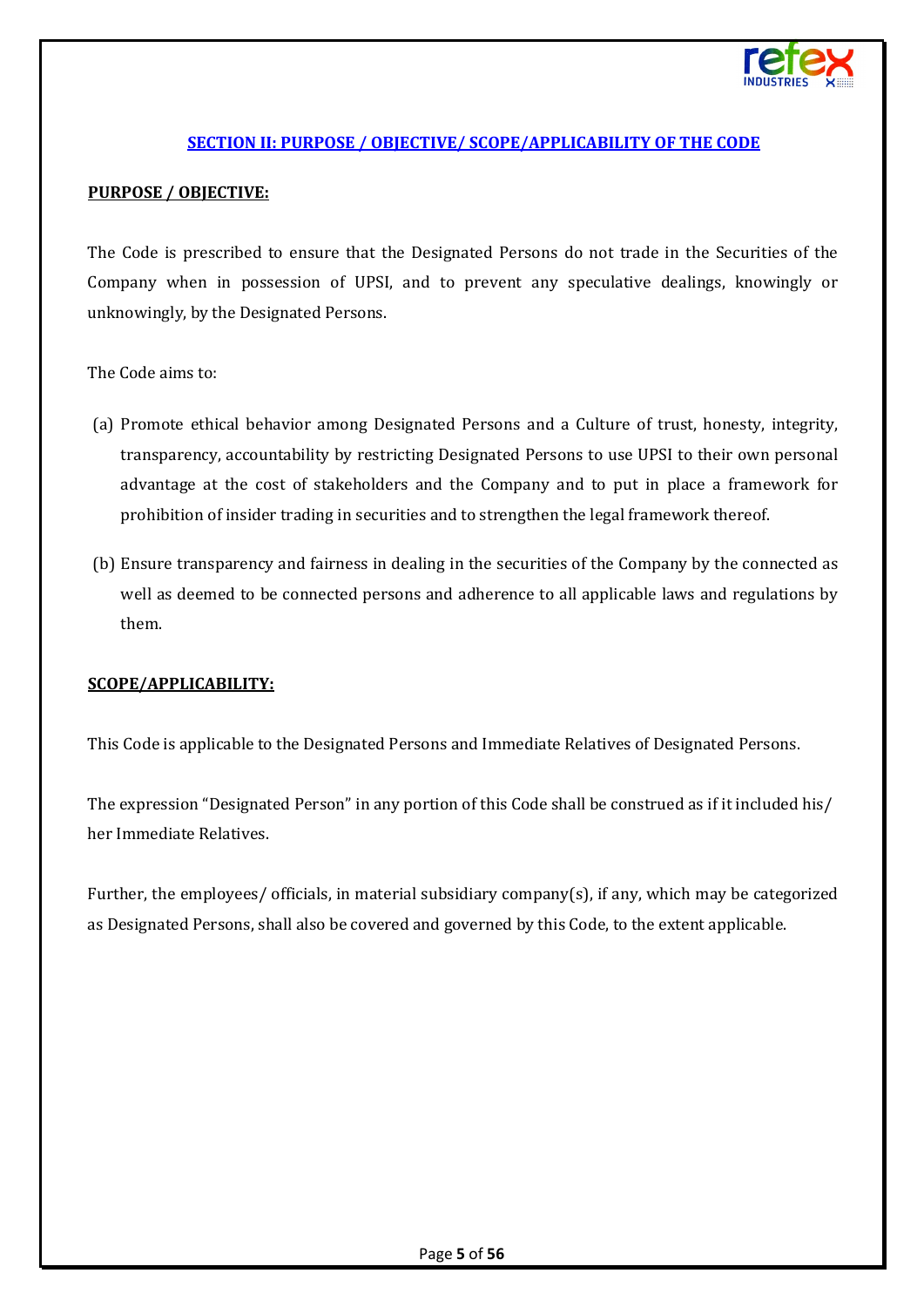

## **[SECTION III: DEFINITIONS, INTERPRETATIONS](#page-1-2) & REFERENCES**

- <span id="page-5-0"></span>**1.1 "Act"** means the Securities and Exchange Board of India Act, 1992.
- **1.2** "**Audit Committee**" shall mean committee of the Board of the Company constituted pursuant to Section 177 of the Companies Act, 2013 read with Regulation 18 of the SEBI (Listing Obligations and Disclosure Requirements) Regulations, 2015, as amended from time to time.
- **1.3 "Board"** means board of directors as defined under the Companies Act, 2013, as constituted from time to time.
- **1.4** "**Code**" shall mean this Code of Internal Procedures and Conduct for Regulating, Monitoring and Reporting of Trading by Designated Persons;
- **1.5** "**Company**" shall mean Refex Industries Limited.
- **1.6 "Compliance Officer"** means any senior officer, designated so and reporting to the board of directors or head of the organization in case board is not there, who is financially literate and is capable of appreciating requirements for legal and regulatory compliance under these regulations and who shall be responsible for compliance of policies, procedures, maintenance of records, monitoring adherence to the rules for the preservation of unpublished price sensitive information, monitoring of trades and the implementation of the codes specified in these regulations under the overall supervision of the board of directors of the listed company or the head of an organization, as the case may be.

*"Explanation – For the purpose of this regulation, "financially literate" shall mean a person who has the ability to read and understand basic financial statements i.e., balance sheet, profit and loss account, and statement of cash flows."*

## **1.7** "**Connected Person**" means:

any person who is or has during the six months prior to the concerned act been associated with a company, directly or indirectly, in any capacity including by reason of frequent communication with its officers or by being in any contractual, fiduciary or employment relationship or by being a director, officer or an employee of the Company or holds any position including a professional or business relationship between himself and the Company whether temporary or permanent, that allows such person, directly or indirectly, access to unpublished price sensitive information or is reasonably expected to allow such access.

Without prejudice to the generality of the foregoing, the persons falling within the following categories shall be deemed to be connected persons unless the contrary is established,

- a. an immediate relative of connected persons specified in clause 4.14; or
- b. a holding company or associate company or subsidiary company;or
- c. an intermediary as specified in Section 12 of the Act or an employee or director thereof; or
- d. an investment company, trustee company, asset management company or an employee or director thereof; or
- e. an official of a stock exchange or of clearing house or corporation; or

#### Page **6** of **56**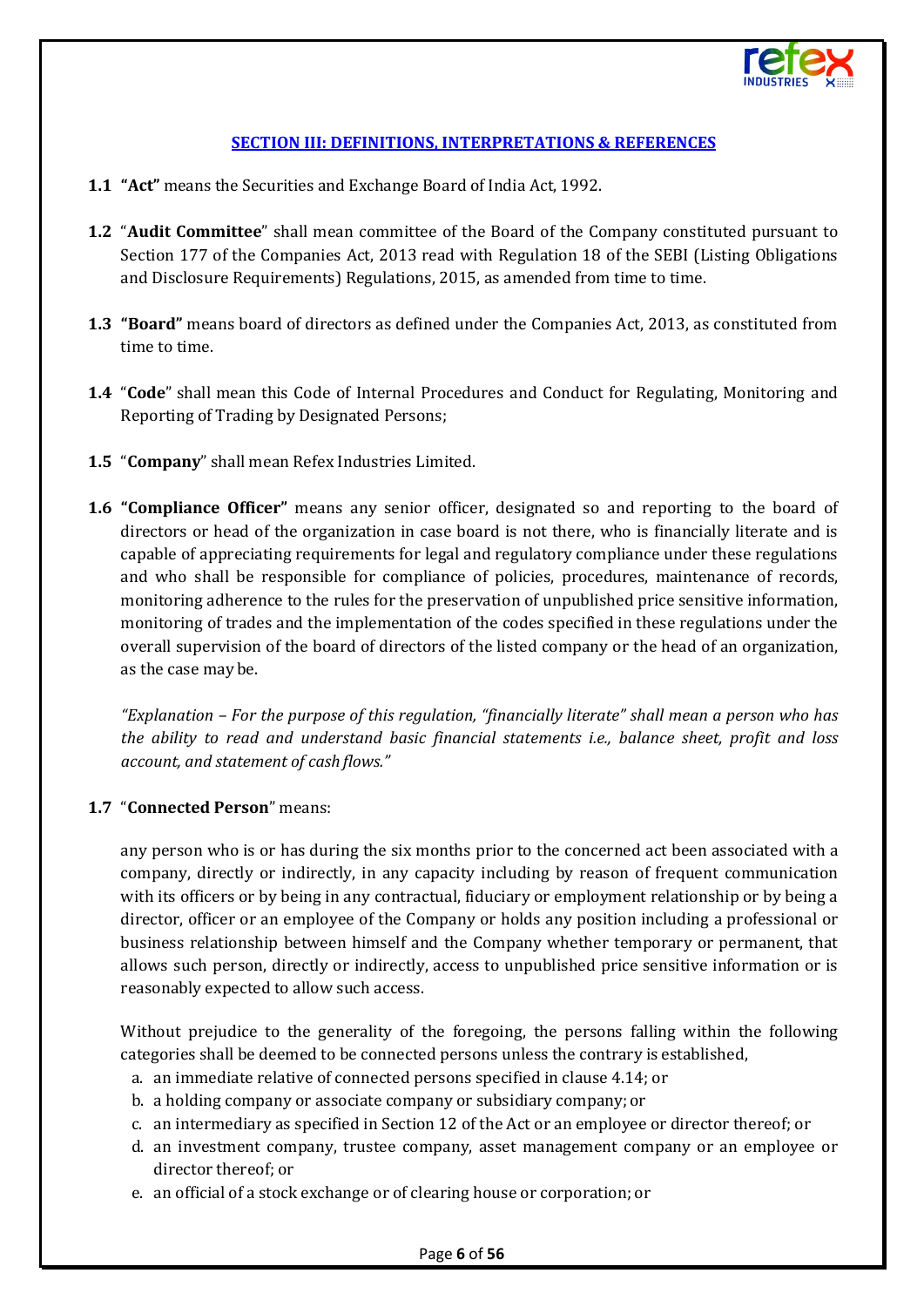

- f. a member of board of trustees of a mutual fund or a member of the board of directors of the asset management company of a mutual fund or is an employee thereof; or
- g. a member of the Board of directors or an employee, of a public financial institution as defined in Section 2(72) of the Companies Act, 2013; or
- h. an official or an employee of a self-regulatory organization recognized or authorized by the Board; or
- i. a banker of the Company; or
- j. a concern, firm, trust, hindu undivided family, company or association of persons wherein a director of the Company or his immediate relative or banker of the Company, has more than ten per cent, of the holding or interest.

*It is intended that a connected person is one who has a connection with the Company that is expected to put him in possession of unpublished price sensitive information. Immediate relatives and other categories of persons specified above are also presumed to be connected persons but such a presumption is a deeming legal fiction and is rebuttable.* 

*This definition is also intended to bring into its ambit persons who may not seemingly occupy any position in a company but are in regular touch with the company and its officers and are involved in the know of the Company's operations. It is intended to bring within its ambit those who would have access to or could access unpublished price sensitive information about any Company or class of companies by virtue of any connection that would put them in possession of unpublished price sensitive information.*

- **1.8** "**Dealing in Securities**" means an act of subscribing, buying, selling or agreeing to subscribe, buy, sell or deal in the Securities of the Company either as principal or agent.
- **1.9 "Director"** means a member of the Board of Directors of the Company.

#### **1.10 "Designated Person(s)"** shall include:

- a. Promoters and Promoters Group of the Company, as appearing in the Shareholding pattern of the Company;
- b. Directors of the Company;
- c. Key Managerial Personnel of the Company;
- d. Managing Director / Chief Executive Office of the Company;
- e. Employees up to 2 levels below the Directors and Chief Executive Officer / Managing Director of the Company (if any) and Personal Secretary(s)/ Assistant(s) to such officials;
- f. Employees in the Finance and Accounts Department, IT Department, and in the Legal/ Taxation/ Secretarial Departments at the corporate office of the Company, irrespective of grade level.
- g. Persons up to level of General Manager (as stated under point (a) to point (f) above of Holding Company (if any), Material Subsidiary Company(ies) (if any).
- h. Such other persons, as the Compliance Officer, in consultation with the Managing Director may designate from time to time.
- **1.11 "Employee"** means every employee of the Company including Permanent Employees, Contractual Employees, apprentices, trainees etc. and the Directors in the employment of the Company.

#### Page **7** of **56**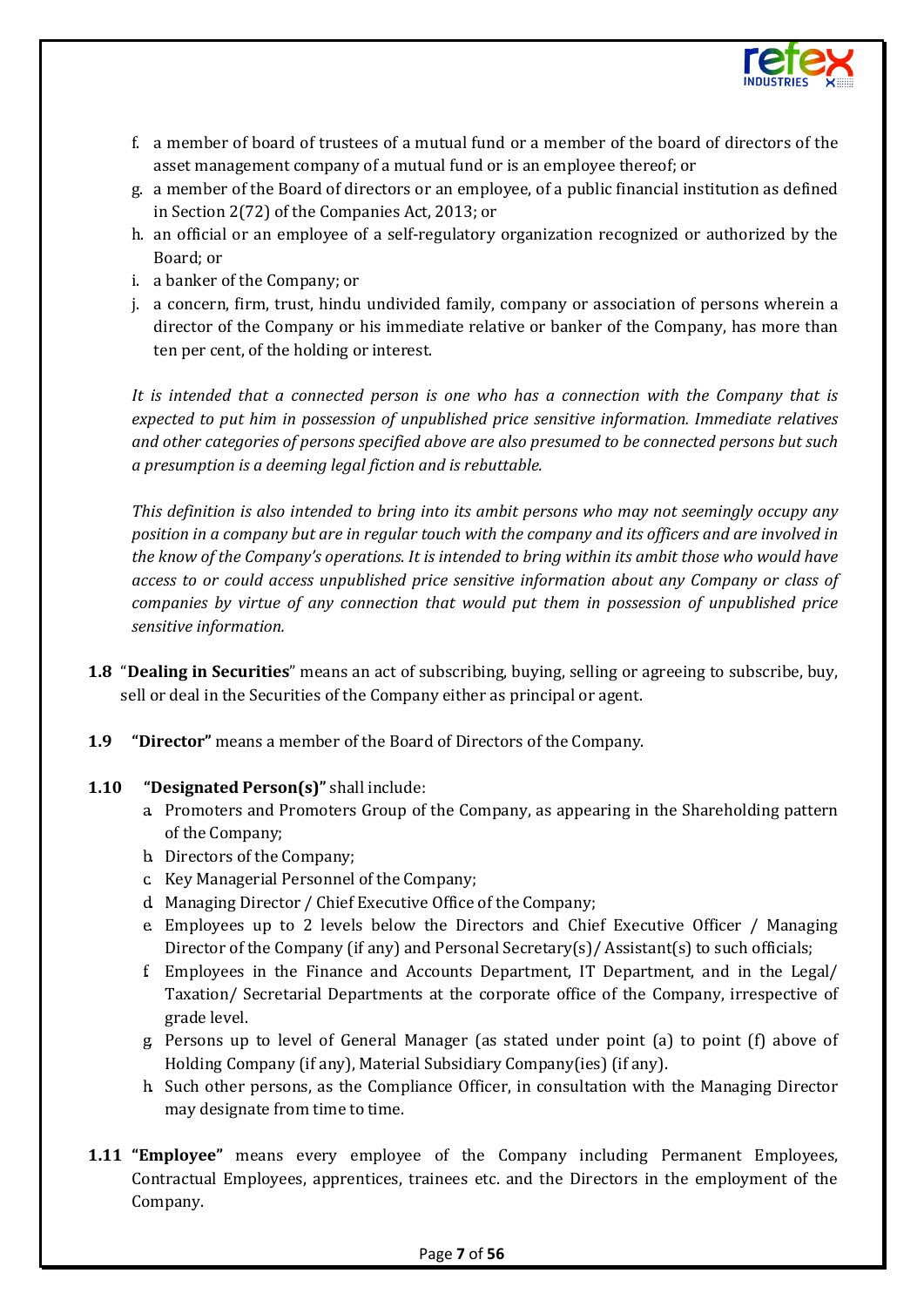

**1.12 "Generally available Information"** means information that is accessible to the public on a nondiscriminatory basis.

*It is intended to define what constitutes generally available information so that it is easier to crystallize and appreciate what unpublished price sensitive information is. Information published on the website of a stock exchange, would ordinarily be considered generally available.*

- **1.13 "Holding Company"** means a Company as defined in Section 2(46) of the Companies Act, 2013 or under Regulation 2 of the SEBI (Listing Obligations and Disclosure Requirements) Regulations, 2015, as amended from time to time.
- **1.14 "Immediate Relative"** means a spouse of a person, and includes parent, sibling, and child of such person or of the spouse, any of whom is either dependent financially on such person, or consults such person in taking decisions relating to trading in securities.

*It is intended that the immediate relatives of a "connected person" too become connected persons for purposes of these regulations. Indeed, this is a rebuttable presumption.*

*Note: if spouse is financially independent and doesn't consult an insider while taking trading decisions, the spouse won't be exempted from the definition of immediate relative. A spouse is presumed to be an "immediate relative", unless rebutted so.*

- **1.15 "Insider"** means any person who,
	- a. a connected person; or
	- b. in possession of or having access to unpublished price sensitive information including in receipt of UPSI.

*Since "generally available information" is defined, it is intended that anyone in possession of or having access to UPSI should be considered an "insider" regardless of how one came in possession of or had access to such information. Various circumstances are provided for such a person to demonstrate that he has not indulged in insider trading. Therefore, this definition is intended to bring within its reach any person who is in receipt of or has access to unpublished price sensitive information. The onus of showing that a certain person was in possession of or had access to UPSI at the time of trading would, therefore, be on the person leveling the charge after which the person who has traded when in possession of or having access to UPSI may demonstrate that he was not in such possession or that he has not traded or he could not access or that his trading when in possession of such information was squarely covered by the exonerating circumstances.*

- **1.16** "**Investor Protection and Education Fund/IPEF"** means the Investor Protection and Education Fund created by SEBI under Section 11 of the Act.
- **1.17** "Informant" is an individual(s) who voluntarily submits to the Board, the Original Information in a Voluntary Information Disclosure Form (VIDF) relating to an alleged violation of insider trading laws that has occurred, is occurring or has a reasonable belief that it is about to occur, in a manner provided under these PIT Regulations, regardless of whether such individual(s) satisfies the requirements, procedures and conditions to qualify for a reward.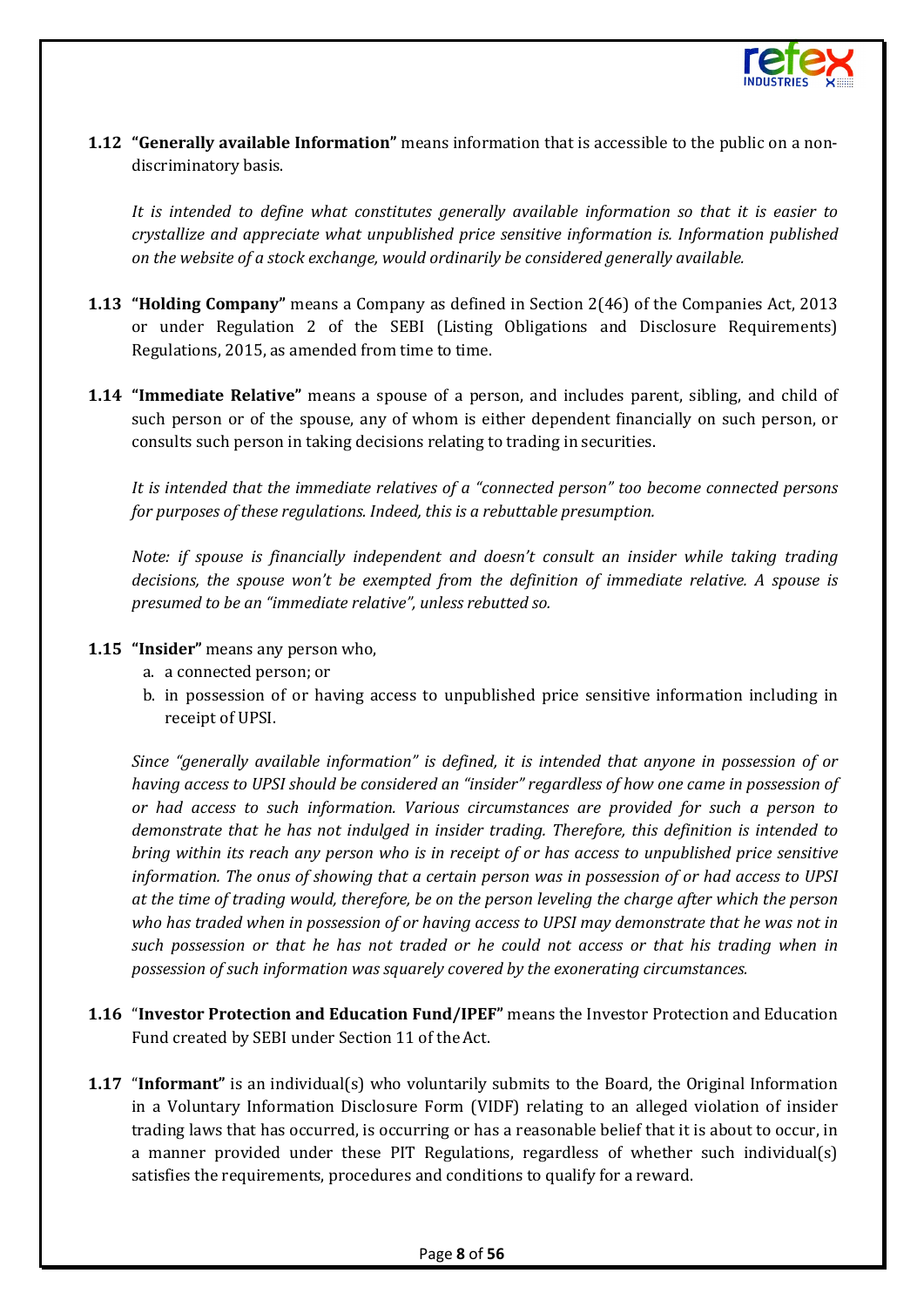

- **1.18** "**Informant Incentive Committee"** means the High-Powered Advisory Committee constituted by the SEBI in the manner as may be specified under regulation 11 of the Securities and Exchange Board of India (Settlement Proceedings) Regulations, 2018.
- **1.19** "**Insider Trading Laws"** means the following provisions of securities laws:
	- i. Section 15G of the Act
	- ii. regulation 3 of SEBI (PIT) Regulations
	- iii. regulation 4 of SEBI (PIT) Regulations
	- iv. regulation 5 of SEBI (PIT) Regulations
	- v. regulation 9 or regulation 9A of SEBI (PIT) Regulations, in so far as they pertain to trading or communication of unpublished price sensitive information.
- **1.20** "**Irrelevant, vexatious and frivolous information"** includes, reporting of information which in the opinion of SEBI –
	- i. does not constitute a violation of insider trading laws; or
	- ii. is rendered solely for the purposes of malicious prosecution; or
	- iii. is rendered intentionally in an effort to waste the time and resource of the Board
- **1.21** "**Key Managerial Person"** means person as defined in Section 2(51) of the Companies Act, 2013 or under Regulation 2 of the SEBI (Listing Obligations and Disclosure Requirements) Regulations, 2015, as amended from time to time.
- **1.22** "**Leak of UPSI**" shall refer to such act / circumstance(s) by which an UPSI is made available or becomes available, before its official publication or announcement or formal circulation in public domain and which shall also include any purported attempt thereof.

*The Policy & Procedure for inquiry in case of leak of UPSI is annexed as Appendix-A and forms part of this Code.* 

- **1.23** "**Legal Representative"** means a duly authorized individual who is admitted to the practice of law in India.
- **1.24** "**Material financial relationship**" shall mean a relationship in which one person is a recipient of any kind of payment such as by way of a loan or gift from a designated person during the immediately preceding twelve months, equivalent to at least 25% of the annual income of such designated person but shall exclude relationships in which the payment is based on arm's length transactions.
- **1.25 "Material Subsidiary"** shall mean a subsidiary, whose income or net worth (i.e., paid-up capital, free reserves and securities premium account) exceeds ten percent of the consolidated income or net worth respectively, of the Company and its subsidiaries, in the immediately preceding accounting year.
- **1.26 "Monetary Sanctions"** shall mean any non-monetary settlement terms or any direction of the Board, in nature of disgorgement under securities laws aggregating to at least Rupees One Crore arising from the same operative facts contained in the original information.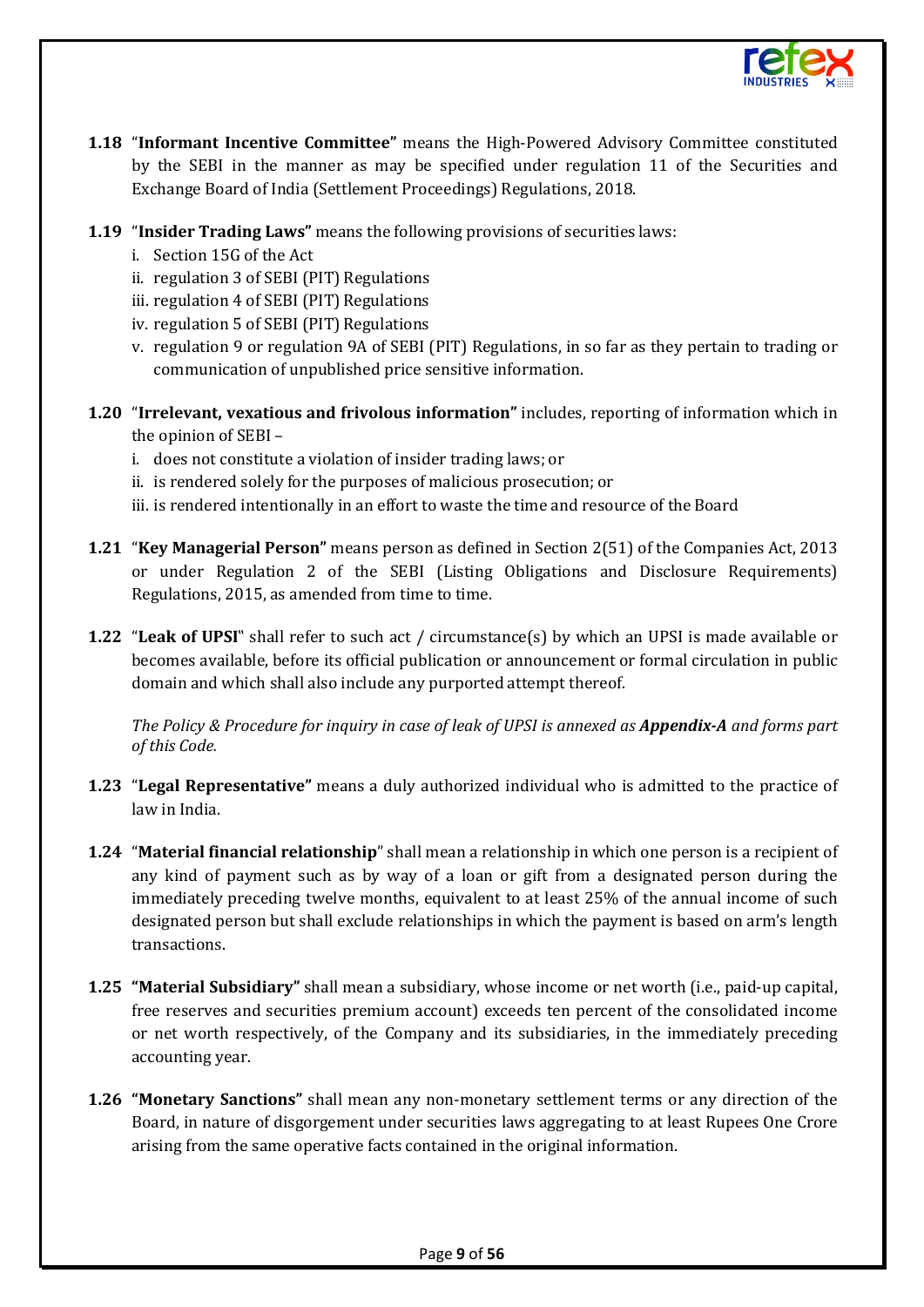

**1.27** "**Need to know basis"** means sharing of UPSI shall be strictly as per the "Policy for Determination of Legitimate Purposes" as provided under the "Code of Practices & Procedures for Fair Disclosure of Unpublished Price Sensitive Information".

*The Policy for determination of "Legitimate Purposes" is annexed as Appendix-B and forms part of this Code.*

- **1.28** "**Ordinary course of business"** includes regular and usual day to day transactions, general customs and practices of a business performed in the Company.
- **1.29** "**Original Information"** means any relevant information submitted in accordance with the SEBI (PIT) Regulations pertaining to any violation of insider trading laws i.e.
	- (i) derived from the independent knowledge and analysis of the Informant;
	- (ii) not known to the Board from any other source, except where the Informant is the original source of the information;
	- (iii) is sufficiently specific, credible and timely to
		- (1) commence an examination or inquiry or audit,
		- (2) assist in an ongoing examination or investigation or inquiry or audit,
		- (3) open or re-open an investigation or inquiry, or
		- (4) inquire into a different conduct as part of an ongoing examination or investigation or inquiry or audit directed by the Board;
	- (iv) not exclusively derived from an allegation made in a judicial or administrative hearing, in a Governmental report, hearing, audit, or investigation, or from the news media, except where the Informant is the original source of the information; and
	- (v) not irrelevant or frivolous or vexatious.

*Explanation*. –Information which does not in the opinion of SEBI add to the information already possessed by the SEBI is not Original Information.

**1.30 "Own Analysis"** means the examination and evaluation of the relevant information by the Informant that may be publicly available, but which reveals analysis that is not known to SEBI:

*Provided that such analysis is not derived from professional or confidential communication protected under the Indian Evidence Act, 1872 (1 of 1872);*

- **1.31** "**Own Knowledge"** means relevant information in the possession of the Informant not derived from publicly available sources: Provided that such knowledge is not derived from professional or confidential communications protected under the Indian Evidence Act, 1872 (1 of 1872);
- **1.32 "Promoter"** shall have the meaning assigned to it under the Securities and Exchange Board of India (Issue of Capital and Disclosure Requirements) Regulations, 2018 or any modification thereof.
- **1.33** "**Reward"** means any gratuitous monetary amount for which an informant is declared eligible as per the provisions of the SEBI (PIT) Regulations;
- **1.34 "SEBI (LODR) Regulations"** Securities and Exchange Board of India (Listing Obligations and Disclosure Requirements) Regulations, 2015 and any amendments thereto.

#### Page **10** of **56**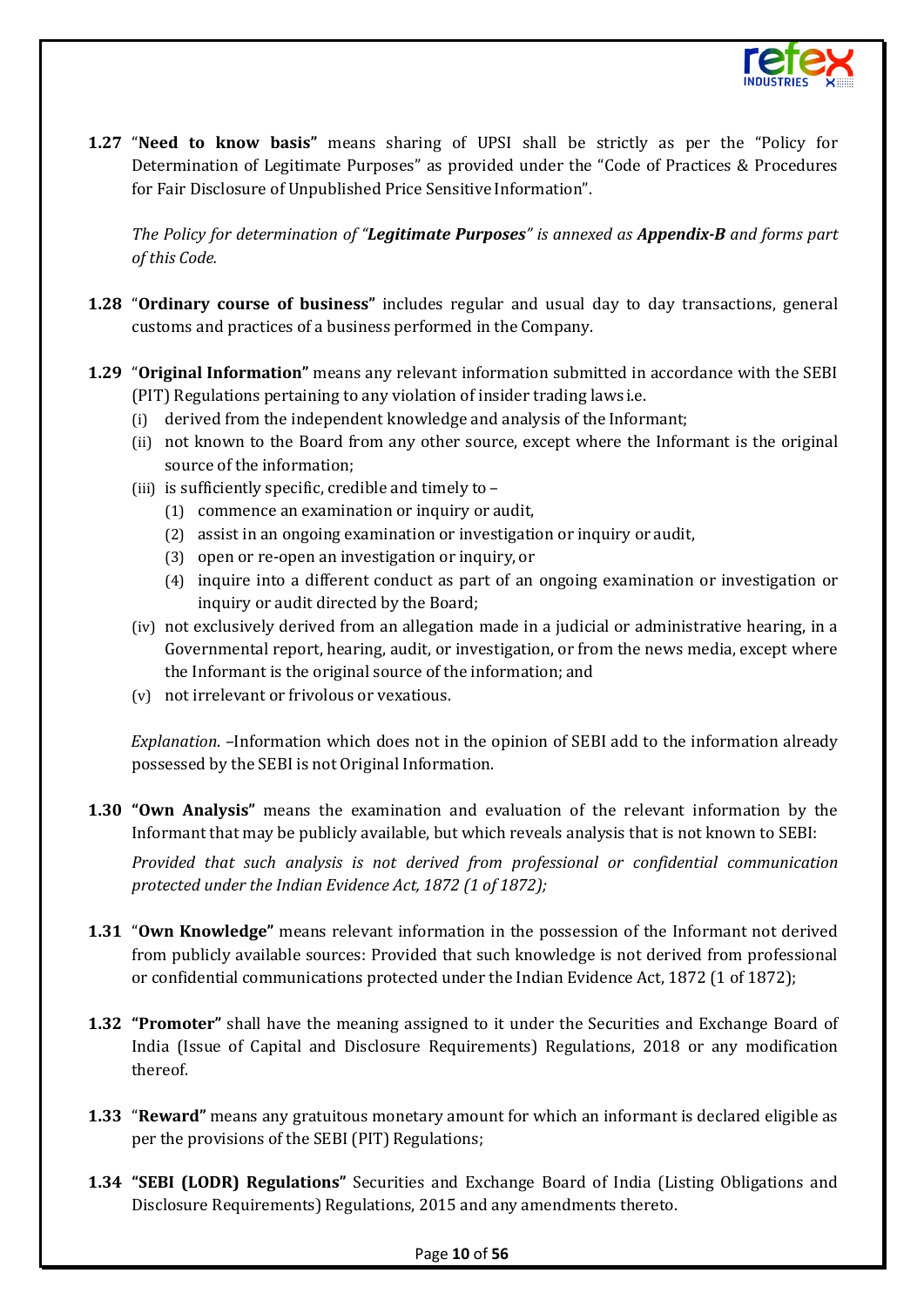

- **1.35 "SEBI PIT Regulations"** shall mean the Securities and Exchange Board of India (Prohibition of Insider Trading) Regulations, 2015, together with the circulars issued thereunder, including any statutory modifications or re-enactments thereof for the time being in force.
- **1.36** "**SEBI**" shall mean Securities and Exchange Board of India.
- **1.37 "Securities"** shall have the meaning assigned to it under the Securities Contracts (Regulation) Act, 1956 (42 of 1956) or any modification thereof except units of a mutual fund.
- **1.38 "Subsidiary Company" or "Subsidiary"**, means a Company as defined in section 2(87) of the Companies Act, 2013 or under Regulation 2 of SEBI (LODR) Regulations, as amended from time to time.
- **1.39 "Securities laws"** means the Act, the Securities Contract (Regulations) Act, 1956 (42 of 1956), the Depositories Act, 1996 (22 of 1996), the relevant provisions of any other law to the extent it is administered by the Board and the relevant rules and regulations made thereunder
- **1.40 "Takeover regulations"** means the Securities and Exchange Board of India (Substantial Acquisition of Shares and Takeovers) Regulations, 2011 and any amendments thereto.
- **1.41 "Trading"** means and includes subscribing, buying, selling, dealing, or agreeing to subscribe, buy, sell, deal, pledge in any securities, and "**trade**" shall be construed accordingly.

*Under the parliamentary mandate, since the Section 12A(e) and Section 15G of the Act employs the term 'dealing in securities', it is intended to widely define the term "trading" to include dealing. Such a construction is intended to curb the activities based on UPSI which are strictly not buying, selling or subscribing, such as pledging etc., when in possession of UPSI.*

- **1.42 "Trading Day"** means a day on which the recognized stock exchanges are open for trading.
- **1.43 "Trading Plan"** means a plan for dealing in securities of the Company for a period not less than 12 months by the Designated Person not being a period earlier than 6 months post public disclosure of the plan.
- **1.44 "Trading Window"** means the period during which trading may be carried out in the Company's Securities by Designated Person;
- **1.45** "**Unpublished Price Sensitive Information / UPSI"** means: means any information, relating to a company or its securities, directly or indirectly that is not generally available Which upon becoming generally available, is likely to materially affect the price of the securities and shall ordinarily including but not restricted to, information relating to the following:
	- a. financial results;
	- b. dividends;
	- c. change in capital structure;
	- d. mergers, de-mergers, acquisitions, delisting's, disposals and expansion of business and such other transactions;
	- e. changes in key managerial personnel; and
	- f. Such other events/information as may be determined by the Compliance Officer in consultation with the Managing Director of the Company.

#### Page **11** of **56**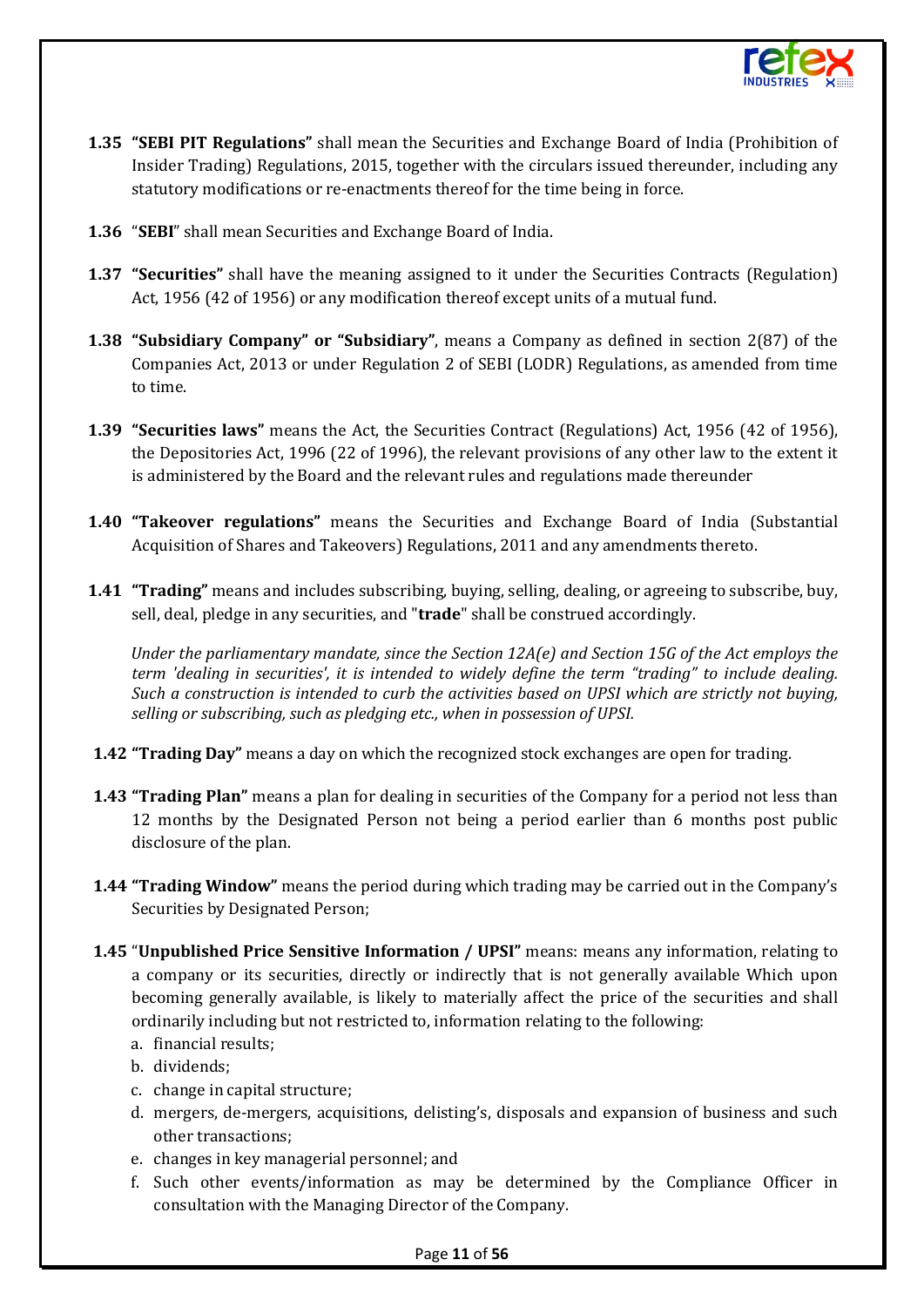

*It is intended that information relating to a company or securities, that is not generally available would-be unpublished price sensitive information if it is likely to materially affect the price upon coming into the public domain. The types of matters that would ordinarily give rise to unpublished price sensitive information have been listed above to give illustrative guidance of unpublished price sensitive information.* 

**1.46** "**Voluntarily providing information**" means providing the SEBI with information before receiving any request, inquiry, or demand from the SEBI, any other Central or State authorities or other statutory authority about a matter, to which the information is relevant.

Words and expressions used and not defined in these regulations but defined in the Securities and Exchange Board of India Act, 1992 (15 of 1992), the Securities Contracts (Regulation) Act, 1956 (42 of 1956), the Depositories Act, 1996 (22 of 1996) or the Companies Act, 2013 (18 of 2013) and rules and regulations made thereunder shall have the meanings respectively assigned to them in those legislation.

The provisions of this Code have to be read along with the SEBI PIT Regulations and if there is any inconsistency/ contradiction between the two, the provisions of the SEBI PIT Regulations shall prevail.

#### **WHAT IS INSIDER TRADING**

"**Insider Trading**" is principally the act of Trading in Securities with the advantage of having asymmetrical access to UPSI, which when published, would impact the price of the Securities in the market.

The definition of 'Trading' under the SEBI Regulations, is a wide one, and includes, amongst other things, subscribing, buying, selling, dealing, or agreeing to do any of those things.

Further, pledging of securities of the Company, while in possession of UPSI, shall be construed as 'Trading'.

It is generally understood that Insider Trading includes the following:

- $\checkmark$  Trading by Insiders/ employees/ Designate Persons and their respective Immediate Relatives, while in possession of, or having access to, UPSI, regardless of how one came in possession of or had access to such information; or
- $\checkmark$  Communicating, providing, allowing access or tipping UPSI to others, including recommending any Trade in Securities of the Company, while in possession of, or having access to, such information.

Trading by Portfolio Managers on behalf of the Insiders is also considered as Insider Trading and hence the Designated Persons are expected to take due precaution while trading in Securities through Portfolio Managers by Insiders have independent fiduciary duties to their company and its shareholders not to trade on UPSI relating to the Company's securities.

All Directors and Employees of the Company should consider themselves as Insiders with respect to UPSI about business, activities and Securities. Directors and Employees shall neither trade in Company's Securities while in possession of UPSI relating to the Company nor tip *(nor communicate, provide or allow access except on a need-to-know basis in furtherance of Legitimate Purposes, performance of duties or discharge of legal obligations)* such information to others.

When a person has traded in securities while in possession of UPSI, his trades would have been presumed to have been motivated by the knowledge and awareness of such information in his possession.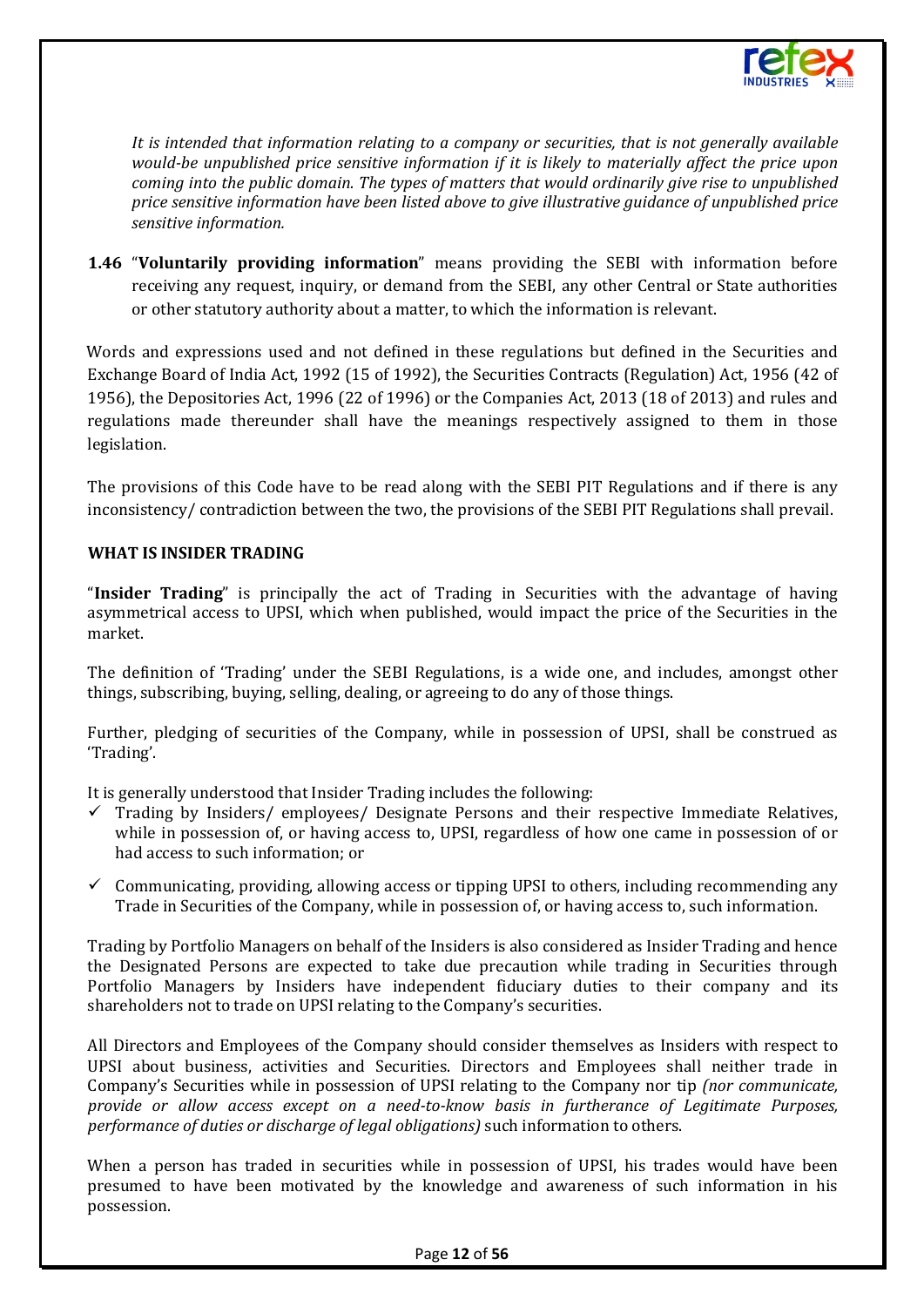

## **[SECTION IV: ADMINISTRATION OF CODE BY COMPLIANCE OFFICER](#page-1-3)**

#### <span id="page-12-0"></span>**COMPLIANCE OFFICER**

The Company Secretary shall be the Compliance Officer for the purposes of this Code and the SEBI PIT Regulations, who shall work subject to guidance of the Chairman and the Board of Directors and in particular, shall provide reports to the Chairman of the Audit Committee, if any, or to the Chairman of the board of directors at such frequency as may be stipulated by the board of directors, but not less than once in a year.

In his/her absence, the person next in rank below the Company Secretary in the Company Secretariat looking after matters related to these regulations shall act as Compliance Officer.

In the performance of his/her duties, the Compliance Officer shall have access to all information and documents relating to the Securities, Employees and Unpublished Price Sensitive Information of the Company.

In order to discharge his/ her functions effectively, the Compliance Officer shall be adequately empowered and provided with adequate manpower and infrastructure to effectively discharge his/her functions.

The Compliance Officer shall act as the focal point for dealings with SEBI in connection with all matters relating to the compliance and effective implementation of the SEBI PIT Regulations and this Code.

#### **DUTIES OF THE COMPLIANCE OFFICER:**

- a) The Compliance Officer shall be *inter-alia* responsible for compliance with policies, procedures, monitoring adherence to the rules for the preservation of UPSI, Pre-clearing of trades of Designated Persons and their immediate relatives, monitoring of trades and implementation of the Code of Conduct under the overall supervision of the Board of Directors of the Company.
- b) The Compliance Officer shall maintain a record of the Designated Persons and their immediate relatives and any changes therein.
- c) The Compliance Officer shall assist all the Designated Persons in addressing any clarifications regarding SEBI (PIT) Regulations and the Company's Code of Conduct.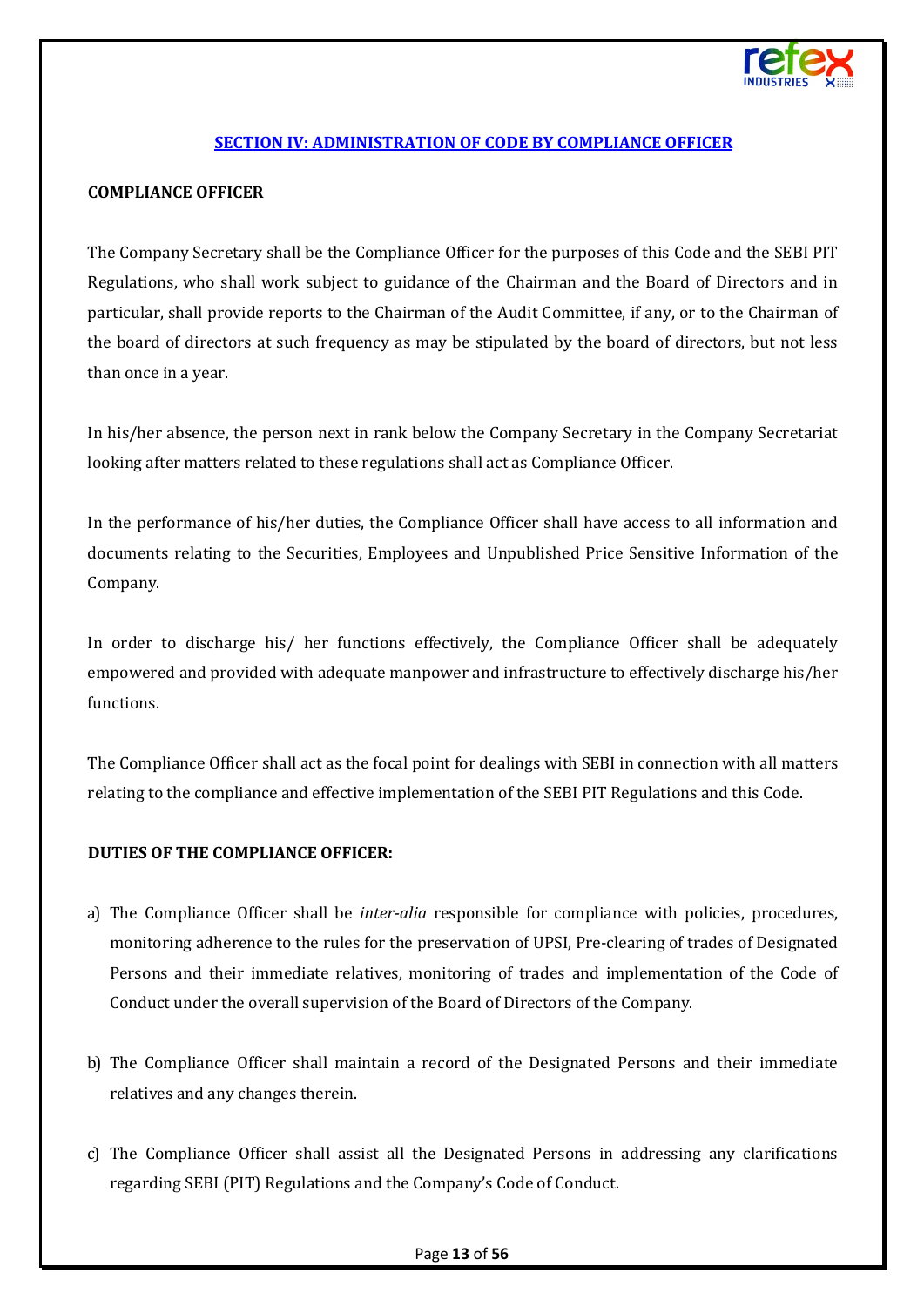

- d) The Compliance Officer shall specify period for closure of Trading Window from time to time and immediately make an announcement thereof. In this regard, Compliance Officer is required to ensure that the trading window shall not be re-opened earlier than forty-eight hours from the date of dissemination of information to the public.
- e) The Compliance Officer shall place report in respect of trading in the securities by Designated Persons and such other Employees as the Board deems fit before the Chairman of the Board and Audit Committee not less than once in a year.
- f) The Compliance Officer may formulate a committee to ensure effective implementation, monitoring and compliance of the Code.
- g) The Compliance Officer shall obtain requisite declarations from the Designated Persons to prevent the acts of insider trading.
- h) Maintenance of records of disclosures made under this Code for a period of five years.

#### **DETERMINATION OF DESIGNATED PERSONS**

The Board of Directors shall in consultation with the compliance officer of the Company, shall determine the list of designated persons on the basis of their role and function in the organization and the access that such role and function would provide to unpublished price sensitive information in addition to seniority and professional designation, who shall be covered by this Code.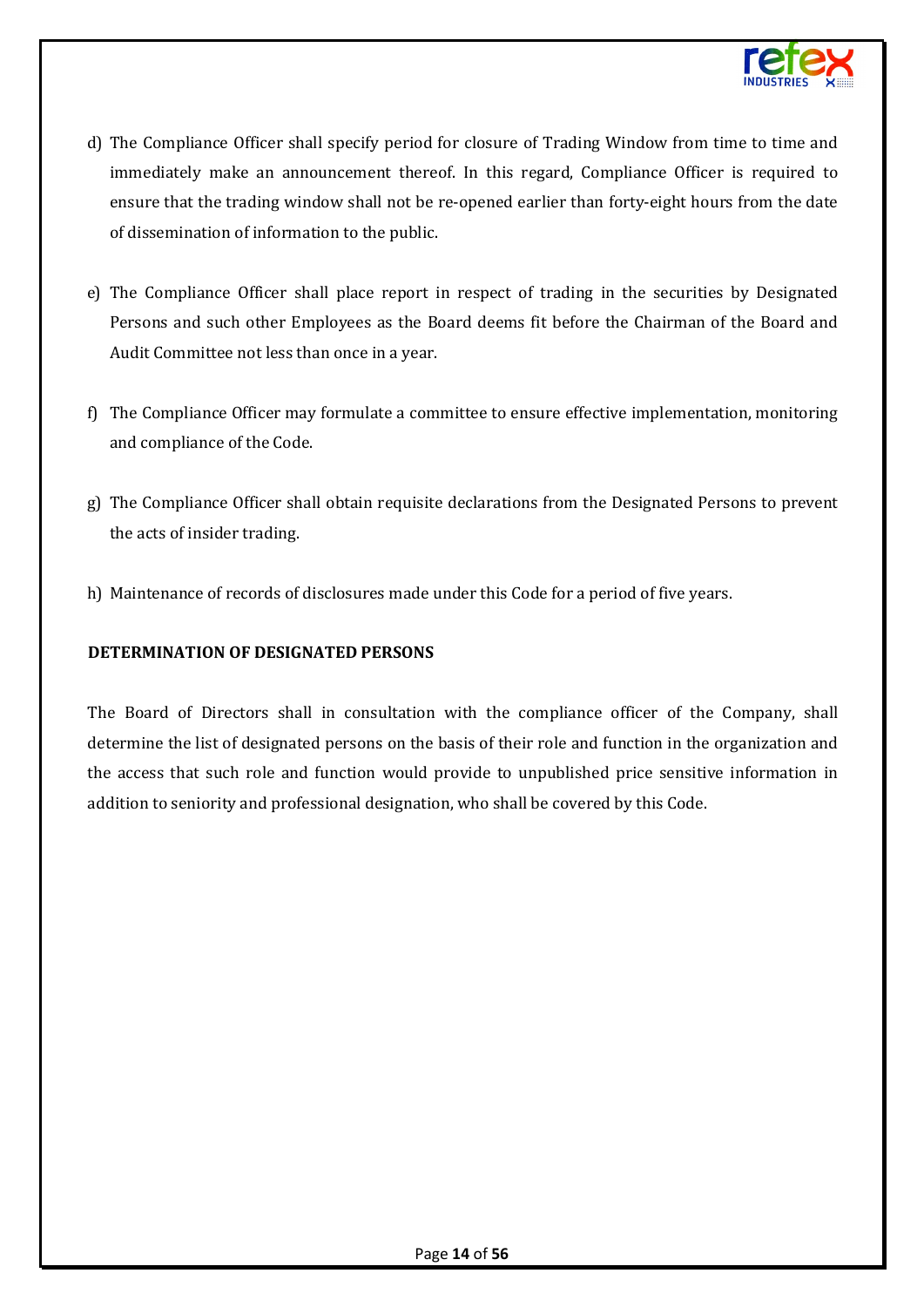

## <span id="page-14-0"></span>**[SECTION V: RESTRICTION ON SHARING OR COMMUNICATION OF UPSI AND FORMULATION](#page-1-4)  [OF CHINESE WALLS](#page-1-4)**

## **1. Restriction on Sharing or Communication of UPSI**

- a) All information shall be handled within the Company on a need-to-know basis and no UPSI shall be communicated to any person except in furtherance of the insider's legitimate purposes, performance of duties or discharge of his legal obligations.
- b) No UPSI shall be procured from any person except where such procurement is in furtherance of legitimate purpose, performance of duties or discharge of legal obligations.
- c) For the purpose of this section, the term "legitimate purpose" shall include sharing of UPSI in the ordinary course of business by a Designated Person with:
	-
	- $\triangleright$  partners,<br> $\triangleright$  collabora collaborators,
	- $\triangleright$  lenders.
	- $\triangleright$  customers,
	- $\triangleright$  suppliers,
	- $\triangleright$  merchant bankers,<br> $\triangleright$  legal advisors.
	- $\triangleright$  legal advisors,<br> $\triangleright$  anditors include
	- auditors including internal auditors and secretarial auditors,
	- $\triangleright$  insolvency professionals or
	- $\triangleright$  other advisors or consultants.

*Provided that such sharing has not been carried out to evade or circumvent the prohibitions of this Code and SEBI (PIT) Regulations.*

- d) Further any person in receipt of UPSI pursuant to a "legitimate purpose" shall be considered an "insider" and due notice shall be given to such persons to maintain confidentiality of such UPSI in compliance with this Code and SEBI (PIT) Regulations."
- e) The Designated Person before communicating any UPSI to any person, as mentioned above, shall first approach to the head of the Department ("Head") who shall be responsible for assessing the need to share such information. The Head on being satisfied shall authorize the Designated Person upon which the UPSI may be communicated. In case the Designated Person is himself / herself is the head of the Department, he/she shall assess the need and if on being satisfied can share the UPSI.
- f) Designated Person shall only communicate UPSI to any person, as mentioned above, through his/ her official email id or such other modes as may be determined by the Board from time to time.
- g) Inquiries from third parties, such as analysts or members of the media, about the Company should be directed/handled as per internal policy.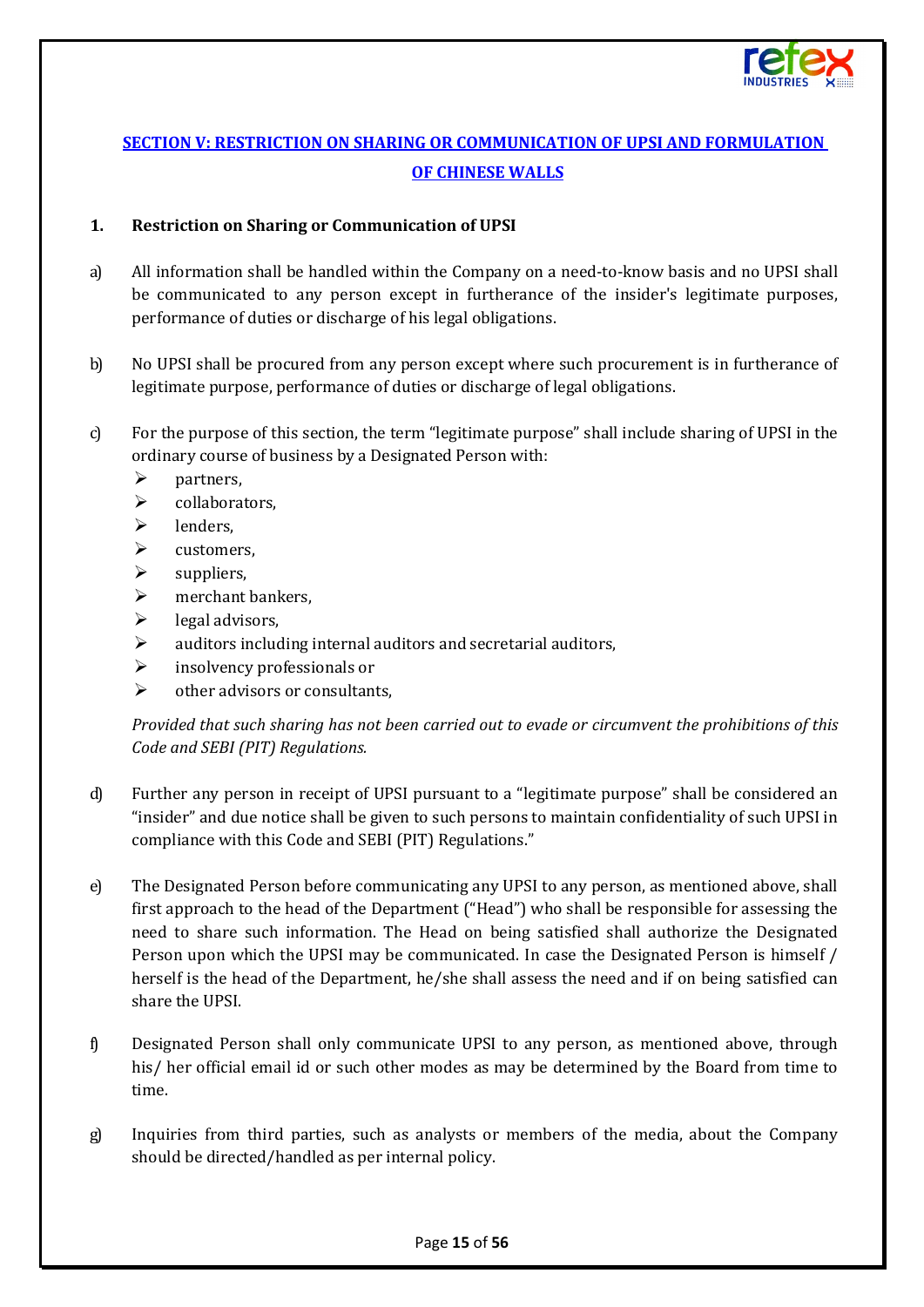

## **2. Chinese Wall**

- a) To prevent the misuse of UPSI, the Company has adopted following norms for Chinese Wall procedures, which separates those departments which routinely have access to UPSI, considered as 'Inside Areas' from other departments providing support services, considered as 'Public Areas'. Public areas refer to those areas where any UPSI would ordinarily not be available, and to which any outside person may be allowed access.
- b) Inside areas shall be accessible in normal course only to Designated Persons. Designated Persons in the inside area shall not communicate any UPSI to anyone in public area. Further, Employees who are Designated Persons are to be physically segregated from Employees in public area. In exceptional circumstances Employees from the public areas may be brought "over the wall" and given confidential information on the basis of "need to know" criteria, under intimation to the Compliance Officer.
- c) The Designated Persons in the Inside Areas are not allowed to communicate any UPSI to anyone in the Public Areas, except in accordance with the Policy on determination of legitimate purposes.
- d) Wherever there is a requirement of sharing UPSI by any Designated Person with another Employee/external third parties, etc., in furtherance of legitimate purposes, performance of duties or discharge of his/ her/ its legal obligations, the person to whom such information is proposed to be shared, shall be "wall-crossed" through wall-crossing procedure set out below:

#### **3. Procedure for wall-crossing:**

- $\triangleright$  In the event any person is required to be wall crossed, i.e., brought over the Chinese Wall in order to obtain access to the UPSI for a specific purpose, prior approval of the Compliance Officer must be sought. The Compliance Officer shall consider whether the person being wall – crossed, is being provided UPSI on a need– to –know basis. Further, UPSI shared with such wall – crosser should be limited to the specific transaction or purpose for which such person's assistance is required.
- $\triangleright$  Persons who are wall crossed / receive UPSI should be notified that they would be deemed to be 'Designated Person' and 'Insider' under this Code and that consequently, such persons will be required to comply with all applicable provisions of the Code and the SEBI Regulations, till such information remains UPSI.
- $\triangleright$  Appropriate records of all wall crossings will be maintained. Further, the Compliance Officer will be informed of all instances wherein a person has been wall-crossed (at the time of such wall – crossing), in accordance with the procedure set out above, so as to enable the Compliance Officer to maintain appropriate records in this regard.

## **4. Intimation of Duties & Responsibilities to the recipient of UPSI**:

Any recipient of UPSI shall be deemed to be 'Designated Person' and 'Insider' for purposes of this Code. Accordingly, such persons will: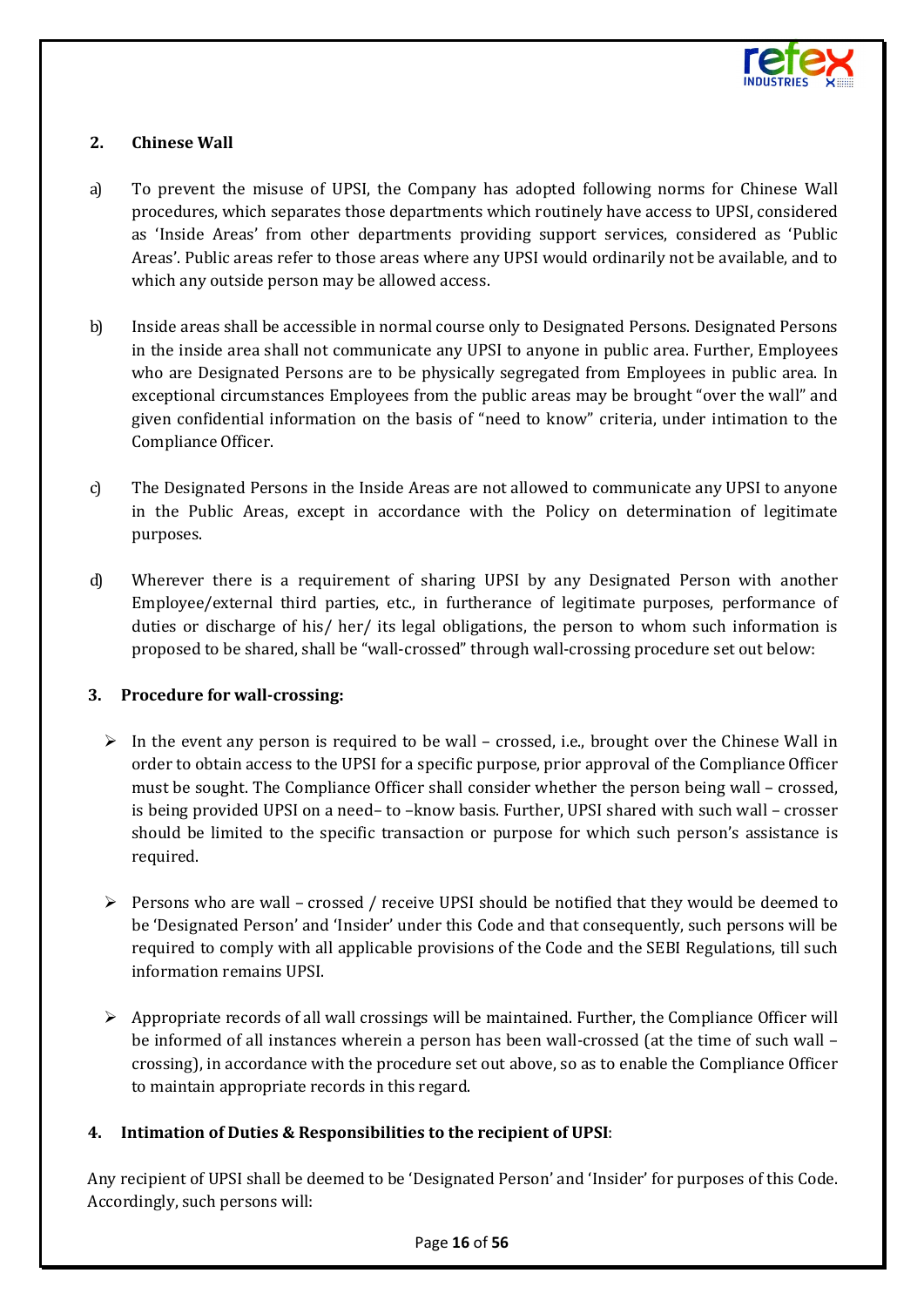

- (a) execute agreements to undertake confidentiality and non-disclosure obligations;
- (b) keep the information so received confidential;
- (c) utilise the UPSI only for the specified purpose; and
- (d) otherwise not Trade in Securities of the Company when in possession of, or having access to, UPSI.

#### **5. Digital Database of recipient of UPSI:**

As required under Regulation 3(2) of the SEBI Regulations, Compliance Officer as may be authorized by the Board, shall maintain a structured digital database of such persons or entities as the case may be with whom UPSI is shared, along with the following information pertaining to the recipients;

- i. Name of such recipient of UPSI;
- ii. Name of the Organization or entity which the recipient represents
- iii. Postal Address and E-mail ID of such recipient
- iv. Permanent Account Number (PAN) or any other identifier authorized by law, if PAN is not available.

Such database shall be maintained in accordance with the SEBI PIT Regulations from time to time, including through adequate internal controls and checks such as time stamping and audit trials to ensure non-tampering of such database.

#### **6. Dissemination of Price Sensitive Information**

- (i) No information shall be passed by Designated Persons by way of making a recommendation for the purchase or sale of securities of the Company.
- (ii) Disclosure/dissemination of Price Sensitive Information with special reference to analysts, media persons and institutional investors.

The following guidelines shall be followed while dealing with analysts and institutional investors: -

- Only public information to be provided.
- At least 02 (two) Company representatives be present at meetings with analysts, media persons and institutional investors.
- Unanticipated questions may be taken on notice and a considered response given later. If the answer includes price sensitive information, a public announcement should be made before responding.
- Simultaneous release of information after every such meet.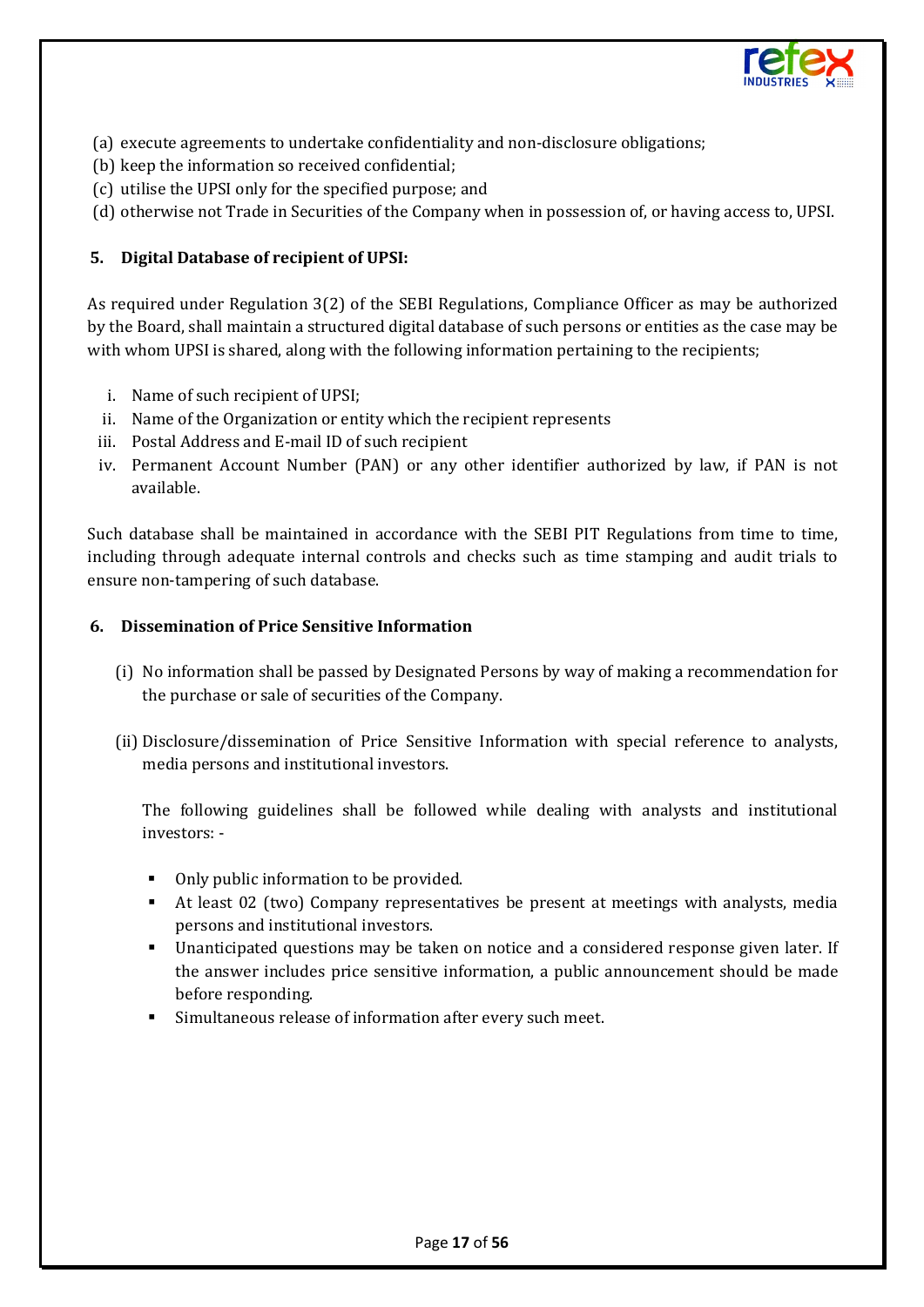

## **[SECTION VI: TRADING BY DESIGNATED PERSONS AND THEIR IMMEDIATE RELATIVES](#page-1-5)**

#### <span id="page-17-0"></span>**1. Trading Window and Window Closure:**

- 1.1 Trading in securities of the Company shall only be done when the Trading Window is open and within the threshold limit prescribed hereunder and shall not trade in the securities of the Company during the period when the Trading Window is closed.
- 1.2 The trading window shall be closed by the Compliance Officer at least 07 (seven) days or such other period as may be decided by him prior to UPSI is published.
- 1.3 The Trading Window shall remain closed from such date as specified or determined by the compliance officer to consider:
	- $\triangleright$  Declaration of Financial results (quarterly and annual);
	- $\triangleright$  Declaration of dividends (interim and final);
	- $\triangleright$  Issue of securities by way of public/rights/bonus etc.;
	- $\triangleright$  Any major expansion plans;
	- $\triangleright$  Amalgamation, mergers, takeovers and buy-back;
	- $\triangleright$  Disposal of whole or substantially whole of the undertaking;
	- $\triangleright$  Acquisition, de-merger, restructuring, scheme of arrangement, spin-off of divisions etc.;
	- $\triangleright$  Consolidation / splitting of shares as prescribed under Section 61 of the Companies Act, 2013 or any amendments thereto, from time to time;
	- $\triangleright$  Voluntary de-listing of shares by the Company;
	- $\triangleright$  For such other matters as determined by the Compliance officer from time to time.

*The gap between clearance of financial results by the Audit Committee and Board meeting for approval of such financial results should be as narrow as possible and preferably on the same day to avoid leakage of UPSI.* 

## **Notwithstanding anything contained in point 1.1 herein above, the trading window restrictions as mentioned in sub-clause (i) shall not apply in respect of –**

- (a) pledge of shares for a *bona fide* purpose such as raising of funds, subject to pre- clearance by the Compliance Officer and compliance with the respective SEBI regulations;
- (b) transactions which are undertaken in accordance with respective regulations made by SEBI, such as acquisition by conversion of warrants or debentures, subscribing to rights issue, further public issue, preferential allotment or tendering of shares in a buy-back offer, open offer, delisting offer or transactions which are undertaken through such other mechanism as may be specified by the SEBI from time to time.
- (c) In case of ESOPs, if any, exercise of option may be allowed in the period when the trading window is closed.

*Provided, sale of shares allotted on exercise of ESOPs, if any, shall not be allowed when trading is closed.* 

*Provided that the insider may prove his innocence by demonstrating the circumstances, if he deals in securities of the Company while trading window is closed.*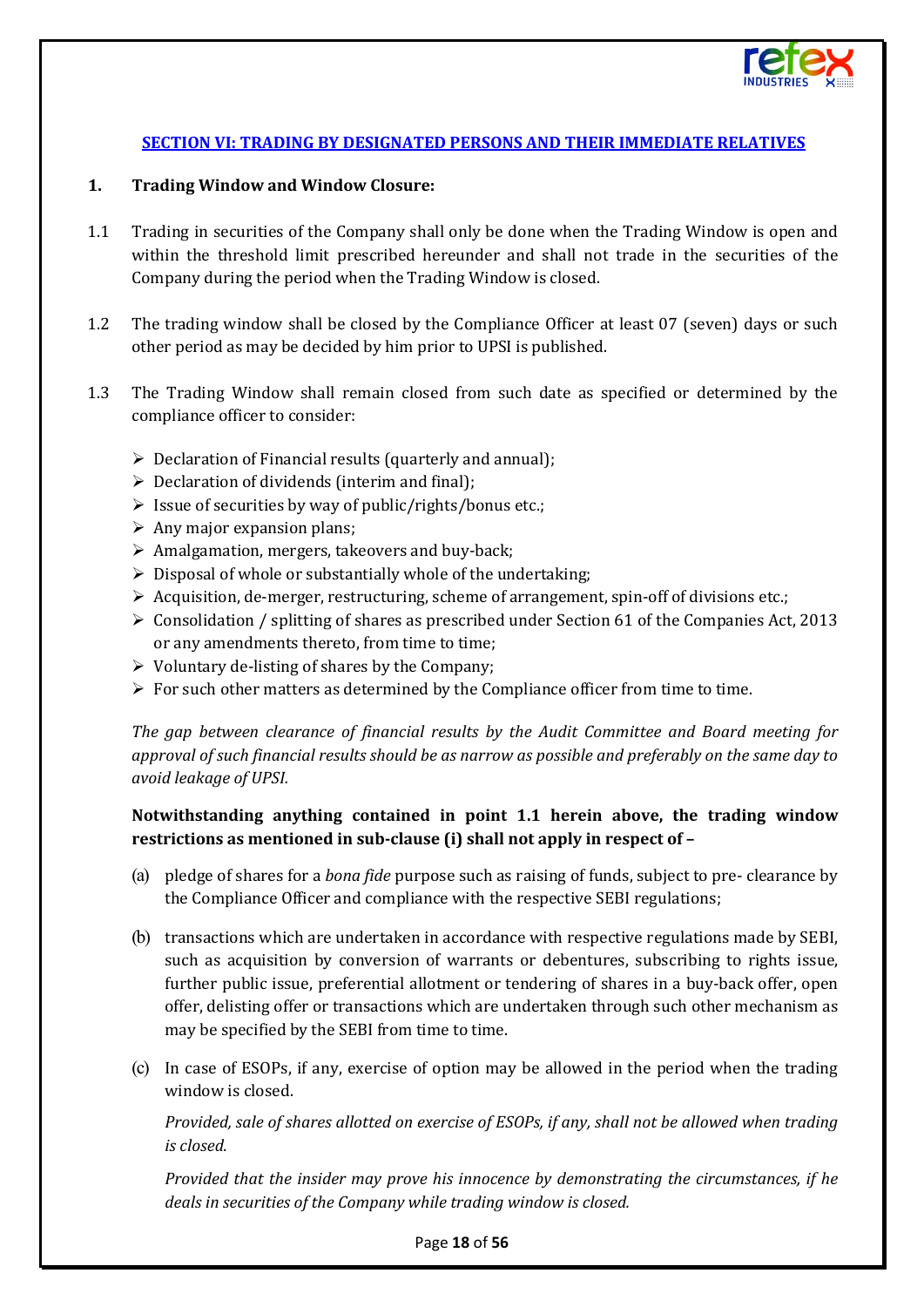

- 1.4 The Trading Window shall be opened not earlier than 48 hours after UPSI becomes generally available information. However, the Compliance Officer shall close the trading window from the end of every quarter till forty-eight (48) hours after the declaration of financial results.
- 1.5 There may be instances where a particular transaction is in initial preliminary stage and may not be disseminated to public at large before finalization of terms and conditions of the transaction. To ensure that no fraudulent dealing in securities takes place even at this stage, a Notional Trading Window may be created from time to time by the Compliance Officer for Designated Person(s) or class of Designated Person(s) who are directly or indirectly involved in the transaction.

*"Notional Trading Window" means a temporary restriction on the trading during the period when the discussions pertaining to certain transactions which may have a material impact on the Company in future if taken finalized, are being made within the Company but formal decision for the same is yet to be taken.*

- 1.6 Notional Trading Window generally takes place prior to the communication of following special events to the public:
	- $\triangleright$  Acquisition, de-merger, restructuring, scheme of arrangement, spin-off of divisions etc.;
	- $\triangleright$  Consolidation/ splitting of shares as prescribed under Section 61 of the Companies Act, 2013 or any amendments thereto, from time to time;
	- $\triangleright$  Voluntary de-listing of shares by the company;
	- $\triangleright$  Declaration of dividends (interim and final);
	- $\triangleright$  Issue of securities by way of public/rights/bonus etc.;
	- $\triangleright$  Any major expansion plans;
	- $\triangleright$  Amalgamation, mergers, takeovers and buy-back;
	- $\triangleright$  Any other event as may be deemed fit by the Compliance Officer.
- 1.7 The Compliance Officer shall intimate the closure of trading window and Notional Trading window to all the Designated Persons/concerned Designated Persons, respectively, of the Company when he determines that a Designated Person or class of Designated Persons can reasonably be expected to have possession of UPSI.
- 1.8 The trading window shall also be applicable to any person having contractual or fiduciary relation with the Company, such as auditors, accountancy firms, law firms, etc., assisting or advising the Company, during their association with the Company, directly or indirectly, six months prior to the trading window.

## **2. Pre-clearance of trades:**

To provide assistance in preventing inadvertent violations of applicable SEBI PIT Regulations and to avoid the appearance of impropriety in connection with the purchase and sale of the Company's Securities, any transactions in the Company's Securities (including without limitation, acquisitions and dispositions of the Company's Securities) by the Designated Persons must be pre-cleared.

In case of stock options (ESOPs), exercise of options is allowed without pre-clearance. However, the sale of shares allotted on exercise of stock options would require pre-clearance.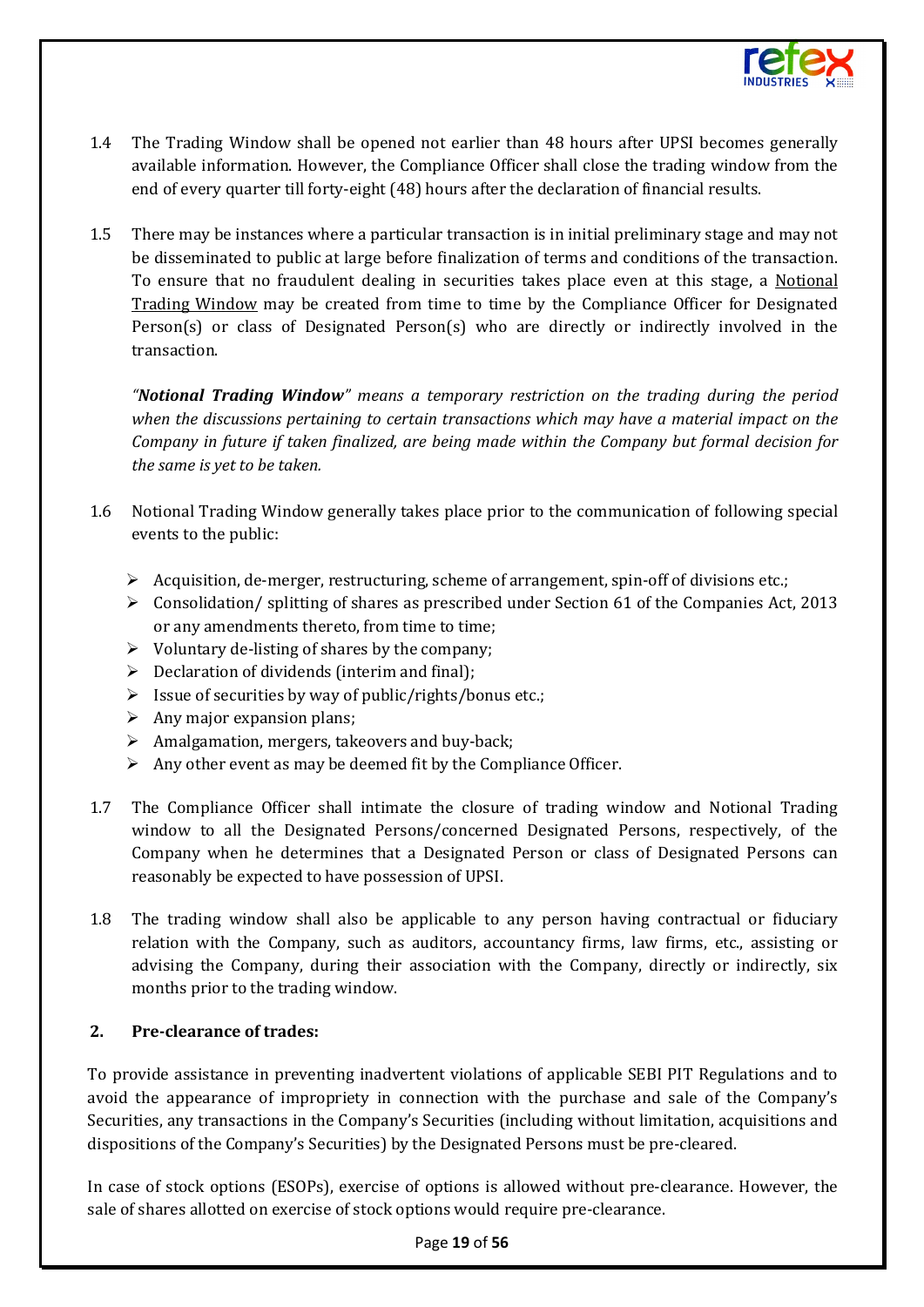

2.1 Any Designated Person, who intends to deal in the Securities of the Company when the trading window is open and if the value of the proposed trades is above Rs.10 Lakhs (market value) over a quarter, should pre-clear the transaction.

However, no Designated Person shall be entitled to apply for pre-clearance of any proposed trade if such Designated Person is in possession of UPSI even if the trading window is not closed and hence, he shall not be allowed to trade.

In case, the Compliance Officer of the Company intends to trade in the Securities of the Company, he/she shall seek pre-clearance of trade from the Board of Directors of the Company. All other provisions of the Code will *mutatis-mutandis* apply in respect of transactions by the Compliance Officer.

- 2.2 The pre-dealing procedure shall be hereunder:
	- a. An Application for Pre-Clearance shall be made in the prescribed form **(Annexure-1)** to the Compliance officer indicating the estimated number of securities / the value of securities that the Designated Person intends to deal in, the details as to the depository with which he has a security account, the details as to the Securities in such depository mode and such other details as may be required by any rule made by the Company in this behalf.

The mode of applying for pre-clearance and its approval there of shall be made only through official email of the Company or any other electronic mode as approved by the Compliance officer.

- a. An Undertaking **(Annexure-1A)** shall be executed in favor of the Company by such Designated Person incorporating, *inter alia,* the following clauses, as may be applicable:
	- $\triangleright$  That he / she does not have any access or has not received "UPSI" up to the time of signing the undertaking.
	- $\triangleright$  That in case he/she has access to or receives "UPSI" after the signing of the undertaking but before the execution of the transaction he/she shall inform the Compliance Officer of the change in his position and that he/she would completely refrain from dealing in the securities of the Company till the time such information becomes public.
	- $\triangleright$  That he/she has not contravened the Code as notified by the Company from time to time.
	- $\triangleright$  That he/she has made a full and true disclosure in the matter.
- b. The approval/rejection would be conveyed through electronic mail **(Annexure-2)**. If a request to trade is refused, the Compliance Officer shall provide a written statement of the reasons, to the extent possible, for withholding his or her consent.
- c. While granting permission, the Compliance Officer may impose certain conditions or restrictions, as may be necessary. The Compliance Officer shall also have regard to whether any declaration provided by Designated Person applying for preclearance is reasonably capable of being rendered as inaccurate.

#### Page **20** of **56**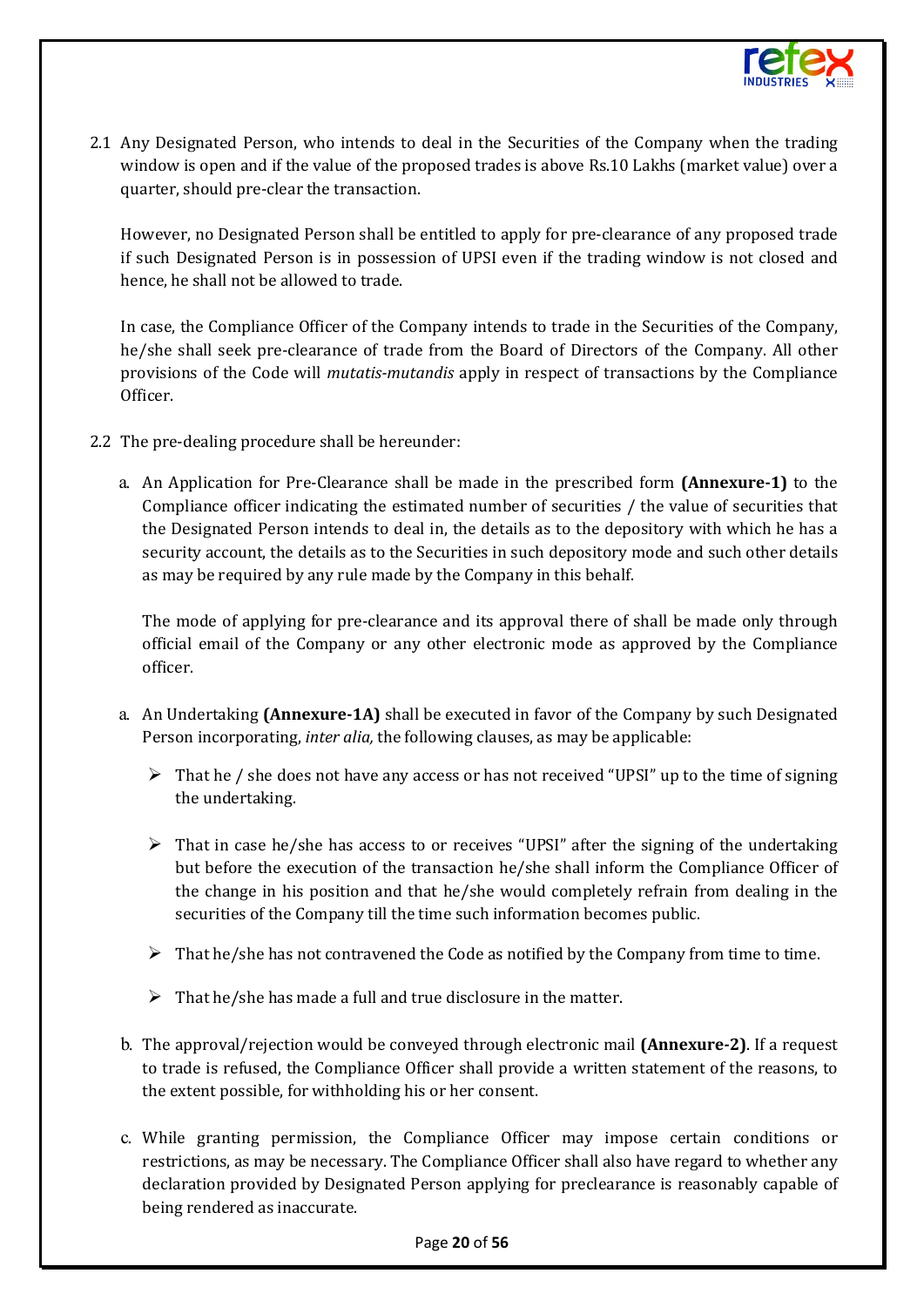

- d. The Designated Person shall execute their order in respect of securities of the Company in not less than 07 (seven) trading days after the approval of pre-clearance is given. The transactions shall be executed in single/ multiple tranches as may be approved.
- e. The Designated Person shall file within 02 (two) days of the execution of the trade(s), the disclosure of transaction(s) with the Compliance Officer in the prescribed form **(Annexure-3)**  or any other form as may be prescribed by SEBI, from time to time.

*(SEBI vide its Circular no. SEBI/HO/ISD/ISD/CIR/P/2021/617 dated August 13, 2021, has clarified that for listed companies who have complied with requirements of the Circular no. SEBI/HO/ISD/ISD/CIR/P/2020/168 dated September 09, 2020 and already implemented the System Driven Disclosures, the manual filing of disclosures as required under Regulation 7(2)(a) & (b) of the SEBI (PIT) Regulations, is no longer mandatory.)*

In case the transaction is not undertaken, a **Nil** report to that effect shall be filed.

f. If the order is not executed within 07 (seven) trading days after the approval is given, then the applicant shall get the transaction pre-clear again.

## **3. Contra Trading or Minimum period of holding of securities:**

- 3.1 All Designated Persons who buy or sell any number of shares of the Company shall not enter into an opposite transaction i.e., sell or buy any number of shares during the next 06 (six) months following the prior transaction. Hence, shall not indulge in contra trading.
- 3.2 All Designated Persons shall also not take positions in derivative transactions in the shares, if any, of the Company at any time.
- 3.3 In case of subscription in the primary market (initial public offers), the above-mentioned entities shall hold their investments for a minimum period of 30 days. The holding period would commence when the securities are actually allotted.
- 3.4 However, the Compliance Officer may be empowered to grant relaxation to any person from strict application of clause 3.1 and/or 3.2 above, for reasons to be recorded in writing provided that such relaxation does not violate SEBI (PIT) Regulations. However, no such sale will be permitted when the Trading window is closed.
- 3.5 Contra trading restrictions shall not apply if trades are being done pursuant to the following:
	- a trading plan;
	- exercise of stock options;
	- subscription to shares/convertibles in Follow-on Public Offer (FPO);
	- Offer for Sale (OFS);
	- Rights Issue or tendering of Shares in open offer;
	- share buy-back or delisting offer, exit offers etc.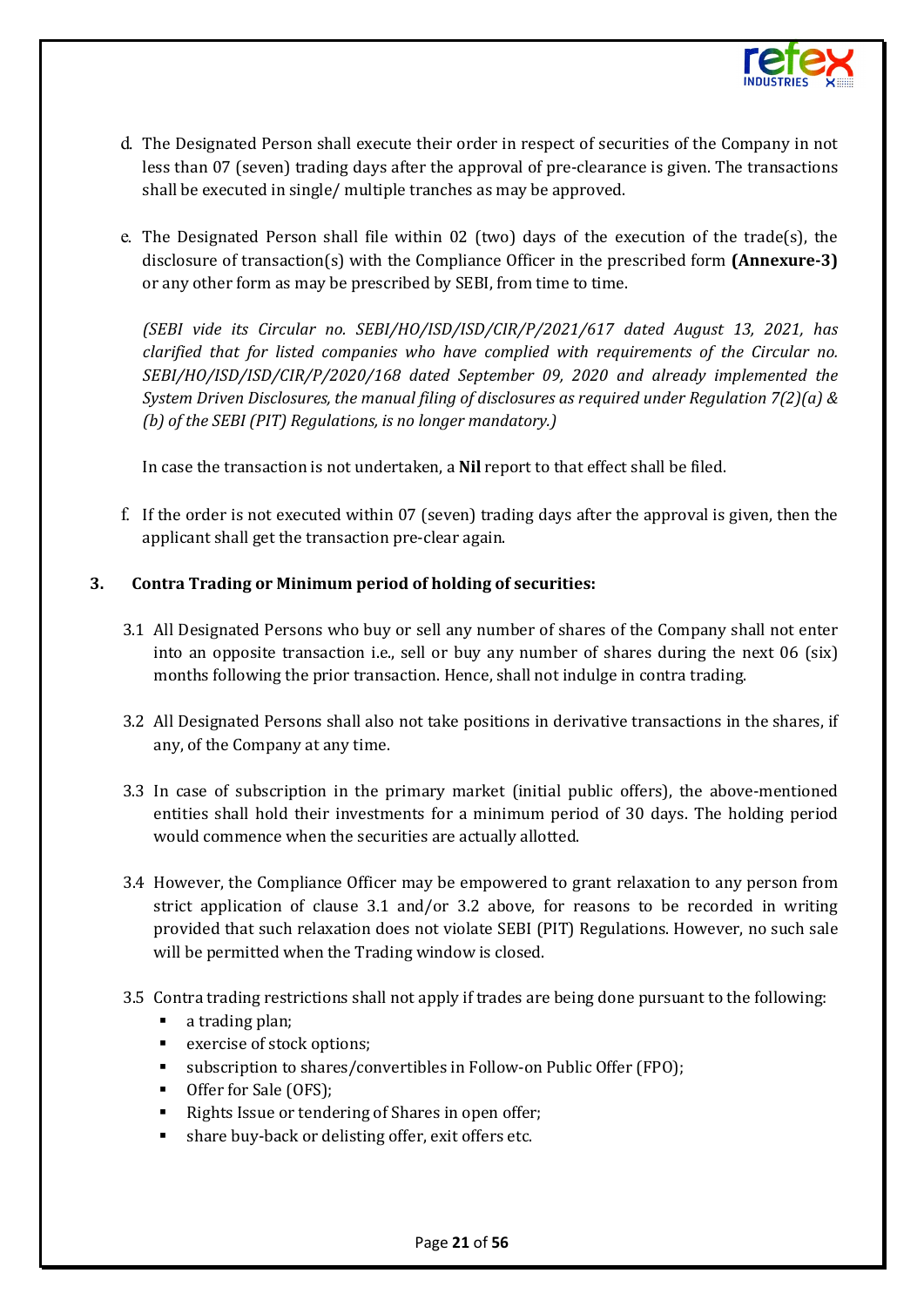

3.6 The Compliance Officer may grant relaxation from strict application of such restriction on an application made in this behalf by the concerned Designated Person and after recording in writing the reasons in this regard; provided that such relaxation does not violate the SEBI PIT Regulations.

## **4. Trading while in possession of UPSI:**

4.1 Trading in securities shall not be done by a Designated Person when he/she is in possession of UPSI.

Provided that he/she may prove his innocence by demonstrating the circumstances including the following:

 $\triangleright$  The transaction is an off-market transfer between Designated Persons who were in possession of the same UPSI without being in breach of regulation 3 of SEBI (PIT) Regulations and both the parties had made a conscious and informed trade decision.

*Provided further that such off-market trades shall be reported by the person undertaking such transaction to the Company within two working days. The Company will further notify the particulars of such trade to the Stock Exchanges on which the securities are listed within two trading days from the receipt of the disclosure or from becoming aware of such information.*

- $\triangleright$  The transaction was carried out through the block deal window mechanism between Designated Persons and/or relatives who were in possession of the same UPSI without being in breach of regulation 3 of SEBI (PIT) Regulations and both the parties had made a conscious and informed trade decision.
- $\triangleright$  The transaction was carried out pursuant to a statutory or regulatory obligation to carry out a bona fide transaction.
- $\triangleright$  The transaction was undertaken pursuant to exercise of stock options in respect of which the exercise price was pre-determined in compliance with applicable regulations.
- $\triangleright$  In case of non-individual Designated Persons
	- (a) The individuals who were in possession of such UPSI were different from the individuals taking trading decisions and such decision-making individuals were not in possession of such UPSI when they took the decision to trade; and
	- (b) Appropriate and adequate arrangements were in place to ensure that SEBI (PIT) Regulations are not violated and no UPSI was communicated by the individuals possessing the information to the individuals taking trading decisions and there is no evidence of such arrangements having been breached;
- $\triangleright$  The trades were pursuant to a trading plan as defined in Section VIII of this Code.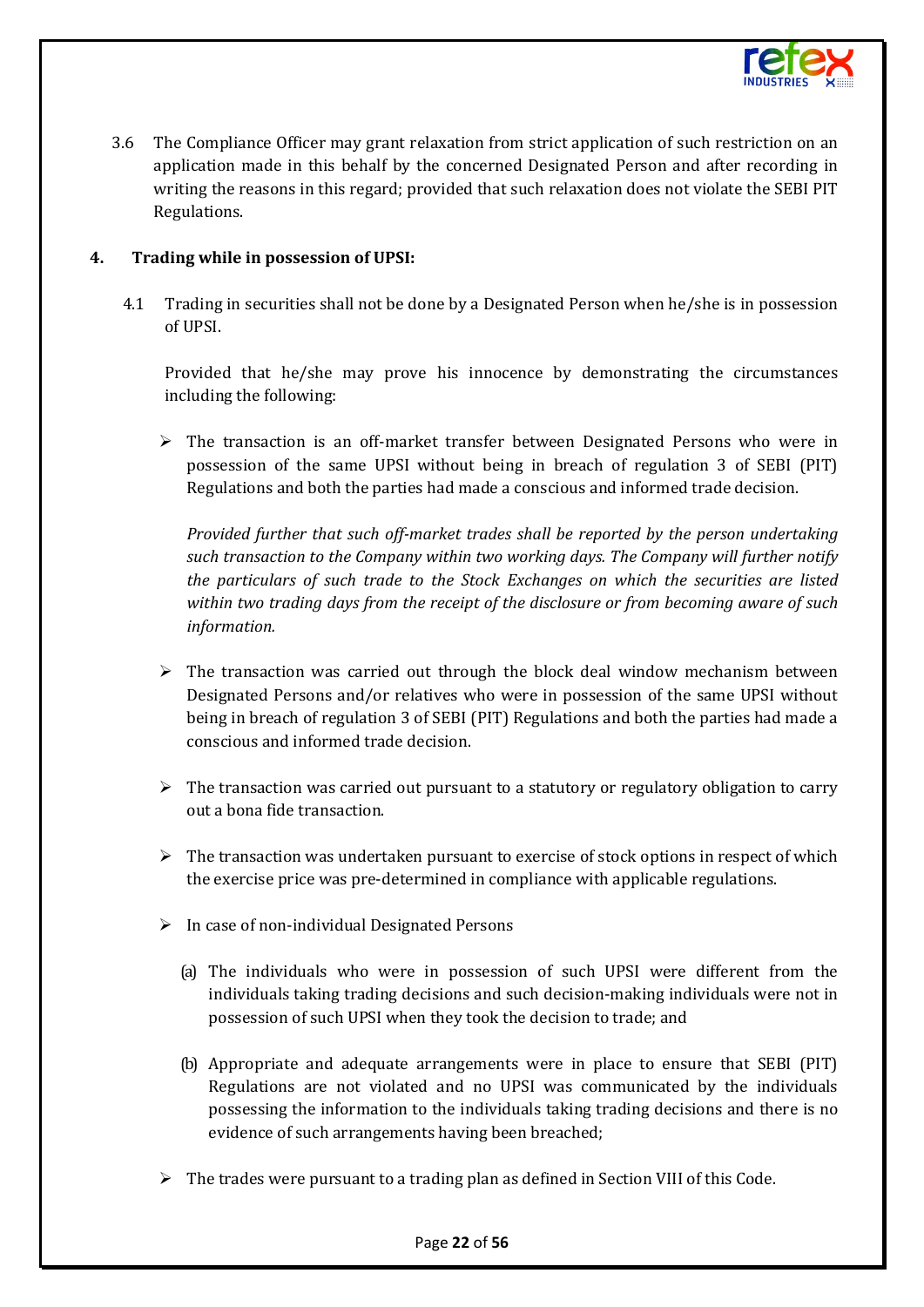

#### **[SECTION VII: TRADING PLAN](#page-1-6)**

#### <span id="page-22-0"></span>**1. Trading Plan:**

A Designated Person shall be entitled to formulate a trading plan for dealing in Securities of the Company and present it to the Compliance Officer for approval and public disclosure pursuant to which trades may be carried out in accordance with such plan **(Annexure-4)**.

#### **2. Trading Plan shall:**

2.1 **Effective date for commencement of Trading Plan:** Any trading as per the trading plan shall only be executed on expiry of six months from the date of public disclosure of the said plan.

*For instance, if any Designated Person submits his trading plan on May 30 which gets approved and publicly circulated on June 20 then such designated employee can commence trading under the said plan only upon expiry of six months from June 20 i.e., trading can be initiated with effect from December 21.*

- 2.2 **Prohibited Period under Trading Plan:** Trading, as per the Trading plan, shall not take place between twentieth trading days prior to the last day of any financial period for which the results are required to be announced by the Company and 2 trading days after the disclosure of such financial results. For instance, in respect of financial period ending on March 31, 2019, the prohibited period is March 11, 2019 (to be calculated on 20 working days prior to the last day the financial period) to June 02, 2019 (being 2 trading days after the disclosure of such financial results), presuming May 30, 2019 is the date of disclosure of financial results.
- 2.3 **Tenure of Trading Plan:** Designated Person can give one trading plan at a time and the same should not be for less than 12 months, i.e., there cannot be any overlapping of trading plans.
- 2.4 **Disclosures to be made under the Trading Plan:** Any Trading Plan should set out either the value of trades or the number of securities to be traded, along with specific dates and time intervals.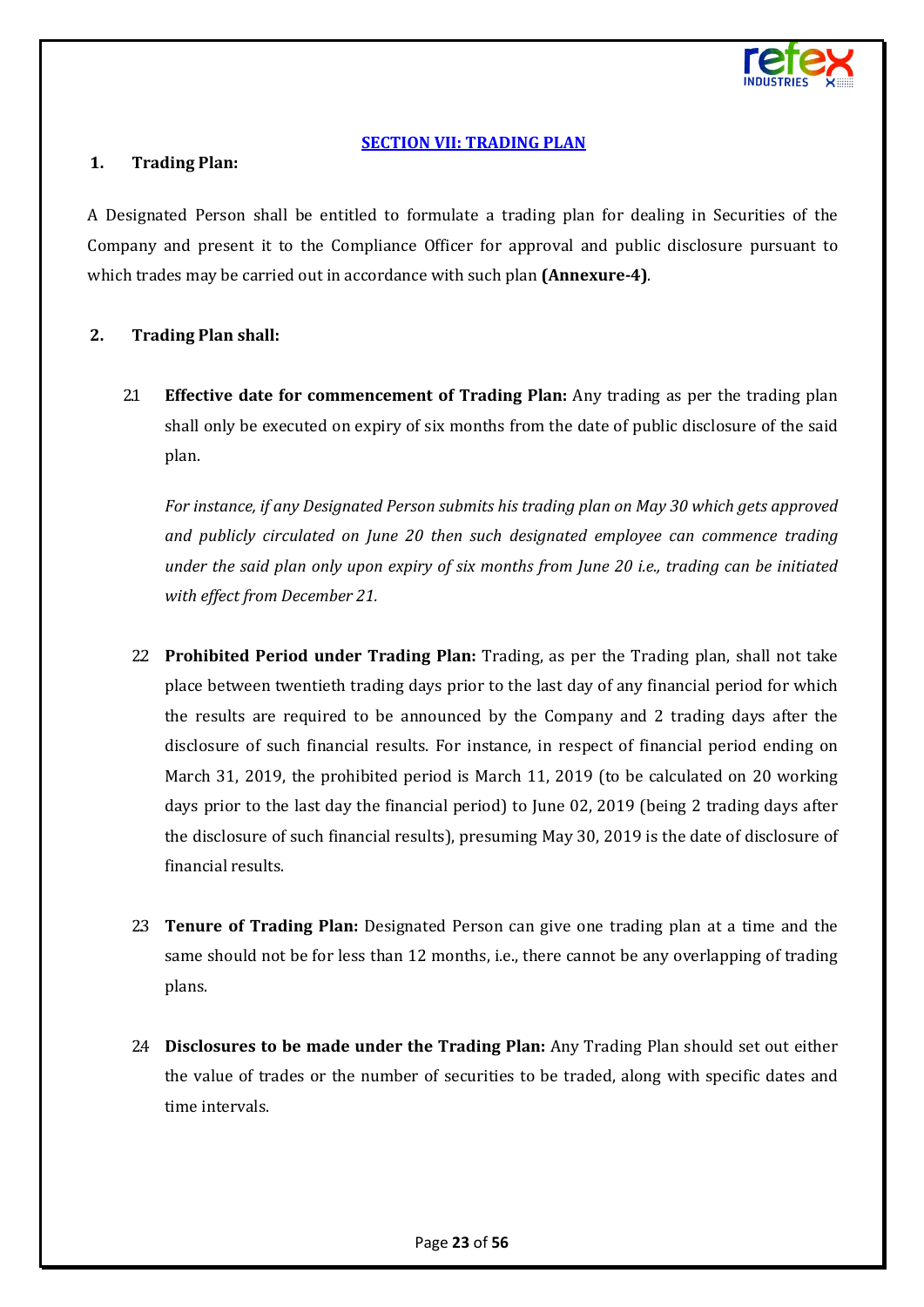

- 2.5 **Liability on the Insider:** Trading on the basis of such a trading plan shall not lead to market abuse. If any manipulative activity is detected, it would be open to initiate proceedings for alleged breach of SEBI (Prohibition of Fraudulent and Unfair Trade Practices Relating to the Securities market) Regulations, 2003.
- 2.6 The Compliance Officer shall consider the Trading Plan made as above and shall approve it forthwith. However, he shall be entitled to take express undertakings as may be necessary to enable such assessment and to approve and monitor the implementation of the plan as per provisions of the Regulations.
- 2.7 The Trading Plan once approved shall be irrevocable and the Insider shall mandatorily have to implement the plan, without being entitled to either deviate from it or to execute any trade in the securities outside the scope of the trading plan.

However, the implementation of the trading plan shall not be commenced, if at the time of formulation of the plan, the Designated Person is in possession of any UPSI and the said information has not become generally available at the time of the commencement of implementation. The commencement of the Plan shall be deferred until such UPSI becomes generally available information.

- 2.8 Upon approval of the trading plan, the compliance officer shall notify the plan to the stock exchanges on which the securities are listed.
- 2.9 Pre-clearance of trades shall not be required for a trade executed as per an approved trading plan.
- 2.10 Trading window norms and restrictions on contra trade shall not be applicable for trades carried out in accordance with an approved trading plan, except as restricted under clause no. 2.2 hereinabove.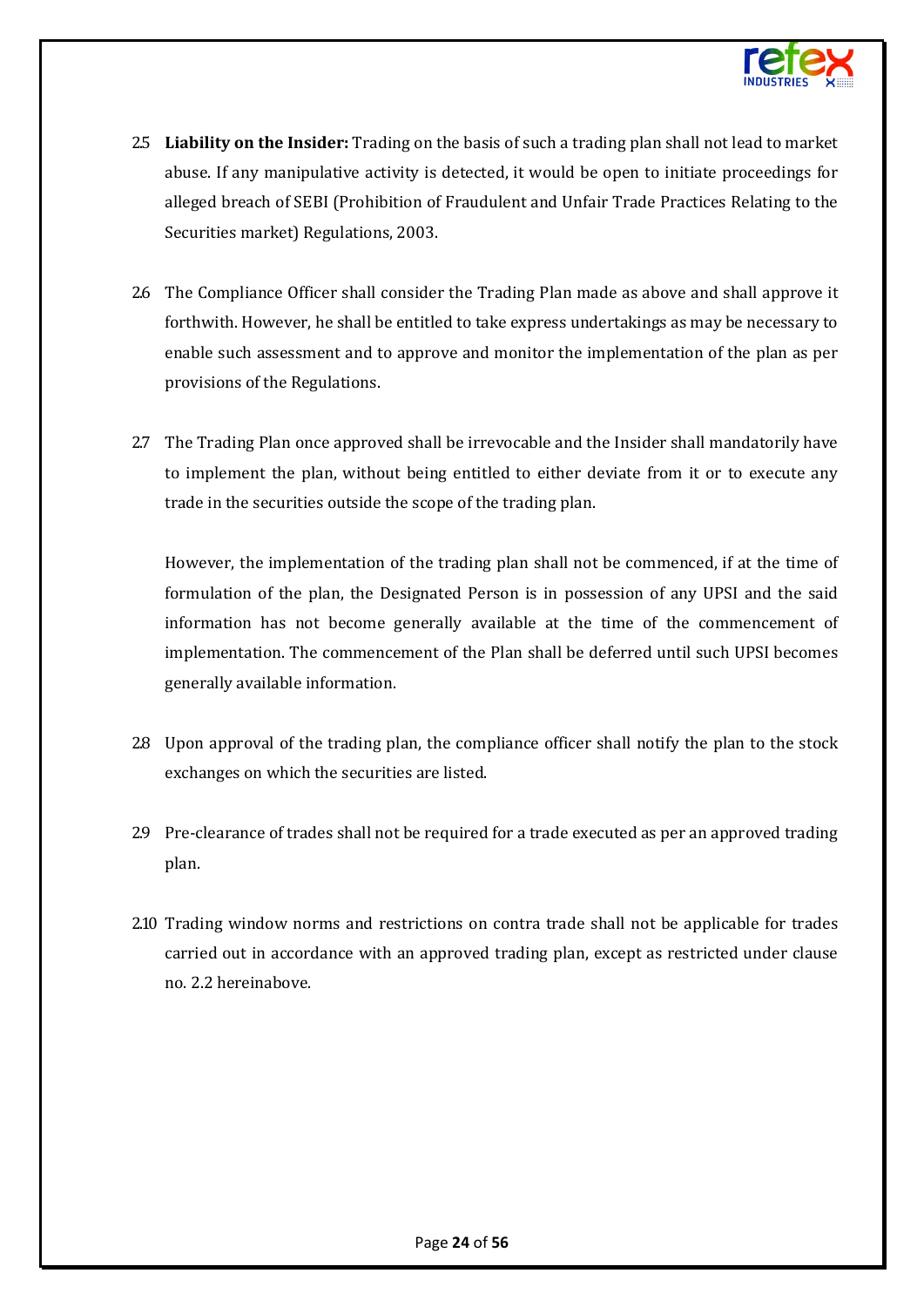

#### **[SECTION VIII: DISCLOSURES BY DESIGNATED PERSONS](#page-1-7)**

#### <span id="page-24-0"></span>**Initial Disclosures**

Every person on appointment as a Key Managerial Personnel or a Director of the Company or upon becoming a Promoter or member of the promoter group or Designated Person shall disclose his holding of securities of the Company as on the date of appointment or becoming a Promoter or member of the promoter group or Designated Person, to the Company within 07 (seven) days of such appointment or becoming a Promoter or member of the promoter group or Designated Person in the prescribed **Form B (Annexure-5)**.

#### **Continual Disclosures**

- 1. Every Promoter and member of the promoter group, Key Managerial Personnel, Designated Person and Director of every company shall disclose to the Company the number of such securities acquired or disposed of within 02 (two) trading days of such transaction if the value of the securities traded, whether in one transaction or a series of transactions over any calendar quarter, aggregates to a traded value in excess of ₹10 lakhs (rupees ten lakhs) (market value) in the prescribed **Form C (Annexure-6)**.
- 2. The disclosure required under clause no. 1 shall be made within 02 (two) working days of:
	- (i) the receipt of intimation of allotment of shares, or
	- (ii) the acquisition or sale of shares or voting rights, as the case may be.

*Example: Mr. A buys 10,000 shares at Rs. 60/- each amounting to Rs. 6,00,000/- on January 02, 2019. He further sells 5,000 shares at Rs. 90/- each amounting to Rs. 4,50,000/- on March 12, 2019. Mr. A shall require to make disclosure within 2 trading days from March 12, 2019.*

3. The Company shall notify the particulars of **Form C** received within two trading days of receipt of disclosure or from becoming aware of the transaction to the Stock Exchanges.

*(SEBI vide its Circular no. SEBI/HO/ISD/ISD/CIR/P/2021/617 dated August 13, 2021, has clarified that for listed companies who have complied with requirements of the Circular no. SEBI/HO/ISD/ISD/CIR/P/2020/168 dated September 09, 2020 and already implemented the System Driven Disclosures, the manual filing of disclosures as required under Regulation 7(2) (a) & (b) of the SEBI (PIT) Regulations, is no longer mandatory.)*

#### **Note:**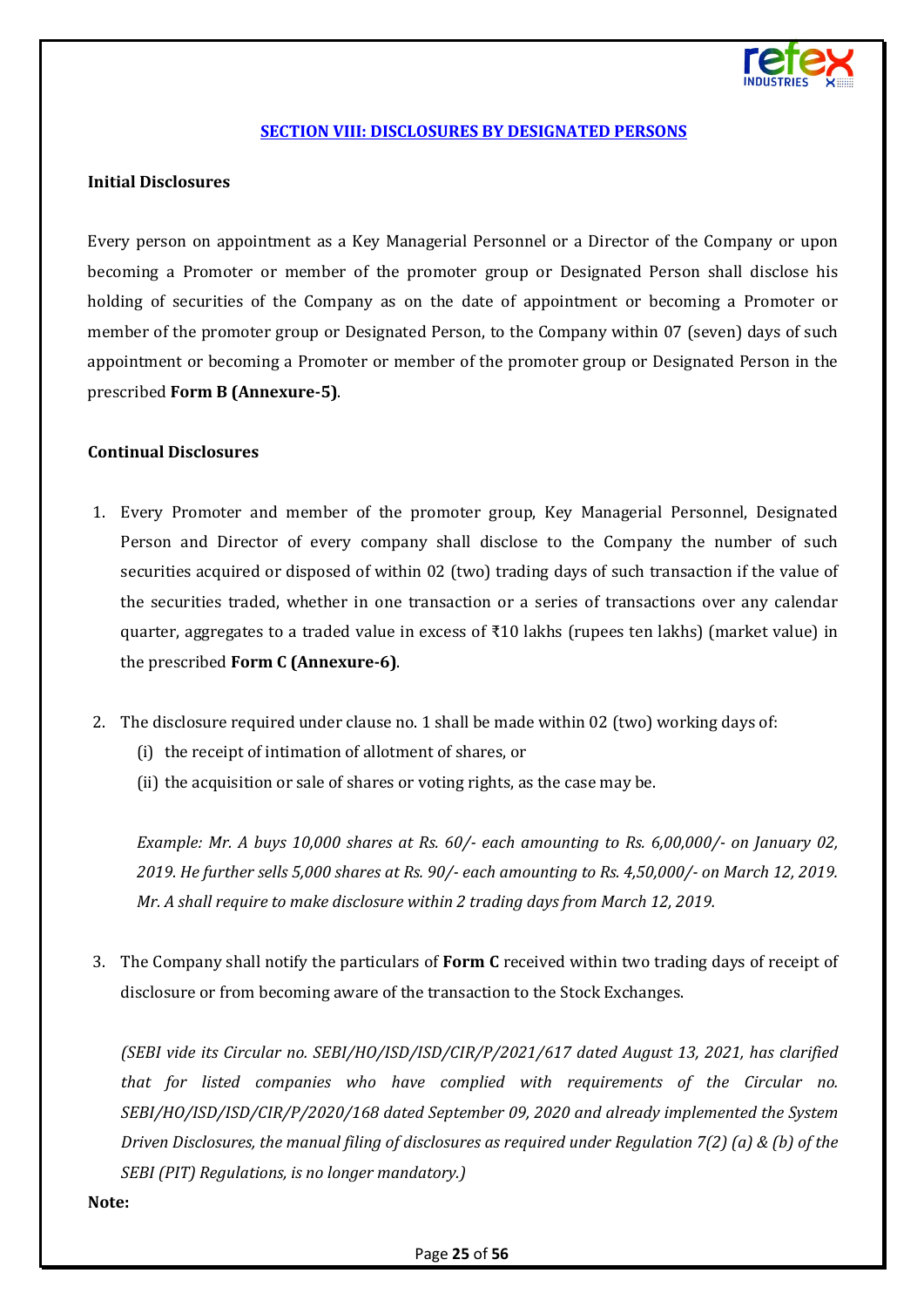

- $\triangleright$  The disclosures to be made by any person under this Code shall include those relating to trading by such person's immediate relatives, and by any other person for whom such person takes trading decisions.
- $\triangleright$  The disclosures of trading in securities shall also include trading in derivatives of securities, if any, and the traded value of the derivatives shall be taken into account for purposes of this Code.
- $\triangleright$  The disclosures made under this Code shall be maintained for a period of five years.

#### **Disclosure by Connected Persons**

The Compliance officer may, at its discretion require any other Insider/Connected Person as may be identified by the Company, to make disclosures of holdings and trading in Securities of the Company in such form and at such frequency as may be deemed necessary in order to monitor compliance with these SEBI PIT Regulations, in the prescribed **Form-D (Annexure-7)**.

#### **One Time Disclosure by Designated Persons**

Designated Persons shall be required to disclose names of educational institutions from which they have studied and names of their past employers on a one-time basis change (**Annexure-8A**).

The Compliance Officer may from time-to-time review and modify the formats for submitting disclosures, as may be appropriate.

## **Annual Disclosures by Designated Persons**

Annual disclosure thereof containing the below details within a period of 30 days from the closure of each financial year and as and when the information changes **(Annexure-8B)**:

- a) Name of Immediate Relatives;
- b) Persons with whom such Designated Person(s) shares a Material Financial Relationship;
- c) PAN or any other identifier authorized by law of (a)  $&$  (b)
- d) Phone, mobile and cell numbers which are used by them (a) & (b).

*Explanation: The term material financial relationship shall mean a relationship in which one person is a recipient of any kind of payment such as by way of a loan or gift during the immediately preceding twelve months, equivalent to at least 25% of such payer's annual income but shall exclude relationships in which the payment is based on arm's length transactions.*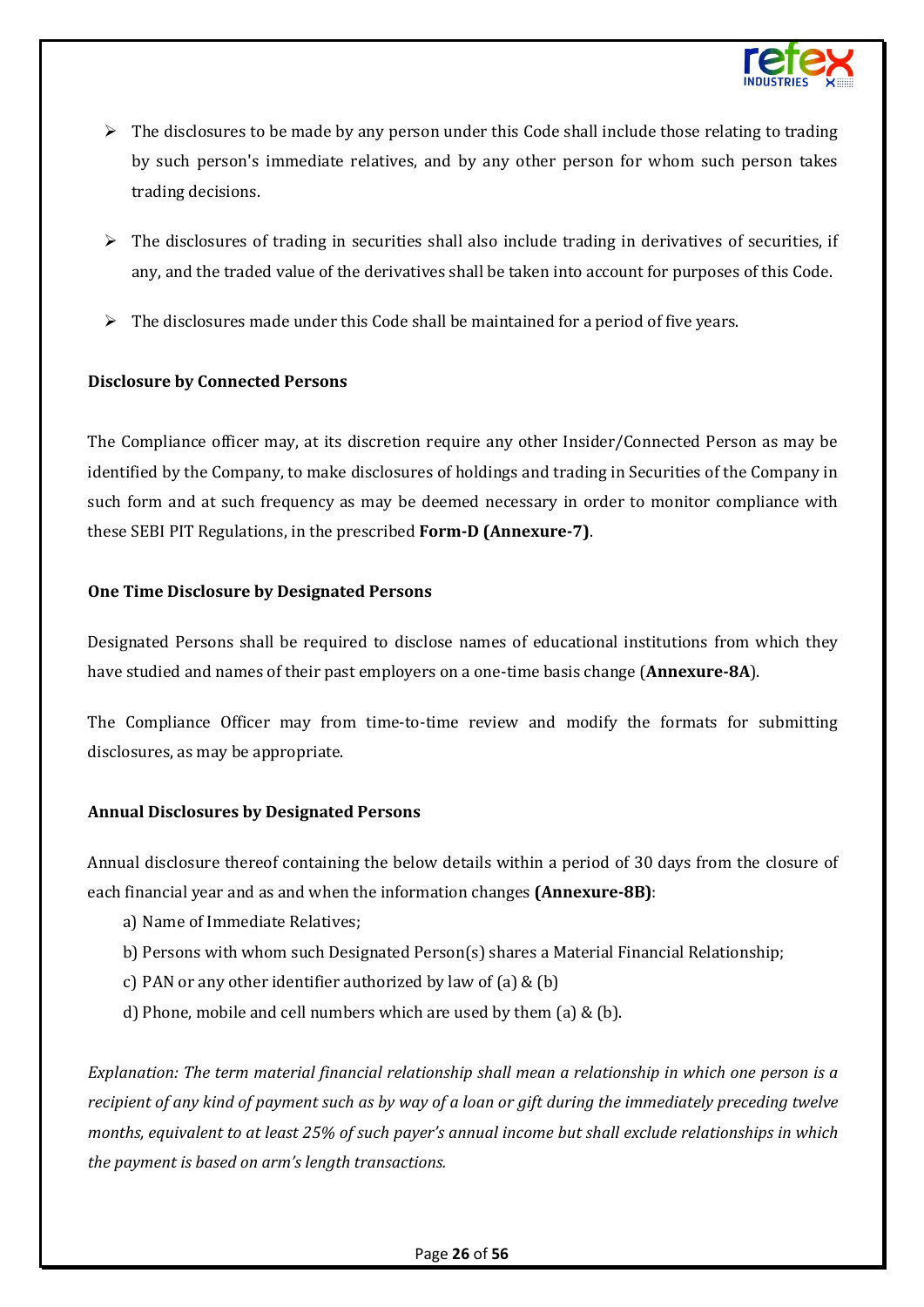

#### **[SECTION IX: PENALTY FOR CONTRAVENTION OF THE CODE](#page-1-8)**

#### *(Refer Sanctions Framework for Consequence Management appended as Appendix-C)*

<span id="page-26-0"></span>Any insider who trades in securities in contravention of the provisions of this Code or the SEBI PIT Regulations, shall be guilty of insider trading and shall be *inter-alia* liable for punishment and penalty as mentioned in this Code and the Securities & Exchange Board of India Act, 1992, as mentioned below.

#### **Penalty for contravention of the Code:**

- 1.1 Any person who trades in securities or communicates any information for trading in securities in contravention of this Code may be penalized and appropriate action would be taken by the Company.
- 1.2 Every Person shall be individually responsible for complying with the provisions of the Code (including to the extent the provisions hereof are applicable to his/ her relatives).
- 1.3 In case Compliance Officer observes that any person has violated this Code or SEBI (PIT) Regulations, he shall promptly inform the stock exchange(s) where the concerned securities are traded, in the prescribed format as per **Annexure-9** or in such form and such manner as may be specified by the SEBI from time to time, inform the Stock Exchanges promptly*.*
- 1.4 Any Person who violates the Code shall be subject to disciplinary action by the Company, which may include wage/salary freeze, suspension, recover, claw back, ineligibility for future participation in employee stock option plans, etc.
- 1.5 Any profit made by any person in violation of this Code and penalties recovered as per this framework will be remitted to the Investor Protection and Education Fund (**IPEF**) administered by SEBI.

Further, the aforesaid actions that can be taken by the Company shall not preclude **SEBI from taking any action** in case of violation of the SEBI (Prohibition of Insider Trading) Regulations, 2015, which includes:

#### • **Directions under Sec 11B of SEBI Act, 1992**

- Ban from accessing securities market.
- Ban from sale, purchase & trade in the scrip of the Company.
- Disgorgement of illegal profits/loss avoided.

#### • **Penalty under Sec 15G of SEBI Act, 1992**

- Not be less than Rs.10 Lakhs
- Extend to Rs.25 Crores; or
- 3 times amount of profits made out of insider trading, whichever is higher.

#### • **Imprisonment & Fine under Sec 24 of SEBI Act, 1992**

- Imprisonment up to 10 years or
- fine up to Rs.25 Crores, or
- both.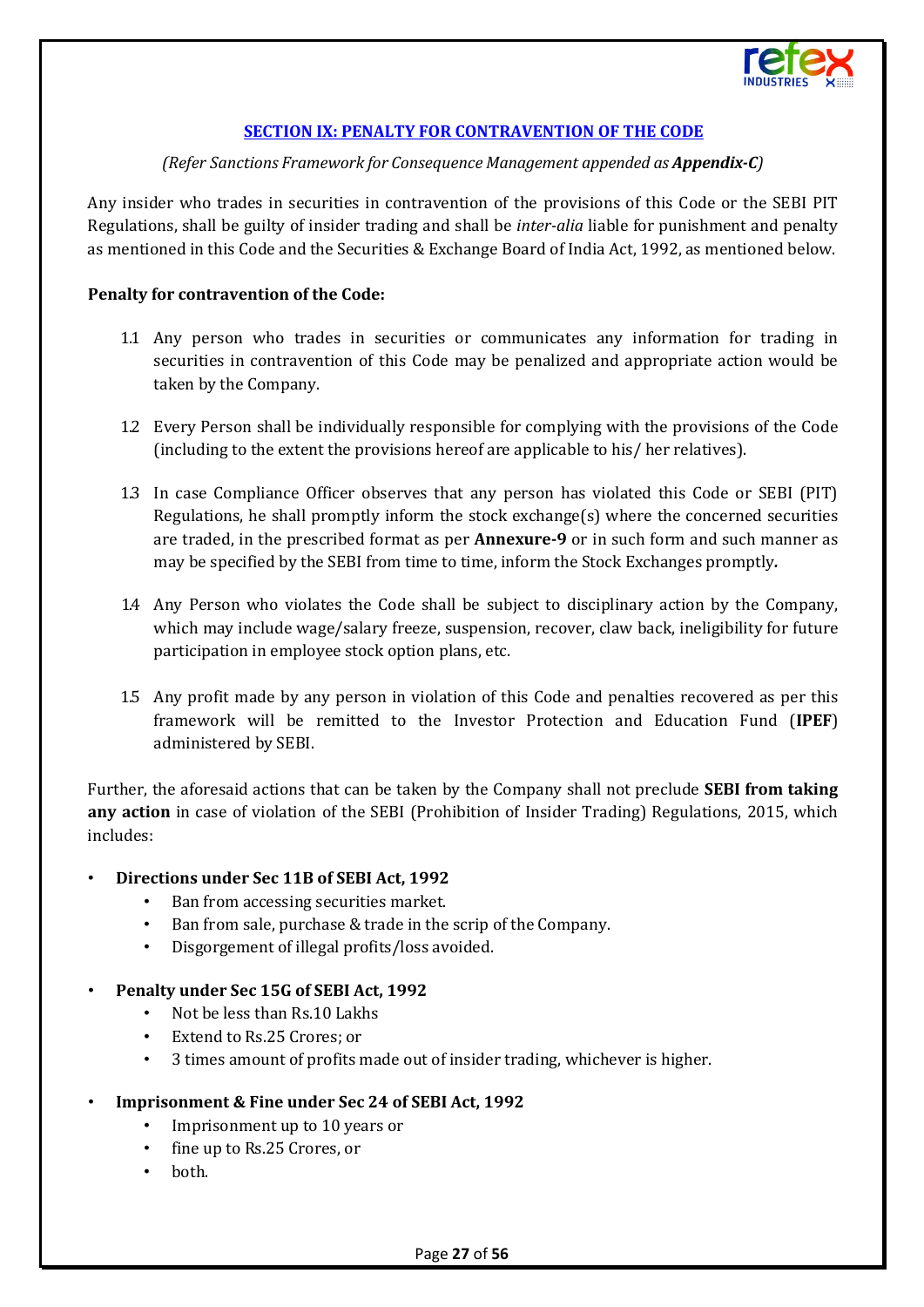

## **[SECTION X: INFORMANT REWARD AND ITS DETERMINATION](#page-1-9)**

<span id="page-27-0"></span>1. An Informant under the Code shall submit to SEBI, the Original Information in a Voluntary Information Disclosure Form relating to an alleged violation of the insider trading laws that has occurred, is occurring or has a reasonable belief that it is about to occur.

Such disclosure shall be in the form prescribed in **Annexure-10** to this Code.

- 2. On collection or substantial recovery of the monetary sanctions amounting to at least twice the Reward, the SEBI may at its sole discretion, declare an Informant eligible for Reward and intimate the Informant or his or her legal representative to file an application in the format provided in **Annexure-11** for claiming such Reward.
- 3. The amount of reward shall be ten percent of the monetary sanctions collected or recovered and shall not exceed Rupees One Crore or such higher amount as the SEBI may specify from time to time. Out of the total reward the SEBI may grant an interim award not exceeding Rupees Ten Lakhs or such higher amount as the SEBI may specify from time to time.
- 4. The reward shall be equally divided amongst the total number of informants, in case of more than one informant jointly providing the Original Information.
- 5. The reward shall be paid from the Investor Protection and Education Fund (**IPEF**).
- 6. The amount of reward shall be determined by the SEBI. The SEBI may specify the factors that may be taken into consideration by the Informant Incentive Committee.
- 7. An Informant may be eligible for a Reward whether or not he reported the matter to his organization as per its internal legal and compliance procedures and irrespective of such organization's compliance officer subsequently providing the same Information to the SEBI.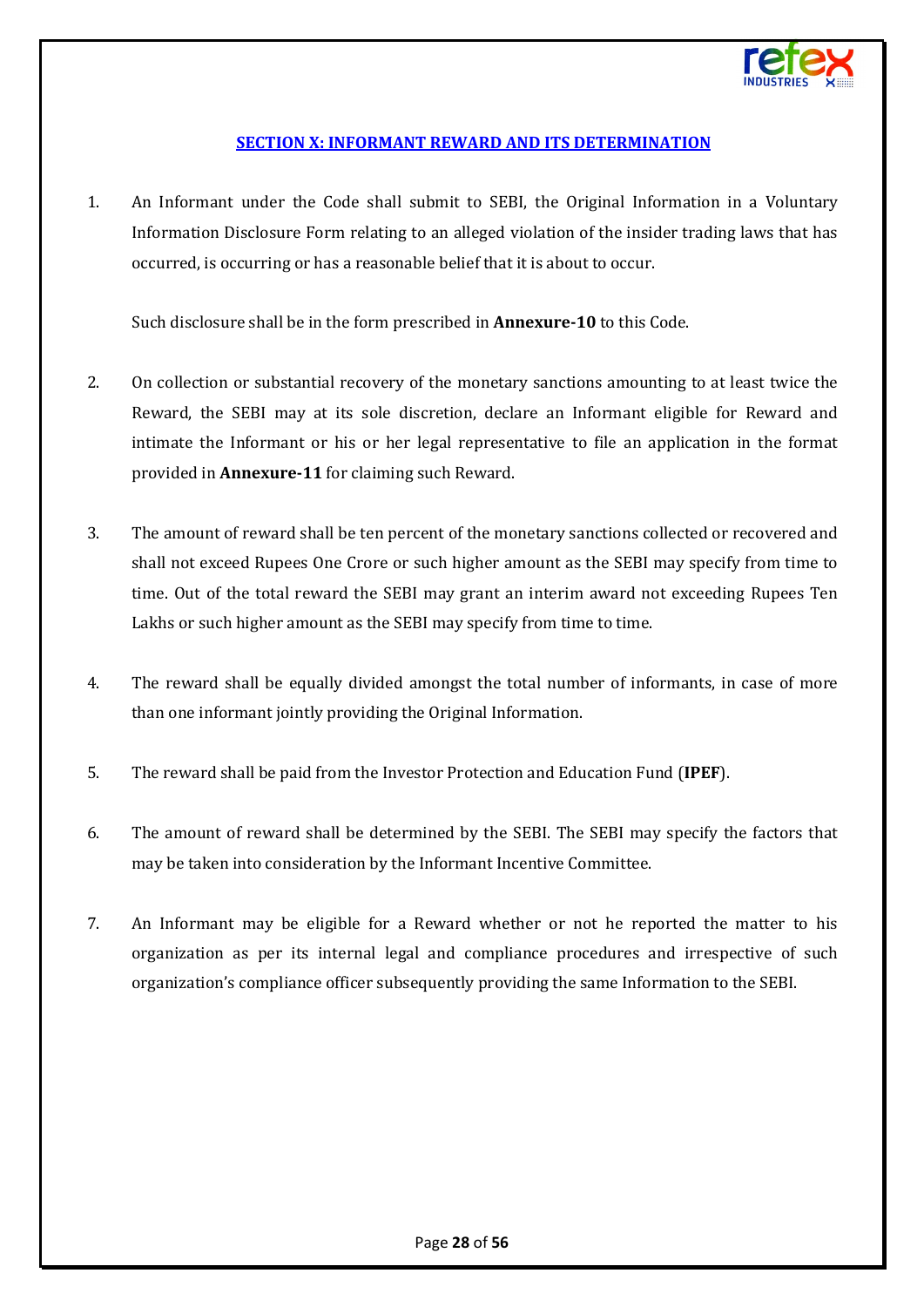

#### **[SECTION XI: PROTECTION AGAINST RETALIATION AND VICTIMISATION](#page-1-10)**

- <span id="page-28-0"></span>1. In terms of the SEBI (PIT) Regulations, this Section of the Code provides for suitable protection against any discharge, termination, demotion, suspension, threats, harassment, directly or indirectly or discrimination against any employee who files a Voluntary Information Disclosure Form, irrespective of whether the information is considered or rejected by the Board or he or she is eligible for a Reward under these regulations, by reason of:
	- i. filing a Voluntary Information Disclosure Form under these regulations;
	- ii. testifying in, participating in, or otherwise assisting or aiding the Board in any investigation, inquiry, audit, examination or proceeding instituted or about to be instituted for an alleged violation of insider trading laws or in any manner aiding the enforcement action taken by the Board; or
	- iii. breaching any confidentiality agreement or provisions of any terms and conditions of employment or engagement solely to prevent any employee from cooperating with the Board in any manner.

*Explanation 1:* For the purpose of above, "employee" means any individual who during employment may become privy to information relating to violation of insider trading laws and files a Voluntary Information Disclosure Form under the SEBI (PIT) Regulations and is a director, partner, regular or contractual employee, but does not include an advocate.

*Explanation 2:* Nothing in this regulation shall require the employee to establish that, -

- (i) the Board has taken up any enforcement action in furtherance of information provided by such person; or
- (ii) the information provided fulfils the criteria of being considered as an Original Information under the SEBI (PIT) Regulations.
- 2. Any Informant who believes that he or she has been subject to retaliation or victimization by his or her employer, may approach the competent court or tribunal for appropriate relief.
- 3. On violation of the provisions of this Section, the Company may be liable for penalty, debarment, suspension, and/or criminal prosecution by the Board, as the case may be:

*Provided* that nothing in the SEBI (PIT) Regulations will require the Board to direct reinstatement or compensation by the Company.

- 4. Any term in the agreement (oral or written) or this Code is void in so far as it purports to preclude any person, other than any advocate from submitting to SEBI information relating to violation of the securities laws that has occurred, is occurring or has a reasonable belief that it would occur.
- 5. No person shall by way of any threat or act impede an individual from communicating with SEBI, including enforcing or threatening to enforce, a confidentiality agreement (other than agreements related to legal representations of a client and communications thereunder) with respect to such communications.

*Explanation-* The Company shall not require an employee to notify it or any Voluntary Information Disclosure Form file with SEBI or to seek prior permission or consent or guidance of any person engaged by the Company before or after such filing.

#### Page **29** of **56**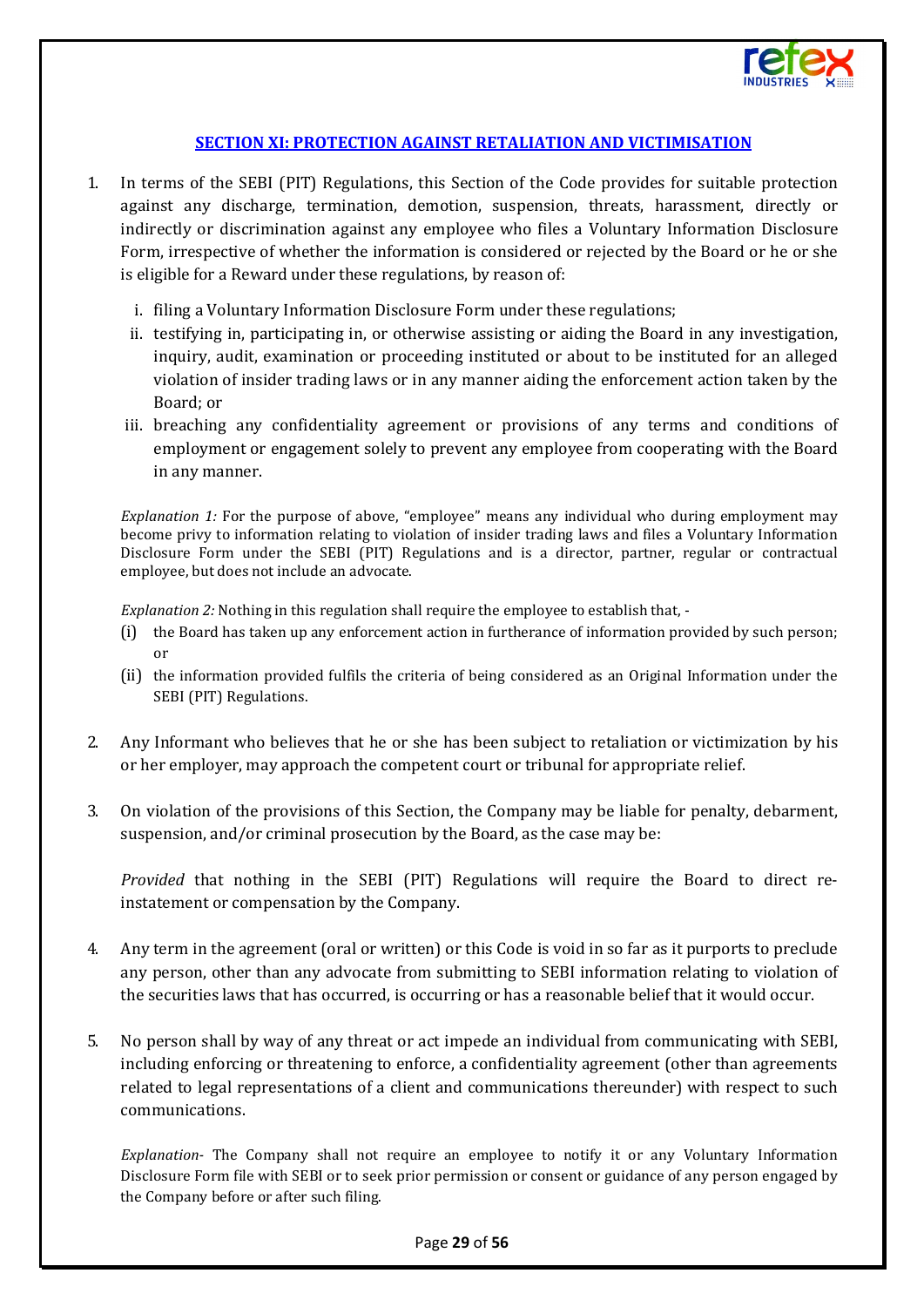

#### **[SECTION XII: GENERAL](#page-1-11)**

#### <span id="page-29-0"></span>**POLICY & PROCEDURE FOR INQUIRY IN CASE OF LEAK OF UPSI**

The Policy & Procedure for inquiry in case of "**Leak of UPSI"** is annexed as **Appendix-A** and forms part of this Code.

#### **POLICY FOR DETERMINATION OF "LEGITIMATE PURPOSE"**

The Policy for determination of "**Legitimate Purposes**" is annexed as **Appendix-B** and forms part of this Code.

## **AFFIRMATION**

All Designated Persons shall affirm compliance with this Code on an annual basis (format annexed as **Annexure-12**).

#### **AMENDMENTS**

This Code shall be reviewed by the Board of Directors, as and when considered necessary as per statutory and business requirements of the Company. The Company reserves its rights to alter, modify, add, delete or amend any of the provisions of this Code.

#### **DISCLOSURES**

- $\checkmark$  A copy of the Code including amendments thereto shall be hosted on the website of the Company a[t www.refex.co.in.](http://www.refex.co.in/)
- $\checkmark$  This Policy will be communicated to all operational employees and other concerned persons of the Company.

#### **\*\*\*\*\*\*\*\*\*\*\*\*\*\*\***

*Disclaimer: Provisions of this Code would be subject to revision / amendment in accordance with the Rules, Regulations, Notifications, etc. on the subject as may be issued by relevant statutory authorities, from time to time. In case of any amendment(s), clarification(s), circular(s), etc. issued by the relevant authorities, not being consistent with the provisions laid down under this Policy, then such amendment(s), clarification(s), circular(s), etc. shall prevail upon the provisions hereunder and this Code shall stand amended accordingly from the effective date as laid down under such amendment(s), clarification(s), circular(s), etc.*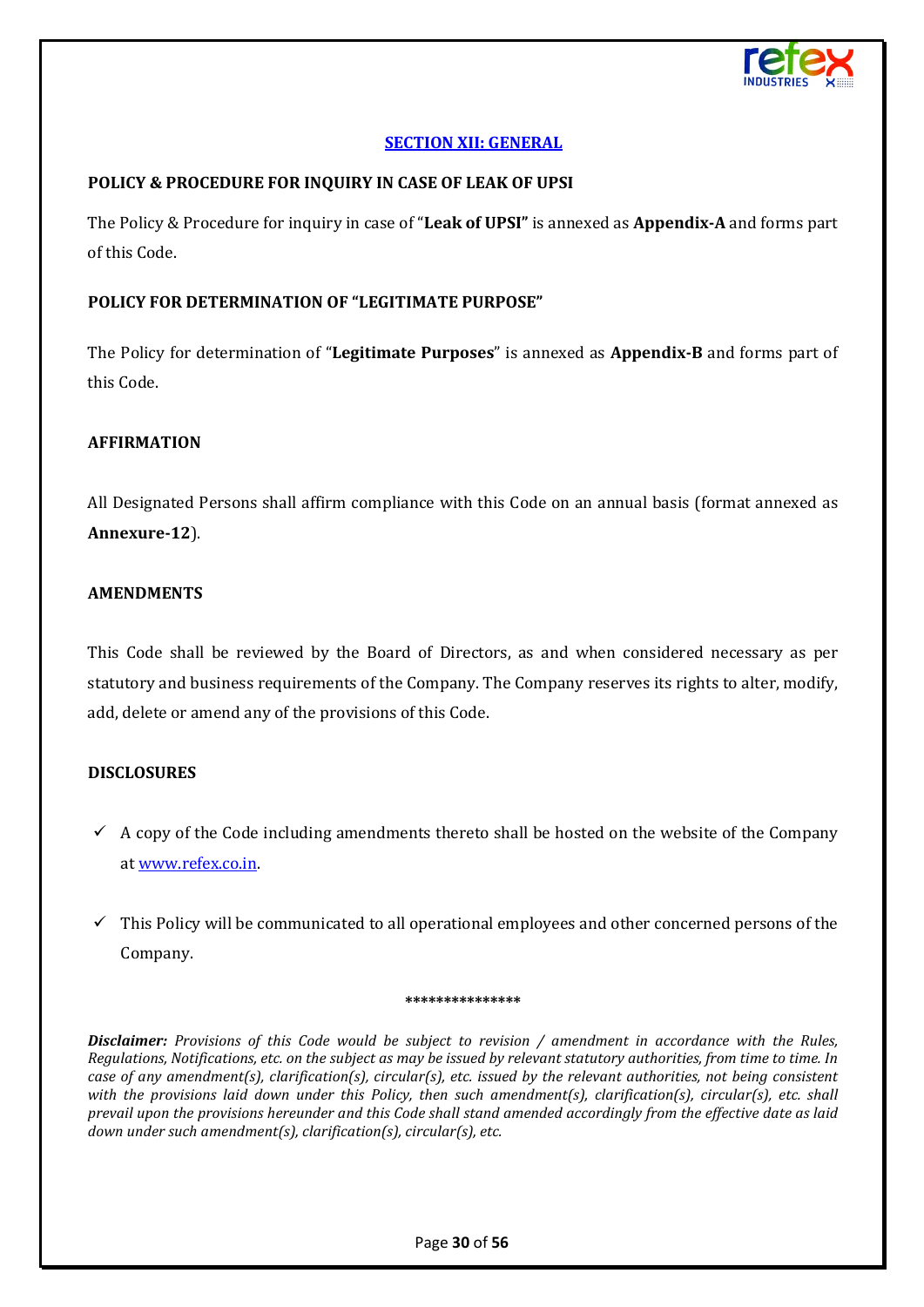

#### **[APPENDIX - A](#page-1-12)**

#### **POLICY & PROCEDURE FOR INQUIRY IN CASE OF LEAK OF UPSI**

#### <span id="page-30-0"></span>**Background**

SEBI PIT Regulations, in terms of Regulation 9A(5), requires the Board to formulate policies and procedures for inquiry in case of leak/suspected leak of UPSI.

Any inquiry into any actual or suspected leak of UPSI needs to be tailored to the facts and circumstances of each such instance. Given that it is not possible to provide a standard operating procedure applicable while enquiring into each such instance of leak/ suspected leak of UPSI, this policy sets out the broad principles that the Board will follow while inquiring into cases of actual or suspected leak of UPSI.

#### **Objective**

- $\checkmark$  To strengthen the internal control system to prevent leak of UPSI;
- $\checkmark$  To restrict and prohibit the practice of sharing of UPSI, with the un-authorized person, which originates from within the company and which affects the market price of the Company as well as loss of reputation and investors' / financers' confidence in the company;
- $\checkmark$  To have a uniform code to curb the un-ethical practices of sharing UPSI by Insiders, Employee & Designated Persons with any person, firm, Company or Body Corporate;
- $\checkmark$  To initiate inquiry in case of leak of UPSI or suspected leak of UPSI and inform the same to the SEBI promptly;
- $\checkmark$  To take disciplinary actions, if deemed fit against any Insider, Employee & Designated Persons who appears to have found guilty of violating this policy, apart from any action that SEBI may initiate/take against the Insider, Employee & Designated Persons.

#### **Procedure for inquiry in case of actual /suspected Leak of UPSI:**

Upon becoming aware of actual or suspected leak of UPSI, including by way of:

- suo motu, including through its internal monitoring; or;
- a written complaint and/or email received through the whistle blower mechanism of the Company; or
- communication received from regulatory authorities, the Audit Committee shall evaluate and determine if the matter merits any enquiry.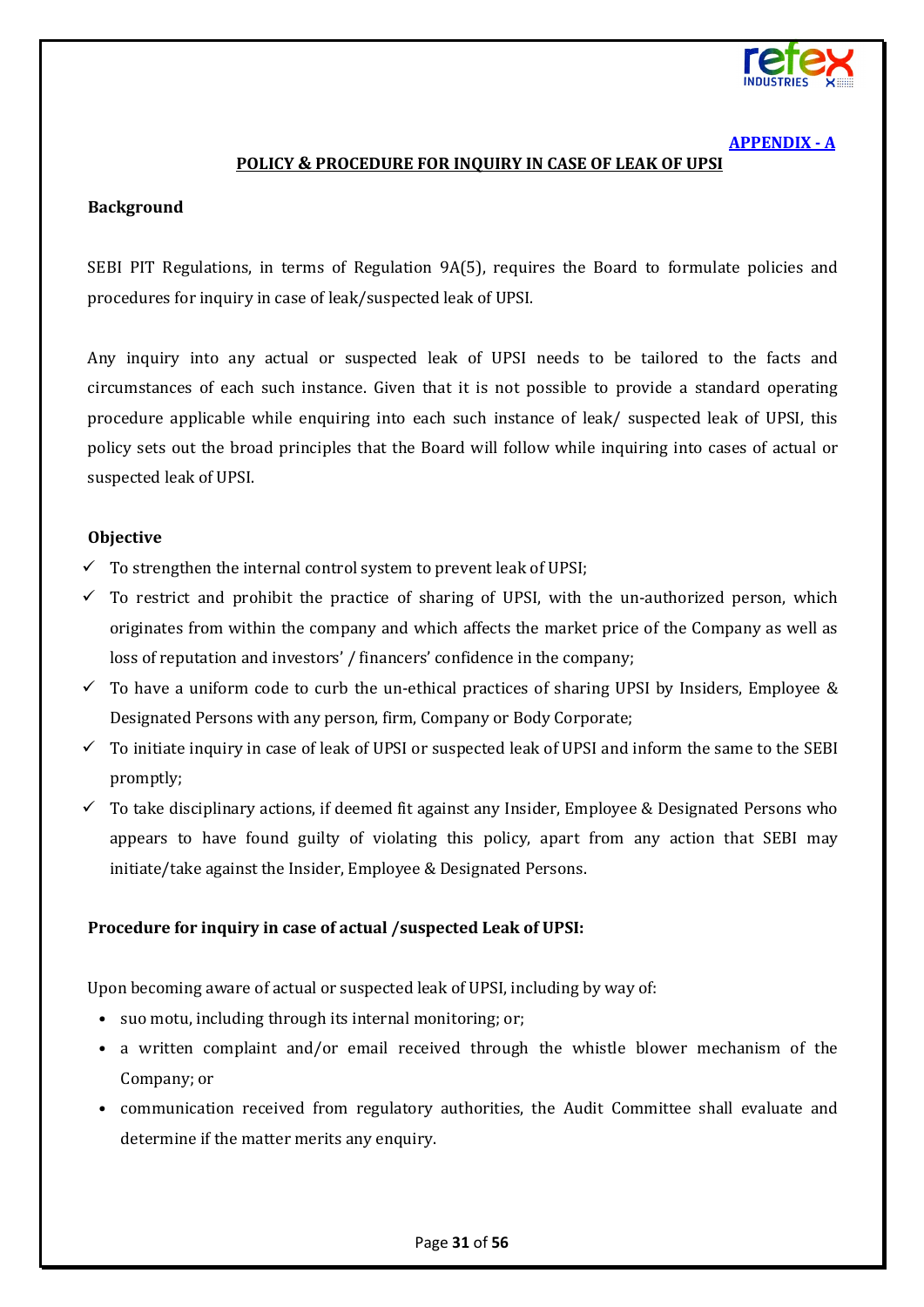

In the event the Audit Committee so decides, a preliminary inquiry shall be undertaken in case of actual/suspected leak of UPSI. The rationale for the same would be to enable the Audit Committee to establish and take cognizance actual facts and to decide if prima facie there appears to be any violation of securities laws. Based on the findings of the preliminary inquiry, the Audit Committee may decide if a detailed inquiry is required to be undertaken;

Based on the determination of the Audit Committee, a detailed inquiry may be launched in order to assess the veracity of the allegations regarding actual/ suspected leak of UPSI, including through review of the relevant documentation in this regard, as well as conducting interviews, where deemed necessary;

While conducting any inquiry into cases of actual/ suspected leak of UPSI, the Audit Committee shall regard to the principles of natural justice. Accordingly, it will accord due opportunity of being heard to the relevant Designated Person / Insider against whom the allegations have been leveled, during the course of inquiry. Further, such persons shall be entitled to make submissions and to lead evidence and depose witnesses etc., in their defense, before the Audit Committee, and the Audit Committee will be required to assess and consider the same before concluding on the matter.

#### **Outcome of the Inquiry**

Upon the conclusion of the inquiry and on the basis of the outcome thereof, the Audit Committee shall decide disciplinary action/penalty, if any, to be awarded to the Designated Person/ Insider. The decision of the Audit Committee shall be final and binding.

#### **Disclosure of actual/ suspected leak of UPSI:**

The Compliance Officer shall inform SEBI promptly of such leaks, inquiries and the results of such inquiries as per format provided in **Annexure-13**.

#### **\*\*\*\*\*\*\*\*\*\*\*\*\*\*\***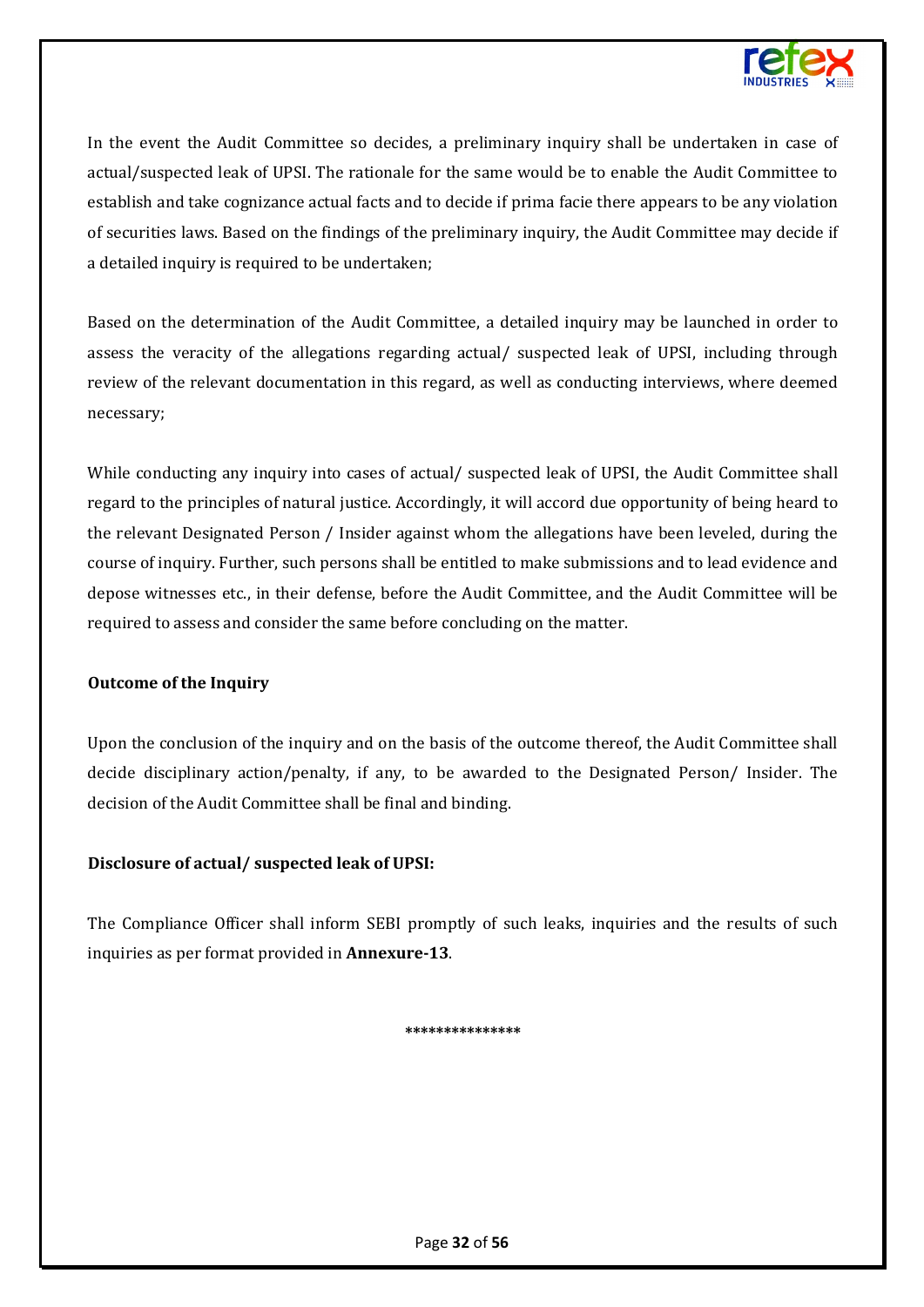

## **[APPENDIX - B](#page-1-13)**

#### <span id="page-32-0"></span>**POLICY FOR DETERMINATION OF LEGITIMATE PURPOSE FOR SHARING OF UPSI**

*[Framed under Regulation 3(2A) of SEBI (Prohibition of Insider Trading) Regulations, 2015]*

#### **1. INTRODUCTION:**

- **1.1** This Policy has been framed in compliance with the provisions of Regulation 3(2A) of the SEBI (Prohibition of Insider Trading) Regulations, 2015 [**SEBI PIT Regulations**"].
- **1.2** This Policy will be applicable to all "Insider(s)".
- **1.3** This Policy is effective from **April 01, 2022**.
- **1.4** Words and expressions used and not defined in this Policy or in the Company's Code of Practices and Procedures for Fair Disclosure of Unpublished Price Sensitive Information shall have the same meanings assigned to them respectively in the (PIT) Regulations or the Securities and Exchange Board of India Act, 1992, the Securities Contracts (Regulation) Act, 1956, the Depositories Act, 1996 or the Companies Act, 2013 and the rules and regulations made thereunder, as the case may be, including amendment(s)/modification(s) thereto.

This Policy forms part of "**Code of Practices and Procedures for Fair Disclosure of Unpublished Price Sensitive Information**".

This Policy shall be strictly adhered to by every Insider of the Company.

#### **2. COMMUNICATION OF UPSI PURSUANT TO LEGITIMATE PURPOSE**

"**Legitimate Purpose**" means sharing of information in the ordinary course of business by an insider with promoters, promotor group, employees, partners, collaborators, lenders, customers, suppliers, merchant bankers, legal advisors, auditors, insolvency professionals or other advisors or consultants or any other intermediary or fiduciary, provided such sharing has not been carried out to evade or circumvent the prohibitions of SEBI (Prohibition of Insider Trading) Regulations, 2015.

*Explanation: For the purposes of this Code of Practices and Procedures for Fair Disclosure of Unpublished Price Sensitive Information, the term 'intermediary' refers to the persons specified under Section 12 of the Securities and Exchange Board of India Act, 1992 and the term 'fiduciary' refers to the professional firms such as, auditors, accountancy firms, law firms, analysts, insolvency professional entities, consultants, banks, etc. assisting or advising the Company.*

"**Legitimate Purpose**" shall include sharing of UPSI in the **ordinary course of business**, on a **needto-know basis**, by an Insider with:

- (i) Designated persons;
- (ii) Partners;
- (iii) Collaborators;
- (iv) Lenders;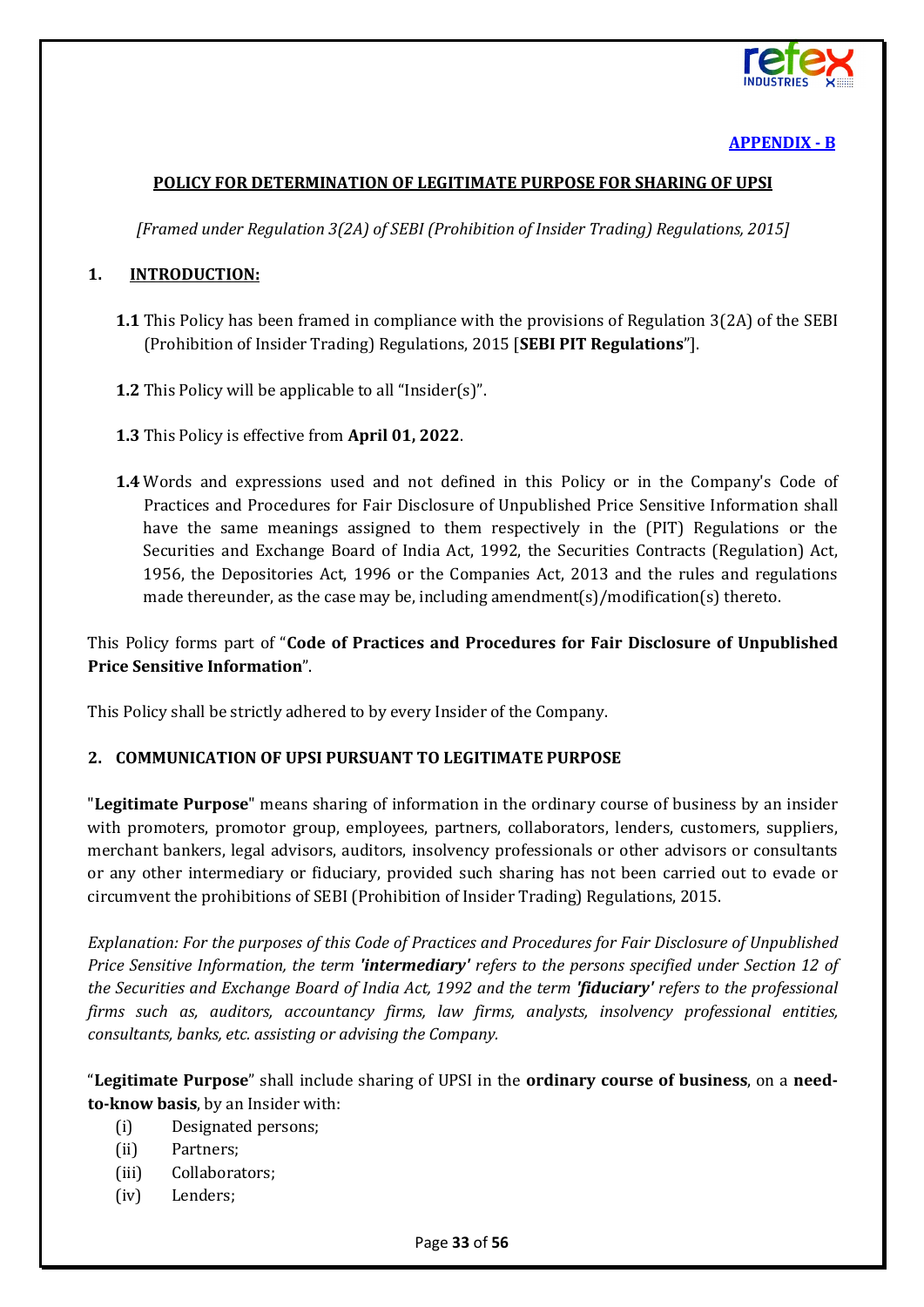

- (v) Customers;
- (vi) Suppliers;
- (vii) Merchant bankers;
- (viii) Legal advisors;
- (ix) Auditors;
- (x) Insolvency professionals;
- (xi) Other advisors or consultants;
- (xii) Credit rating agencies;
- (xiii) Bankers;
- (xiv) Such other person as may be decided by the Compliance Officer from time to time;

Provided that such sharing has not been carried out to evade or circumvent the prohibition of the PIT Regulations.

To illustrate, procuring /sharing of information in the ordinary course of business for the purpose of consolidation of accounts would be considered as Legitimate Purpose.

*Explanation: For the Company its "Ordinary course of business" includes regular and usual day to day transactions, general customs and practices of a business performed in the Company.*

## **3. CONDITIONS FOR SHARING OF UPSI**

Any person in receipt of UPSI pursuant to a "**Legitimate Purpose**" shall be considered an "**insider**" for purposes of this Code and due notice shall be given to such persons which would inter alia include the following: -

- a. The information shared is in the nature of UPSI.
- b. To maintain confidentiality of such UPSI and not to disclose such UPSI except in compliance with Insider Trading Regulations.
- c. Not to trade in securities of the Company while in possession of UPSI.
- d. The recipient shall obtain the Company's prior written consent in case the information provided to such recipient is to be used by such recipient for a purpose other than the Legitimate Purpose for which the Company had provided the UPSI and such other purpose is also a Legitimate Purpose.

#### **4. TRADING WHEN IN POSSESSION OF UPSI**

When a person who has traded in securities has been in possession of UPSI, his trade(s) would be presumed to have been motivated by the knowledge and awareness of such information in his possession.

#### **5. MAINTENANCE OF DIGITAL DATABASE**

The Company shall maintain a structured digital database of the persons with whom UPSI is shared, as required under the Insider Trading Regulations. The database shall inter alia contain the names of the persons or entities with whom the information is shared under the Insider Trading Regulations along with the Permanent Account Number ("**PAN**") or any other identifier authorized by law where PAN is not available.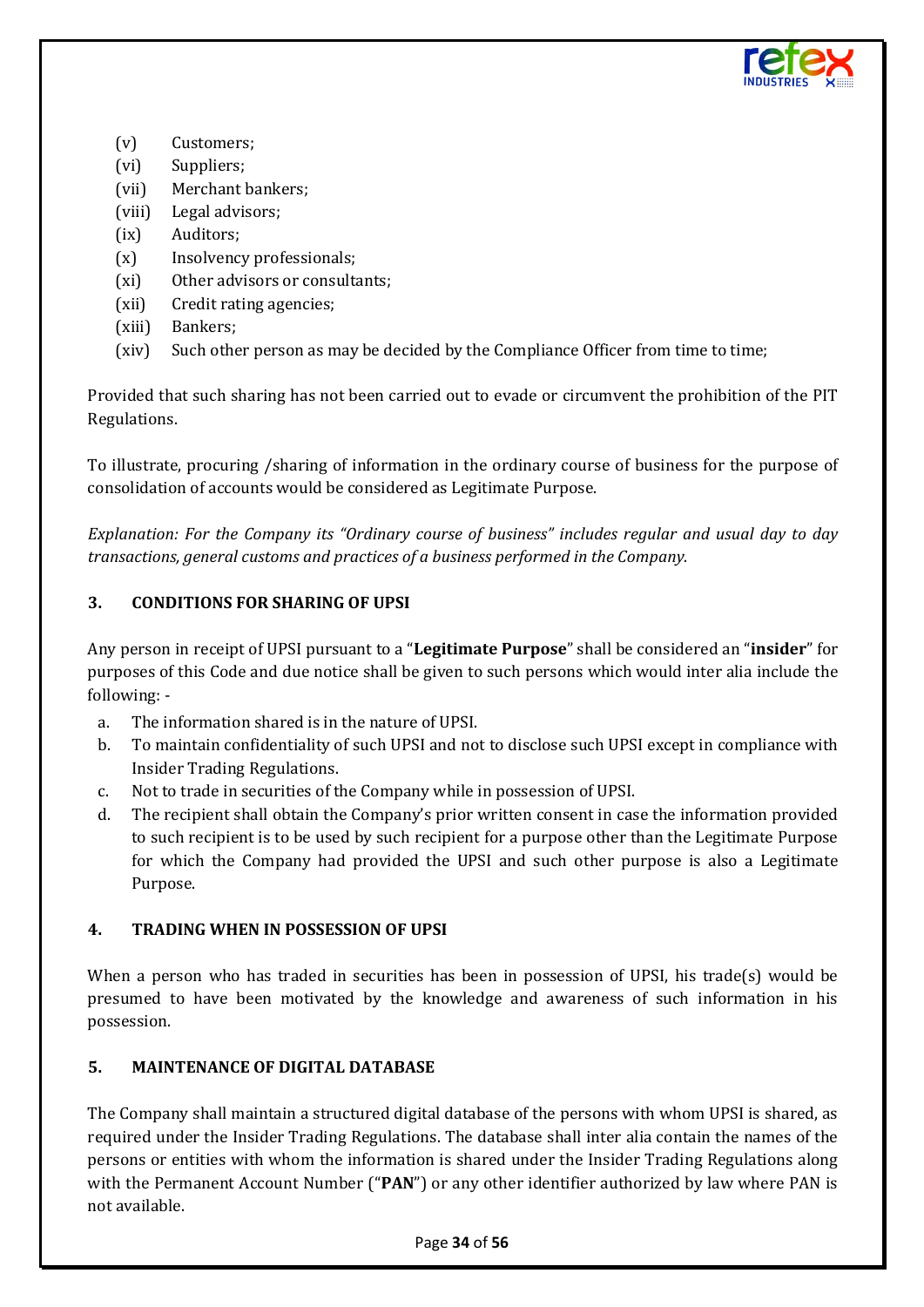

#### **6. COMMUNICATION PURSUANT TO SHARING OF UPSI:**

- 6.1 Any person in receipt of UPSI pursuant to a legitimate purpose shall be considered as an Insider and due notice shall be given to such Insider to maintain confidentiality of such UPSI in compliance with SEBI PIT Regulations.
- 6.2 The Communicates shall require to execute agreements with the Company, to contract confidentiality and non-disclosure obligations on the part of receivers of such UPSI and such outside parties shall keep information so received confidential, and shall not trade in securities of the Company when in possession of UPSI.
- 6.3 The Company shall take requisite information before communicating UPSI to such persons as per the internal policy of the Company, including but not limited to:
	- i. Full name of the recipient of UPSI;
	- ii. Name of the entity whom the recipient represents;
	- iii. Complete residential address of recipient & registered office address of the recipient entity; and
	- iv. Permanent Account Number or other identifier authorized by law in case Permanent Account Number is not available of the recipient and his entity.

#### **7. PENALTIES AND FINES APPLICABLE IN CASE OF VIOLATION OF THE POLICY**

Any sharing of UPSI, other than in compliance with the Policy and the SEBI PIT Regulations, would be construed as a violation. The onus lies on the Insider to prove to the contrary.

In case of any violation of this Policy, disciplinary action would be taken by the Company. The Company shall also inform the Stock Exchanges about the violation.

## **8. POLICY ADHERENCE RESPONSIBILITY**

The responsibility for adherence to this Policy vests entirely with the person who is sharing the UPSI as well as the recipient of the UPSI.

**\*\*\*\*\*\*\*\*\*\*\*\*\*\*\***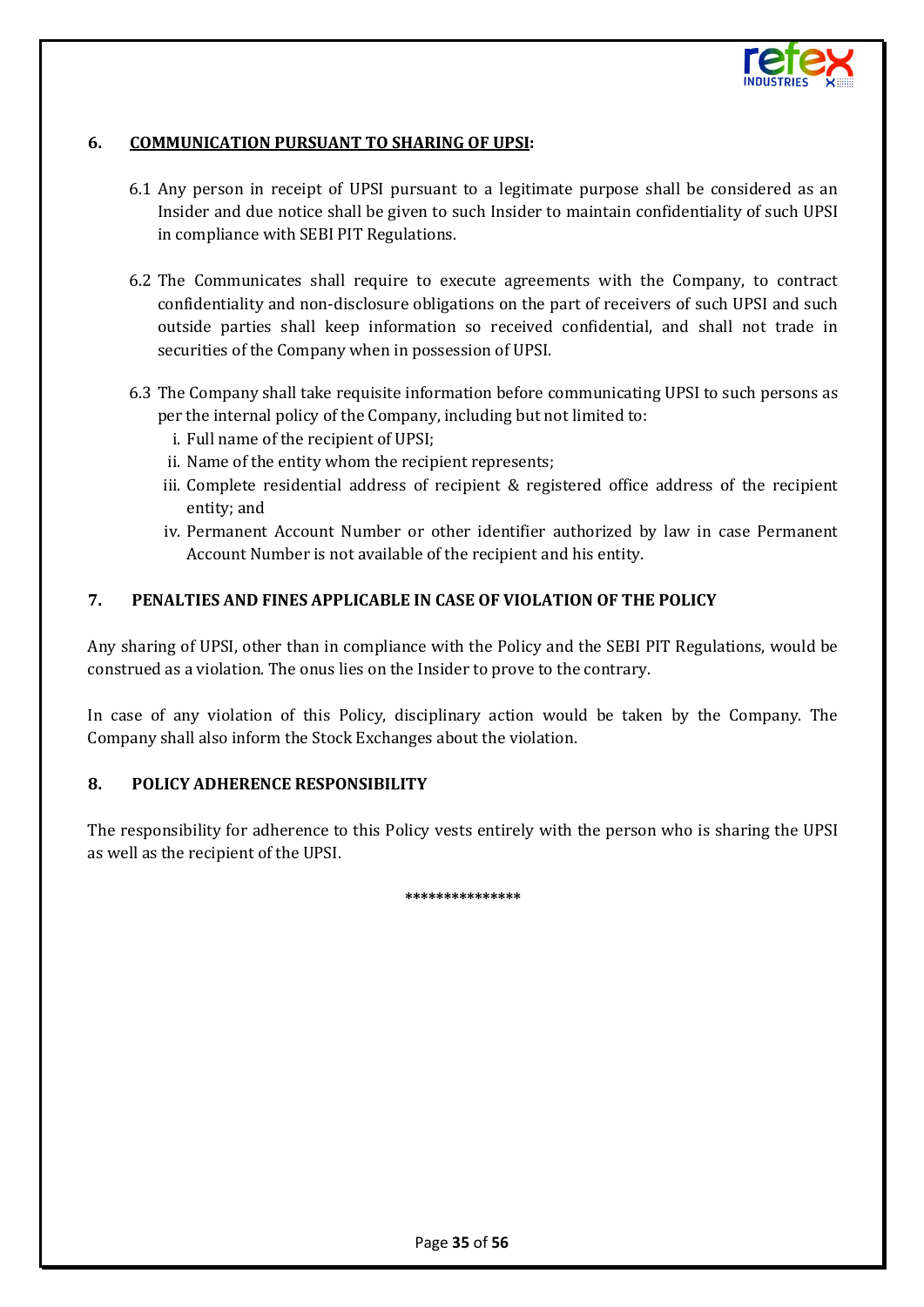

## **[APPENDIX - C](#page-1-14)**

#### **SANCTIONS FRAMEWORK FOR CONSEQUENCE MANAGEMENT**

- <span id="page-35-0"></span>a) Verbal or Written Warning;
- b) Organizing training sessions for other employees/Designated Persons and Insiders;
- c) Internal Action, e.g., freeze on increment/promotion, change in role, job level, ineligibility for future participation in the Company's ESOP Scheme;
- d) Monetary Penalty as may be deemed appropriate by the Audit Committee depending on the severity of each case;
- e) Suspension or Employment Termination;

| <b>Categorization of Code Breaches</b>                                | <b>Suggested Sanctions</b>  |  |
|-----------------------------------------------------------------------|-----------------------------|--|
| <b>Technical Breach</b>                                               | Any action from A to D      |  |
| • Trading without pre-clearance;                                      | above or a combination      |  |
| • Executing transaction after expiry of 07 trading days from date of  | thereof,<br>be<br>as<br>may |  |
| pre-clearance;                                                        | by the Audit<br>decided     |  |
| • Non-reporting of completion of transaction after pre-clearance;     | Committee depending on      |  |
| • Mis-reporting/Non-reporting of information required under the Code; | the severity of each case.  |  |
| • Non-submission of forms and disclosures as required under the Code; |                             |  |
| • Non-compliance/delay in compliance with the remedial actions as     |                             |  |
| may be imposed by the Audit Committee                                 |                             |  |
| <b>Substantial Breach</b>                                             | Any action from C to E      |  |
| • Trading for profiteering in Vedanta Limited Securities during close | above or a combination      |  |
| period;                                                               | thereof,<br>be<br>as<br>may |  |
| • Transacting in violation of conditional pre-clearance;              | decided<br>by the Audit     |  |
| • Dealing in Derivatives;                                             | Committee depending on      |  |
| • Dealing in securities on the basis of price sensitive Information;  | the severity of each case.  |  |
| • Passing on price sensitive information or making recommendations    |                             |  |
| directly or indirectly for dealing in securities on the basis of such |                             |  |
| information                                                           |                             |  |
| • Sharing/Leak of UPSI                                                |                             |  |

#### **Notes:**

- *1. Sanctions mentioned above are not mutually exclusive and more than one can be applied in any situation.*
- *2. The Audit Committee while deciding the level of sanctions may take into account factors such as knowledge of price sensitive information, profiteering motive, level of management responsibility of the individual concerned, numbers of securities transacted, whether the breach occurred as a result of deliberate intent or not.*

The sanctions framework provides a guide for determining the appropriate sanction for a Code breach and the Audit Committee may decide any other actions not listed above as may be necessary based on circumstances of a particular case.

**\*\*\*\*\*\*\*\*\*\*\*\*\*\*\***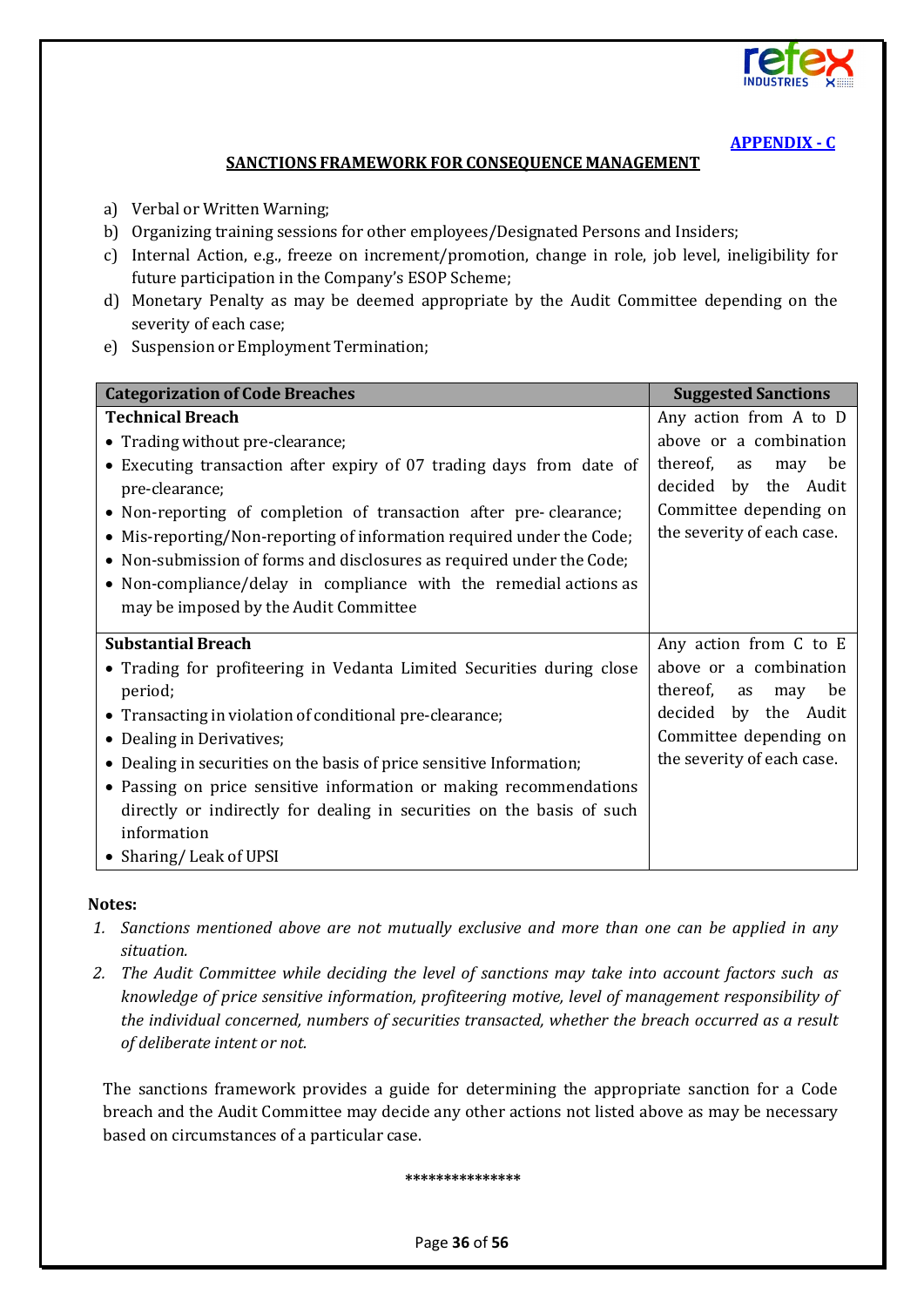

#### **FORMAT OF APPLICATION FOR PRE-CLEARANCE OF TRADING**

<span id="page-36-0"></span>**Date: To, The Compliance Officer Refex Industries Limited Chennai**

#### **Subject: Application for Pre-clearance of trading in the securities of the Company.**

Dear Sir/Madam,

Pursuant to the SEBI (Prohibition of Insider Trading) Regulations, 2015, the Company's Code of Internal Procedures & Conduct for Regulating, Monitoring and Reporting of Trading in Securities by Designated Persons and the Code of Practices & Procedures for Fair Disclosure of UPSI, I seek approval to purchase/ sale/ subscription of securities of the Company as per details given below:

| <b>Details of Designated Person</b>                                                       |                         |  |  |
|-------------------------------------------------------------------------------------------|-------------------------|--|--|
| Name                                                                                      |                         |  |  |
| Designation                                                                               |                         |  |  |
| <b>PAN</b>                                                                                |                         |  |  |
| Location                                                                                  |                         |  |  |
| Email ID                                                                                  |                         |  |  |
| Contact No.                                                                               |                         |  |  |
| Preclearance sought for                                                                   | Self/Immediate Relative |  |  |
| If pre-clearance sought for Immediate Relative, then                                      |                         |  |  |
| Name of the Immediate Relative for whom pre-clearance sought                              |                         |  |  |
| Nature of Relationship                                                                    |                         |  |  |
| PAN of Immediate Relative                                                                 |                         |  |  |
| Details of Security held by Self/ Immediate Relative for whom the pre-clearance is sought |                         |  |  |
| No. of Securities held as on date:                                                        |                         |  |  |
| In physical form                                                                          |                         |  |  |
| In dematerialized form                                                                    |                         |  |  |
| <b>Details of Proposed Transaction</b>                                                    |                         |  |  |
| (a) Purchase of securities                                                                |                         |  |  |
| (b) Subscription to securities                                                            |                         |  |  |
| (c) Sale of securities                                                                    |                         |  |  |
| No. of Securities proposed to be transacted                                               |                         |  |  |
| Proposed date of dealing in securities                                                    |                         |  |  |
| Price at which the transaction is proposed                                                |                         |  |  |
| Current market price (as on date of application)                                          |                         |  |  |
| Whether the proposed transaction will be through stock exchange or off-market deal        |                         |  |  |
| Details of identified account                                                             |                         |  |  |
| Name of Depository Participant                                                            |                         |  |  |
| DP ID / Client ID                                                                         |                         |  |  |
| Details of previous pre-clearance, if any                                                 |                         |  |  |
| No. of Shares for which pre-clearance was taken                                           |                         |  |  |
| Date of approval of pre-clearance                                                         |                         |  |  |
| Whether transaction was executed                                                          |                         |  |  |
| If yes, No. of shares transacted & Value                                                  |                         |  |  |
| Reasons if not traded                                                                     |                         |  |  |

I enclose herewith the form of Undertaking signed by me. Yours faithfully,

Signature: Name of the Designated Person: DIN/ PAN/ Employee Code: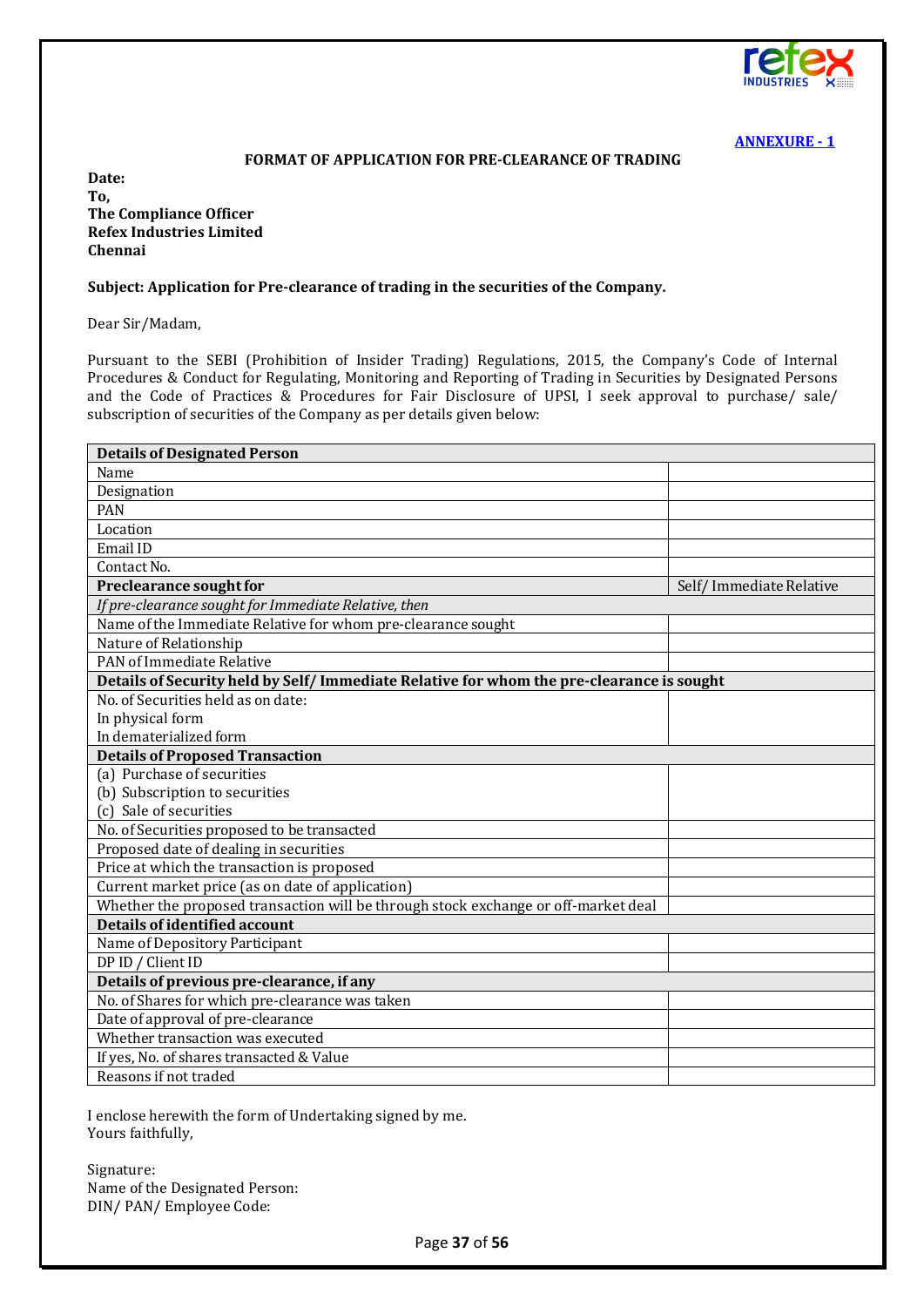

#### **[ANNEXURE – 1A](#page-1-16)**

#### <span id="page-37-0"></span>**FORMAT OF UNDERTAKING TO BE ACCOMPANIED WITH THE APPLICATION FOR PRE-CLEARANCE**

#### **UNDERTAKING**

**To, The Compliance Officer Refex Industries Limited Chennai**

|  |                                                                                     | the | Company | residing                  | at |
|--|-------------------------------------------------------------------------------------|-----|---------|---------------------------|----|
|  |                                                                                     |     |         | am desirous of dealing in |    |
|  | the Committee of the Commons against the distance Day Classical Analization Journal |     |         |                           |    |

the Securities of the Company as mentioned in my Pre-Clearance Application dated

- I am not in possession/ knowledge of any information that could be construed as Unpublished Price Sensitive Information (UPSI) as defined in the Policy up to the time of signing this undertaking;
- In the event that I am in possession/knowledge of any information that could be construed as UPSI, after the signing of this undertaking but before executing the transaction for which approval is sought, I shall inform the Compliance Officer immediately and shall completely refrain from dealing in the securities of the Company until such information becomes public;
- $\checkmark$  I have not and shall not enter into any opposite transaction (buy / sell) during the previous/ next six months from the date of last transaction.
- $\checkmark$  I undertake to submit the necessary forms/documents within the prescribed timelines.
- $\checkmark$  I am aware that, I shall be liable to face penal consequences including disciplinary action in case the above declarations are found to be misleading or incorrect at any time;
- $\checkmark$  I agree to comply with the provisions of the Code at all times and provide any information relating to the trade as may be required by the Compliance Officer and permit the Company to disclose such detail to SEBI, if so, required by SEBI.
- I further hereby agree to indemnify and keep the Company and its Directors indemnified from and against all and any penalties/fines that may be imposed on them by the SEBI and/or any other statutory authorities as a result of violation by me of the SEBI (Prohibition of Insider Trading) Regulations 2015 as amended from time to time and the Code prescribed by the Company.
- $\checkmark$  I undertake to submit the necessary report within two trading days of execution of the transaction / a 'Nil' report if the transaction is not undertaken.
- $\checkmark$  If approval is granted, I shall execute the deal within 07 trading days of the receipt of approval failing which I shall seek fresh pre-clearance.

I declare that I have made full and true disclosure in the matter.

Yours faithfully,

Signature: Name of the Designated Person: DIN/ PAN/ Employee Code: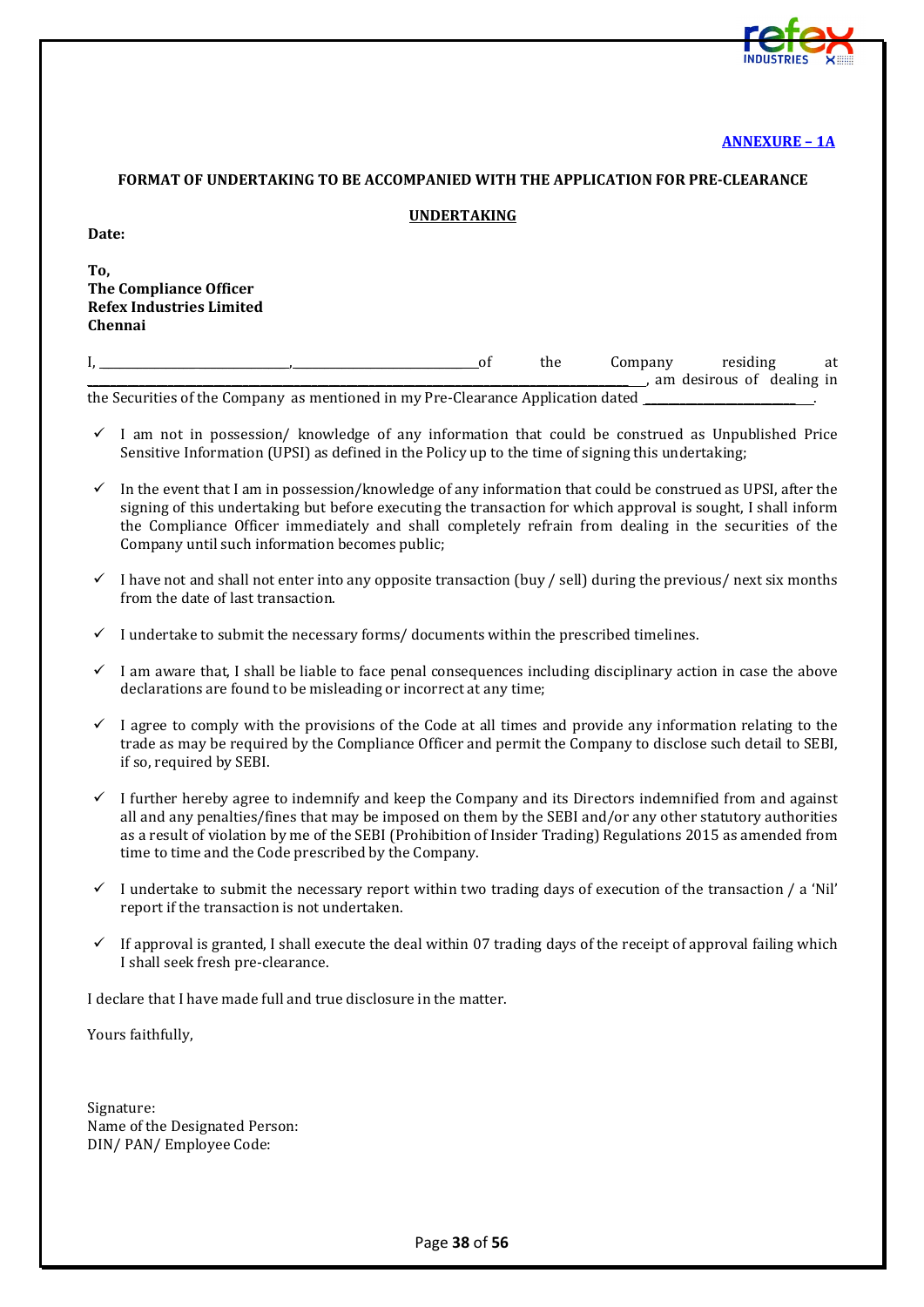

#### **FORMAT FOR PRE-CLEARANCE ORDER**

<span id="page-38-0"></span>

| REFEX/CS/PIT/ |
|---------------|
|---------------|

To,

| Name: |  |
|-------|--|
|       |  |

| Designation: |  |
|--------------|--|
|              |  |

Place: \_\_\_\_\_\_\_\_\_\_\_\_\_\_\_\_\_\_\_\_\_

This is to inform you that your pre-clearance application dated \_\_\_\_\_\_\_\_\_\_\_, for dealing in \_\_\_\_\_\_\_\_\_\_\_\_\_\_\_\_\_\_\_\_\_\_ shares of the Company is approved.

Please note that the said transaction must be completed on or before \_\_\_\_\_\_\_\_\_\_\_\_\_\_\_\_\_\_\_\_\_\_(date) that is within 07 trading days from the date of this order.

In case you do not execute the approved transaction /deal on or before the aforesaid date you would have to seek fresh pre-clearance before executing any transaction/deal in the securities of the Company.

Further, you are required to file the details of the executed transactions in the attached format within 02 days from the date of transaction/deal.

In case the transaction is not undertaken a '**Nil'** report shall be necessary.

Yours faithfully, For **Refex Industries Limited**

#### **Compliance Officer**

Date: \_\_\_\_\_\_\_\_\_\_\_\_\_\_\_\_\_

Encl: Format for submission of details of transaction.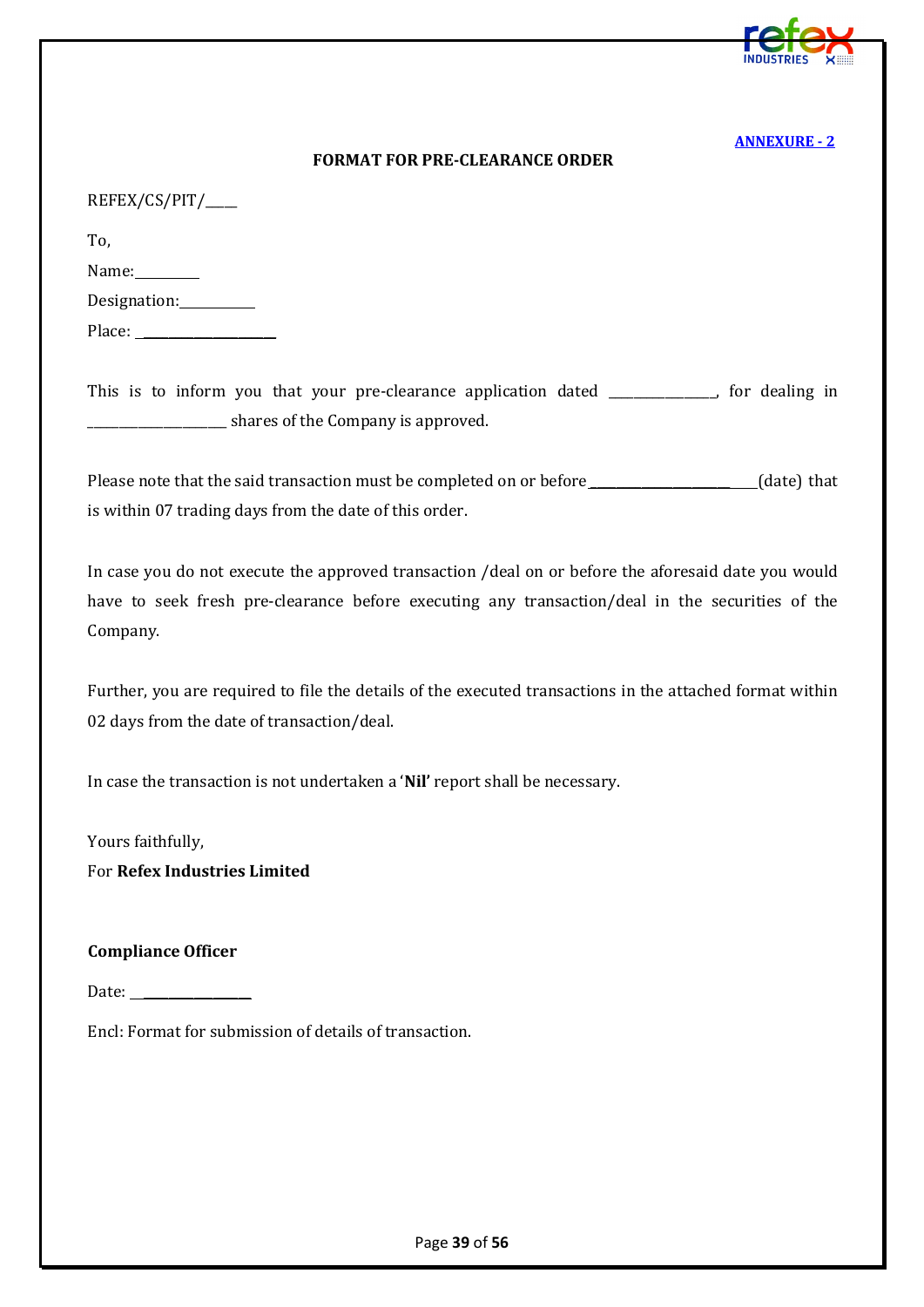

#### **FORMAT OF DISCLOSURE OF TRANSACTIONS**

*(To be furnished within 2 days from of transaction/dealing in Securities of the Company)*

<span id="page-39-0"></span>

| <b>Name of Designated Person</b>                                |               |
|-----------------------------------------------------------------|---------------|
| Designation                                                     |               |
| <b>PAN</b>                                                      |               |
| Email Id                                                        |               |
| Contact No.                                                     |               |
| If the trade was effected in the name of Immediate Relative     |               |
| Name of Immediate Relative                                      |               |
| Nature of Relationship                                          |               |
| <b>PAN</b>                                                      |               |
| <b>Details of Pre-clearance approved</b>                        |               |
| Type of Transaction for which pre-clearance was applied         | Purchase/Sale |
| No. of Shares for which pre-clearance was applied               |               |
| Pre-clearance approved for (No. of security & date of Approval) |               |
| <b>Details of Transaction executed</b>                          |               |
| No. of Securities bought/sold                                   |               |
| DP ID/Client ID/Folio Number                                    |               |
| No. of Securities held prior to the date of transaction         |               |
| Price at which the transaction executed                         |               |
| Reasons, if transaction not executed or if executed for lower   |               |
| quantity                                                        |               |
| Total number of Securities held after acquisition / sale        |               |

In connection with the aforesaid transaction(s), I hereby undertake to preserve, for a period of 5 years and produce to the Compliance Officer / SEBI **any of the following documents**:

- 1. Broker's contract note.
- 2. Proof of payment to/from brokers.
- 3. Extract of bank passbook/statement(to be submitted in case of demat transactions).
- 4. Copy of Delivery Instruction Slip (applicable in case of sale transaction).

I agree to hold the above Securities for a minimum period of six months. In case there is any urgent need to sell these Securities within the said period, I shall approach the Compliance Officer for necessary approval (applicable in case of purchase / subscription).

I declare that the above information is correct and that no provisions of the Company's Code, SEBI (PIT) Regulations and/or applicable laws/ regulations have been contravened for effecting the above said transactions(s).

Yours faithfully,

Signature: Name of the Designated Person: DIN/ PAN/ Employee Code: Signature of Designated Employee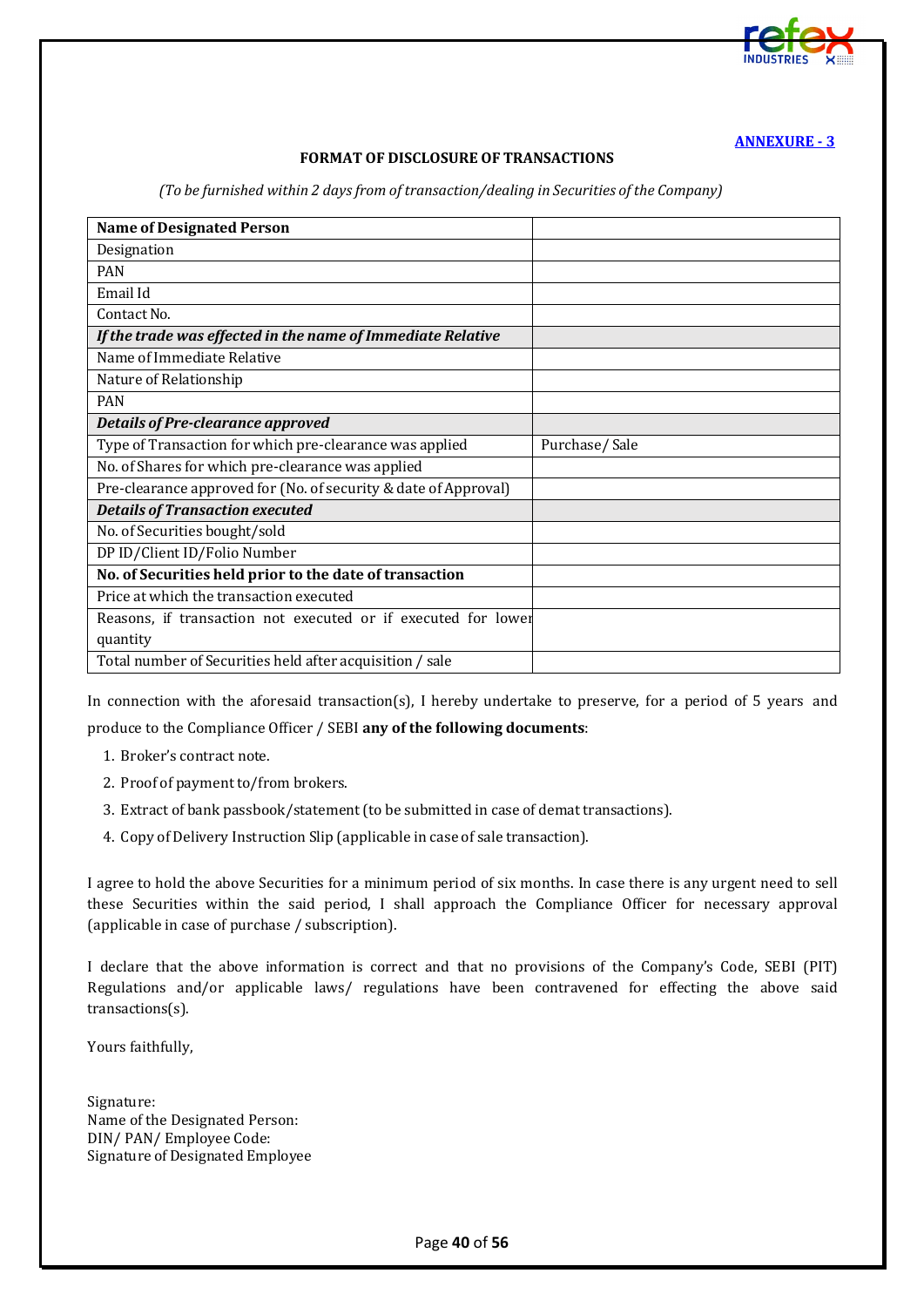<span id="page-40-0"></span>**Date:**

**To, The Compliance Officer Refex Industries Limited Chennai**

1. Name of the Applicant: \_\_\_\_\_\_\_\_\_\_\_\_\_\_\_\_\_\_\_\_\_\_\_\_\_\_\_\_\_\_\_\_\_\_\_\_\_\_\_\_\_

2. PAN: \_\_\_\_\_\_\_\_\_\_\_\_\_\_\_\_\_\_\_\_\_\_

3. No. of securities held in the Company as on date:

4. Approval sought for:



Immediate Relative (IR)

- 5. Trading plan belongs for a period of months i.e., for a period commencing from \_\_\_\_\_\_\_\_\_\_\_\_\_\_\_\_\_\_\_\_\_ and ending on \_\_\_\_\_\_\_\_\_\_\_\_\_\_\_\_\_\_\_\_\_\_\_\_\_\_\_.
- 6. Details of the proposed trade:

Self

| S. No. | Nature of transaction<br>(Sale/Purchase) | Date of transaction/period/<br>interval for transaction | Value of trade/No.<br>of securities<br>transacted | Conditions/<br><b>Remarks</b> |
|--------|------------------------------------------|---------------------------------------------------------|---------------------------------------------------|-------------------------------|
|        |                                          |                                                         |                                                   |                               |

#### **Undertaking:**

- $\checkmark$  I will not commence trading earlier than six months from the public disclosure of the plan.
- $\checkmark$  I do not have overlapping trading plan for the same period.
- $\checkmark$  In the event that I am in possession/knowledge of any information that is construed as "Unpublished Price Sensitive Information" as defined in the Policy, at the time of formulation and approval of this plan but which is not made public at the time of trading as per the approved time schedule in the said plan, I shall inform the Compliance Officer of the same and shall completely refrain from dealing in the securities of the Company until such information becomes public;
- $\checkmark$  I have not contravened the provisions of the Insider Trading Policy as notified by the Company from time to time;
- $\checkmark$  I have made full and true disclosure in the matter.
- $\checkmark$  I undertake to abide by this trading plan once approved and shall furnish such declarations/disclosures as may be deemed necessary by compliance officer for the monitoring of this plan.
- $\checkmark$  I shall not use this trading plan as a tool for market abuse.

#### **Signature**: **Date:**

**For use of Compliance Officer:**

| <b>Application recd. date</b> | <b>Approval Date</b> | <b>Approval No.</b> | Compliance Officer's signature |
|-------------------------------|----------------------|---------------------|--------------------------------|
|                               |                      |                     |                                |
|                               |                      |                     |                                |

| Approval granted for Trading Plan for a period of | _months commencing from |  |
|---------------------------------------------------|-------------------------|--|
| till Notification to Stock Exchange               |                         |  |

Signature of Compliance Officer**: \_\_\_\_\_.**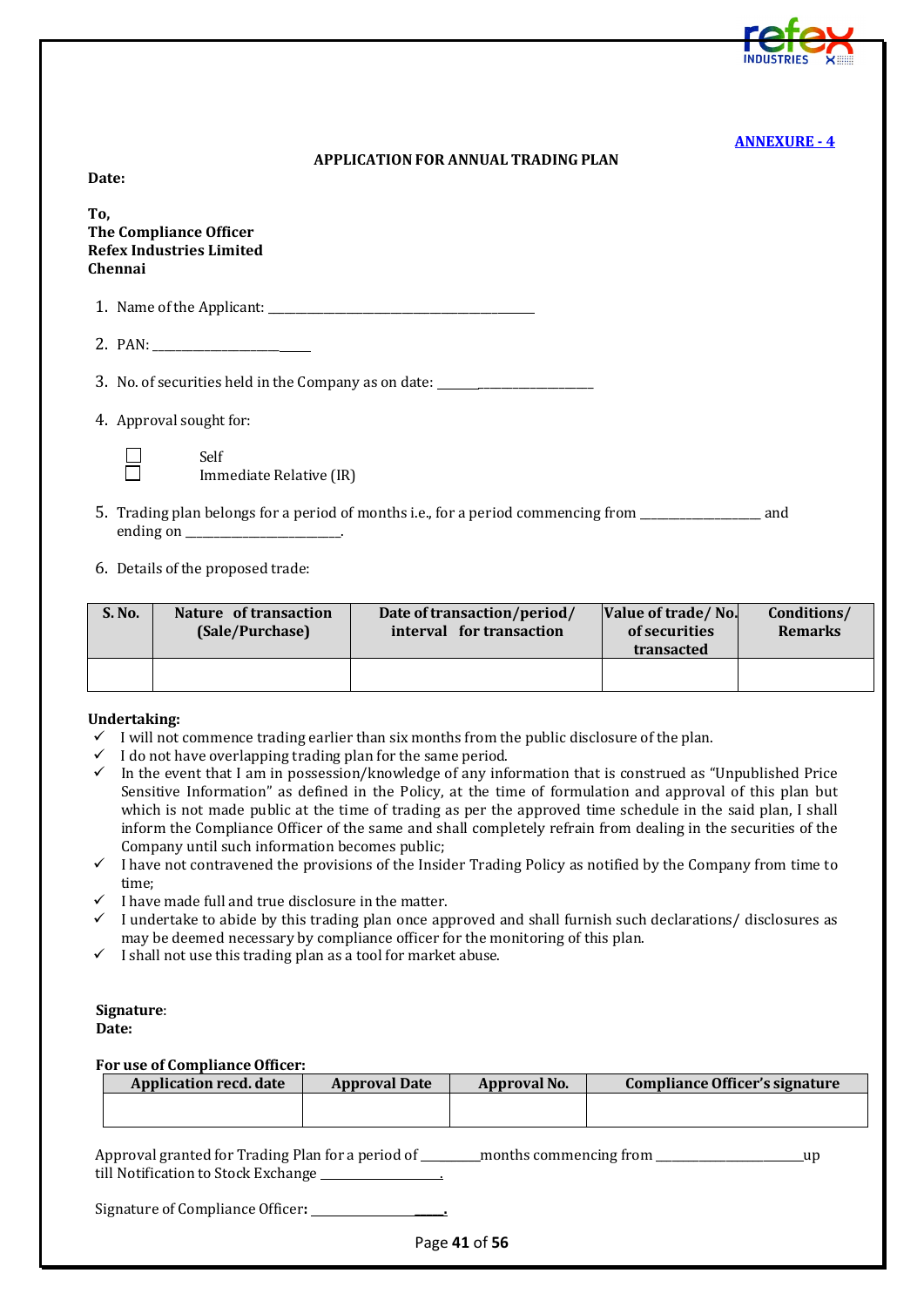

#### **FORM-B**

#### <span id="page-41-0"></span>**SEBI (Prohibition of Insider Trading) Regulations, 2015 [Regulation 7(1)(b) read with Regulation 6(2) – Disclosure on becoming a Key Managerial Personnel/Director/Promoter/Member of the promoter group]**

| Name of the company: | <b>Refex Industries Limited</b> |
|----------------------|---------------------------------|
| ISIN of the company: | INE056101017                    |

**Details of Securities held on appointment of Key Managerial Personnel (KMP) or Director or upon becoming a Promoter or member of the promoter group of a listed company and immediate relatives of such persons and by other such persons as mentioned in Regulation 6(2)**

| Name,<br>PAN, CIN/DIN,<br>& address with contact<br>nos. | Category of Person<br>(KMP / Director or<br>Promoter or member<br>of the promoter<br>$\gamma$<br>Immediate relative<br>to/others, etc.) | Date of appointment<br>of KMP/Director / OR<br>Date of becoming<br>Promoter/member<br>of the promoter<br>group | Securities held at the time of appointment of<br>KMP/Director or upon becoming Promoter or<br>member of the promoter group<br>Type of securities<br>(For eg. - Shares, Warrants,<br>Convertible Debentures, Rights<br>entitlements, etc.) | No. of<br>shareholding | $%$ of<br>shareholding |
|----------------------------------------------------------|-----------------------------------------------------------------------------------------------------------------------------------------|----------------------------------------------------------------------------------------------------------------|-------------------------------------------------------------------------------------------------------------------------------------------------------------------------------------------------------------------------------------------|------------------------|------------------------|
|                                                          |                                                                                                                                         | 3                                                                                                              | 4                                                                                                                                                                                                                                         | 5                      | 6                      |

*Note: "Securities" shall have the meaning as defined under regulation 2(1)(i) of the SEBI (Prohibition of Insider Trading) Regulations, 2015.*

**Details of Open Interest (OI) in derivatives on the securities of the company held on appointment of KMP or Director or upon becoming a Promoter or member of the promoter group of a listed company and immediate relatives of such persons and by other such persons as mentioned in Regulation 6(2)**

|                            | of Director/KMP or upon becoming Promoter/member of the | Open Interest of the Future contracts held at the time of appointment |                            | Open Interest of the Option Contracts held at the time of<br>appointment of Director/KMP or upon becoming |                                  |
|----------------------------|---------------------------------------------------------|-----------------------------------------------------------------------|----------------------------|-----------------------------------------------------------------------------------------------------------|----------------------------------|
|                            | promoter group                                          |                                                                       |                            | Promoter/member of the promoter group                                                                     |                                  |
| Contract<br>specifications | Number of units<br>$(contrast * lot size)$              | Notional Value in<br>Rupee terms                                      | Contract<br>specifications | Number of units<br>(contracts * lot size)                                                                 | Notional Value in Rupee<br>terms |
|                            |                                                         |                                                                       | 10                         |                                                                                                           |                                  |
|                            |                                                         |                                                                       |                            |                                                                                                           |                                  |

*Note: In case of Options, notional value shall be calculated based on Premium plus strike price of options.*

**Name & Signature:**  Designation:

Place: Date: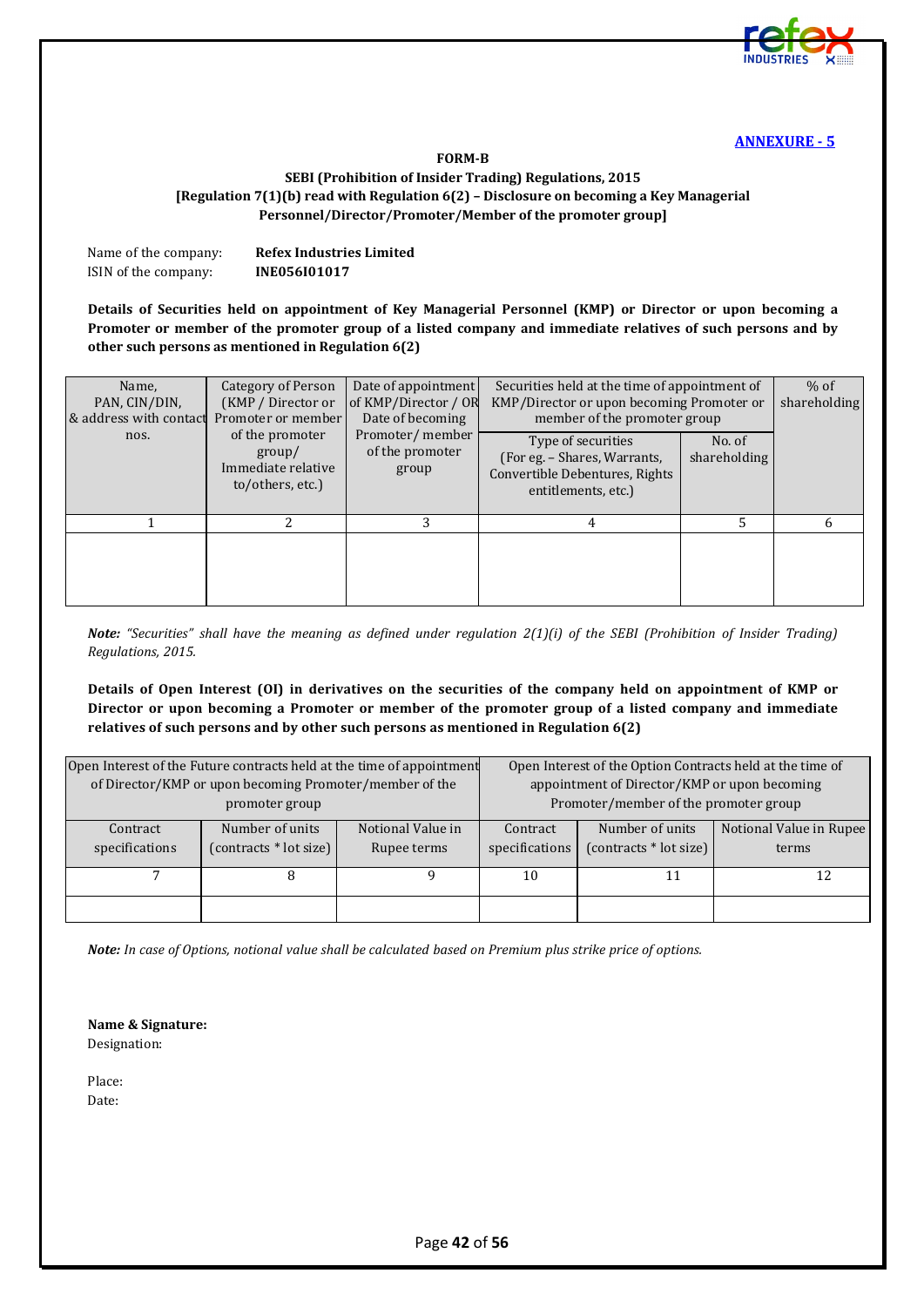

#### **FORM C SEBI (Prohibition of Insider Trading) Regulations, 2015 [Regulation 7(1)(b) read with Regulation 6(2) – Continual Disclosure]**

<span id="page-42-0"></span>Name of the company: **Refex Industries Limited**<br>ISIN of the company: **INE056I01017 ISIN** of the company:

**Details of change in holding of Securities of Promoter, Member of the Promoter Group, Designated Person or Director of a listed company and immediate relatives of such persons and other such persons as mentioned in Regulation 6(2).**

| Name,        | Categor  |               | Securities    |            |          |       | Securities acquired/ |                          | Securities held |     | Date of     | Date of | Model        | Exchang   |
|--------------|----------|---------------|---------------|------------|----------|-------|----------------------|--------------------------|-----------------|-----|-------------|---------|--------------|-----------|
| PAN.         | y of     |               | held prior to |            | disposed |       |                      |                          | post            |     | allotment   | intimat | of           | e on      |
| CIN/DIN,     | Person   |               | acquisition/  |            |          |       |                      |                          | acquisition/    |     | advice/acqu | ionto   | acquis:      | which     |
| & address    | (Promot  |               | disposal      |            |          |       |                      |                          | disposal        |     | isition of  | compa   | tion $/$     | the trade |
| with         | ers/     |               |               |            |          |       |                      |                          |                 |     | shares/sale | ny      | dispos       | was       |
| contact nos. | KMP/     |               |               |            |          |       |                      |                          |                 |     | of shares.  |         | al           | executed  |
|              | Directo  |               |               |            |          |       |                      |                          |                 |     | specify     |         | (On          |           |
|              | rs/      | <b>Type</b>   | No.           | Type       | No.      | Value | Transac              | Type of                  | No.             | Fro | To          |         | market/      |           |
|              | immedi   | of            | and $%$       | of         |          |       | tion                 | securiti                 | and $\%$        | m   |             |         | public/      |           |
|              | ate      | securit       | of            | securiti   |          |       | Type                 | es (For                  | $\sigma$        |     |             |         | rights/      |           |
|              | relative | ies           | share         | es (For    |          |       | (Purcha              | eg.                      | share           |     |             |         | preferen     |           |
|              | to/      | (For          | holdin        | $e.g. -$   |          |       | se/                  | $\overline{\phantom{0}}$ | holdin          |     |             |         | tial offer   |           |
|              | Others   | e.g.          | g             | Shares,    |          |       | Sale/                | Shares,                  | g               |     |             |         | $/$ off-     |           |
|              | etc.)    |               |               | Warrants   |          |       | Pledge /             | Warran                   |                 |     |             |         | market/      |           |
|              |          | <b>Shares</b> |               |            |          |       | Revocat              | ts,                      |                 |     |             |         | Inter-se     |           |
|              |          |               |               | Converti   |          |       | ion/                 | Converti                 |                 |     |             |         | transfer,    |           |
|              |          | Warra         |               | ble        |          |       | Invocati             | ble                      |                 |     |             |         | <b>ESOPs</b> |           |
|              |          | nts,          |               | Debentur   |          |       | $\alpha$             | Debentu                  |                 |     |             |         | etc.)        |           |
|              |          | Converti      |               | es,        |          |       | Others-              | res.                     |                 |     |             |         |              |           |
|              |          | ble           |               | Rights     |          |       | please               | Rights                   |                 |     |             |         |              |           |
|              |          | Debentu       |               | entitlem   |          |       | specify)             | entitlem                 |                 |     |             |         |              |           |
|              |          | res,          |               | ent, etc.) |          |       |                      | ent, etc.)               |                 |     |             |         |              |           |
|              |          | Rights        |               |            |          |       |                      |                          |                 |     |             |         |              |           |
|              |          | entitlem      |               |            |          |       |                      |                          |                 |     |             |         |              |           |
|              |          | ents          |               |            |          |       |                      |                          |                 |     |             |         |              |           |
|              |          | etc.)         |               |            |          |       |                      |                          |                 |     |             |         |              |           |
| $\mathbf{1}$ | 2        | 3             | 4             | 5          | 6        | 7     | 8                    | 9                        | 10              | 11  | 12          | 13      | 14           | 15        |
|              |          |               |               |            |          |       |                      |                          |                 |     |             |         |              |           |

*Note: (i) "Securities" shall have the meaning as defined under regulation 2(1)(i) of the SEBI (Prohibition of Insider Trading) Regulations, 2015.*

*(ii) Value of transaction excludes taxes/brokerage/any other charges.*

**Details of trading in derivatives on the securities of the company by Promoter, member of the promoter group, designated person or Director of a listed company and immediate relatives of such persons and other such persons as mentioned in Regulation 6(2).**

|          | Exchange on which |                               |                        |                                |                        |              |
|----------|-------------------|-------------------------------|------------------------|--------------------------------|------------------------|--------------|
| Type of  | Contract          |                               | Buv                    |                                | Sell                   | thetrade was |
| contract |                   | specifications Notional Value |                        | Number of units Notional Value | Number of units        | executed     |
|          |                   |                               | (contracts * lot size) |                                | (contracts * lot size) |              |
| 16       | 17                | 18                            |                        | 20                             |                        |              |
|          |                   |                               |                        |                                |                        |              |

*Note: In case of Options, notional value shall be calculated based on Premium plus strike price of options.*

Name & Signature: Designation: Place: Date: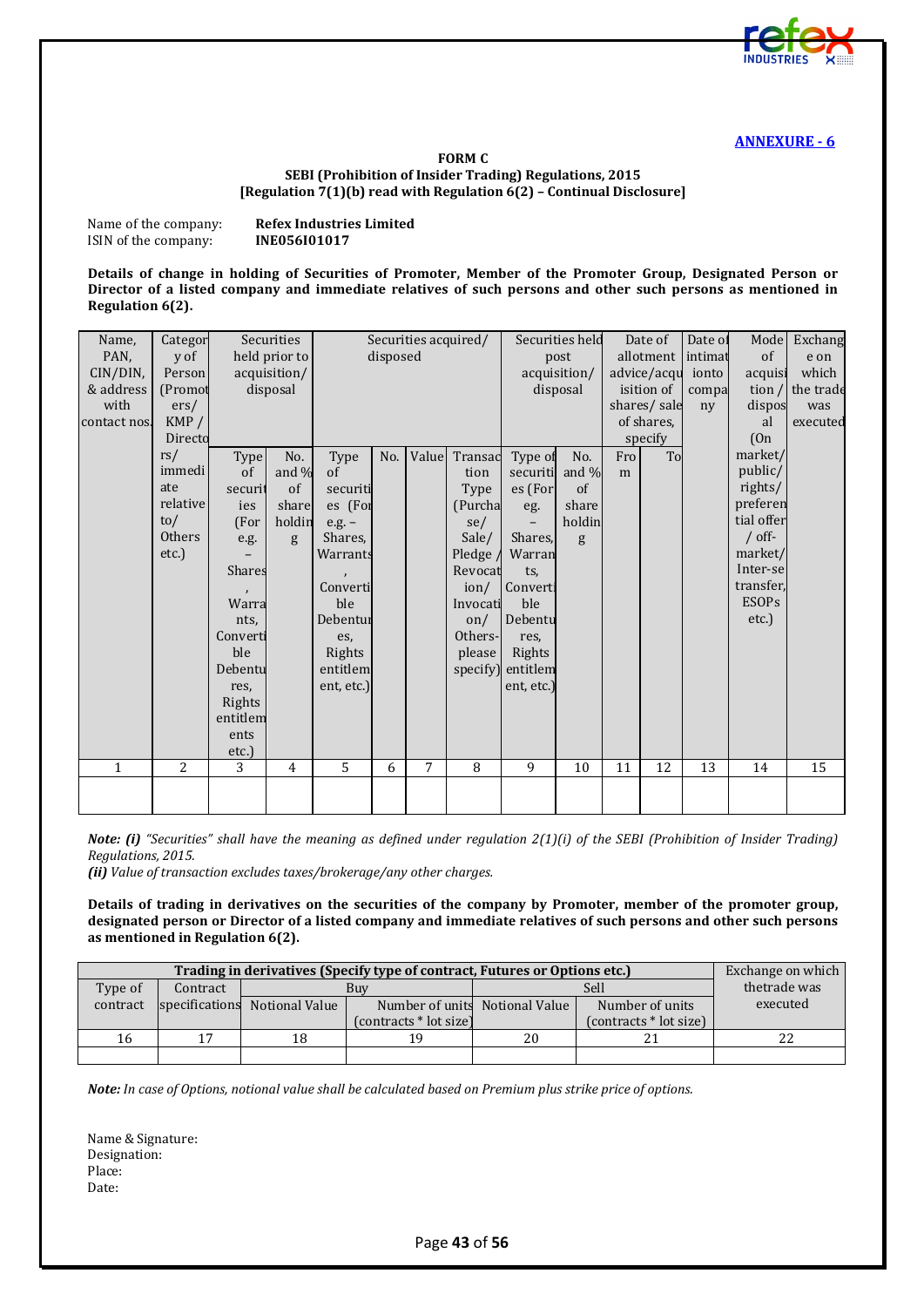

#### **FORM D SEBI (Prohibition of Insider Trading) Regulations, 2015 [Regulation 7(3) – Transactions by Other Connected Persons as identified by the Company]**

<span id="page-43-0"></span>Name of the company: **Refex Industries Limited**<br>ISIN of the company: **INE056I01017 ISIN** of the company:

#### **Details of trading in securities by other Connected Persons as identified by the Company.**

| Name,             | Connecti | Securities held               |                | Securities acquired/                         |   |          |          | Securities held     |         |    | Date of      |                |              | Date of Mode of Exchange    |
|-------------------|----------|-------------------------------|----------------|----------------------------------------------|---|----------|----------|---------------------|---------|----|--------------|----------------|--------------|-----------------------------|
| PAN,              |          | on with prior to acquisition/ |                |                                              |   | disposed |          | postacquisition/    |         |    | allotment    |                |              | intimat acquisitid on which |
| CIN/DIN,          | the      | disposal                      |                |                                              |   |          |          | disposal            |         |    | advice/acqui | onto           | n/           | the trade                   |
| & address Company |          |                               |                |                                              |   |          |          |                     |         |    | sition of    | compal         | disposal     | was                         |
| with              |          |                               |                |                                              |   |          |          |                     |         |    | shares/sale  | n <sub>V</sub> | (On          | executed                    |
| contact nos.      |          |                               |                |                                              |   |          |          |                     |         |    | of shares,   |                | market/      |                             |
| of other          |          |                               |                |                                              |   |          |          |                     |         |    | specify      |                | public/      |                             |
| connected         |          | Type of $\vert$               | No. and        | Type of NoValue Transad Type of No. and From |   |          |          |                     |         |    | To           |                | rights/      |                             |
| persons as        |          | securities                    | $%$ of         | securities                                   |   |          | tion     | securitie           | $%$ of  |    |              |                | preferent    |                             |
| identified        |          | (For e.g.                     | share          | $(For e.g. -$                                |   |          | Type     | s (For              | share   |    |              |                | ial offer /  |                             |
| by the            |          | - Shares,                     | holding        | Shares,                                      |   |          | (Purcha  | e.g.                | holding |    |              |                | off-         |                             |
| Company           |          | Warrants,                     |                | Warrants,                                    |   |          | se/      | - Shares,           |         |    |              |                | market/      |                             |
|                   |          | Convertibl                    |                | Convertibl                                   |   |          | Sale/    | Warrant             |         |    |              |                | Inter-se     |                             |
|                   |          | e                             |                | e                                            |   |          | Pledge / | S,                  |         |    |              |                | transfer,    |                             |
|                   |          | Debenture                     |                | Debenture                                    |   |          |          | Revocati Converti   |         |    |              |                | <b>ESOPs</b> |                             |
|                   |          | s, Rights                     |                | s, Rights                                    |   |          | on/      | ble                 |         |    |              |                | etc.)        |                             |
|                   |          | entitlemen                    |                | entitlemen                                   |   |          |          | Invocati Debentu    |         |    |              |                |              |                             |
|                   |          | ts etc.)                      |                | t, etc.                                      |   |          | on/      | res,                |         |    |              |                |              |                             |
|                   |          |                               |                |                                              |   |          | Others-  | Rights              |         |    |              |                |              |                             |
|                   |          |                               |                |                                              |   |          |          | please entitlem     |         |    |              |                |              |                             |
|                   |          |                               |                |                                              |   |          |          | specify) ents etc.) |         |    |              |                |              |                             |
| $\mathbf{1}$      | 2        | 3                             | $\overline{4}$ | 5                                            | 6 | 7        | 8        | 9                   | 10      | 11 | 12           | 13             | 14           | 15                          |
|                   |          |                               |                |                                              |   |          |          |                     |         |    |              |                |              |                             |
|                   |          |                               |                |                                              |   |          |          |                     |         |    |              |                |              |                             |
|                   |          |                               |                |                                              |   |          |          |                     |         |    |              |                |              |                             |
|                   |          |                               |                |                                              |   |          |          |                     |         |    |              |                |              |                             |
|                   |          |                               |                |                                              |   |          |          |                     |         |    |              |                |              |                             |

*Note: (i) "Securities" shall have the meaning as defined under regulation 2(1)(i) of the SEBI (Prohibition of Insider Trading) Regulations, 2015.*

*(ii) Value of transaction excludes taxes/brokerage/any other charges.*

**Details of trading in derivatives on the securities of the Company by other Connected Persons as identified by the Company**

|          | Exchange on which |                |                                |    |                        |              |
|----------|-------------------|----------------|--------------------------------|----|------------------------|--------------|
| Type of  | Contract          |                | Buy                            |    | Sell                   | thetrade was |
| contract | specifications    | Notional Value | Number of units Notional Value |    | Number of units        | executed     |
|          |                   |                | (contracts * lot size)         |    | (contracts * lot size) |              |
| 16       | 17                | 18             |                                | 20 |                        | LL           |
|          |                   |                |                                |    |                        |              |
|          |                   |                |                                |    |                        |              |

*Note: In case of Options, notional value shall be calculated based on Premium plus strike price of options.*

Name: Signature:

Place: Date: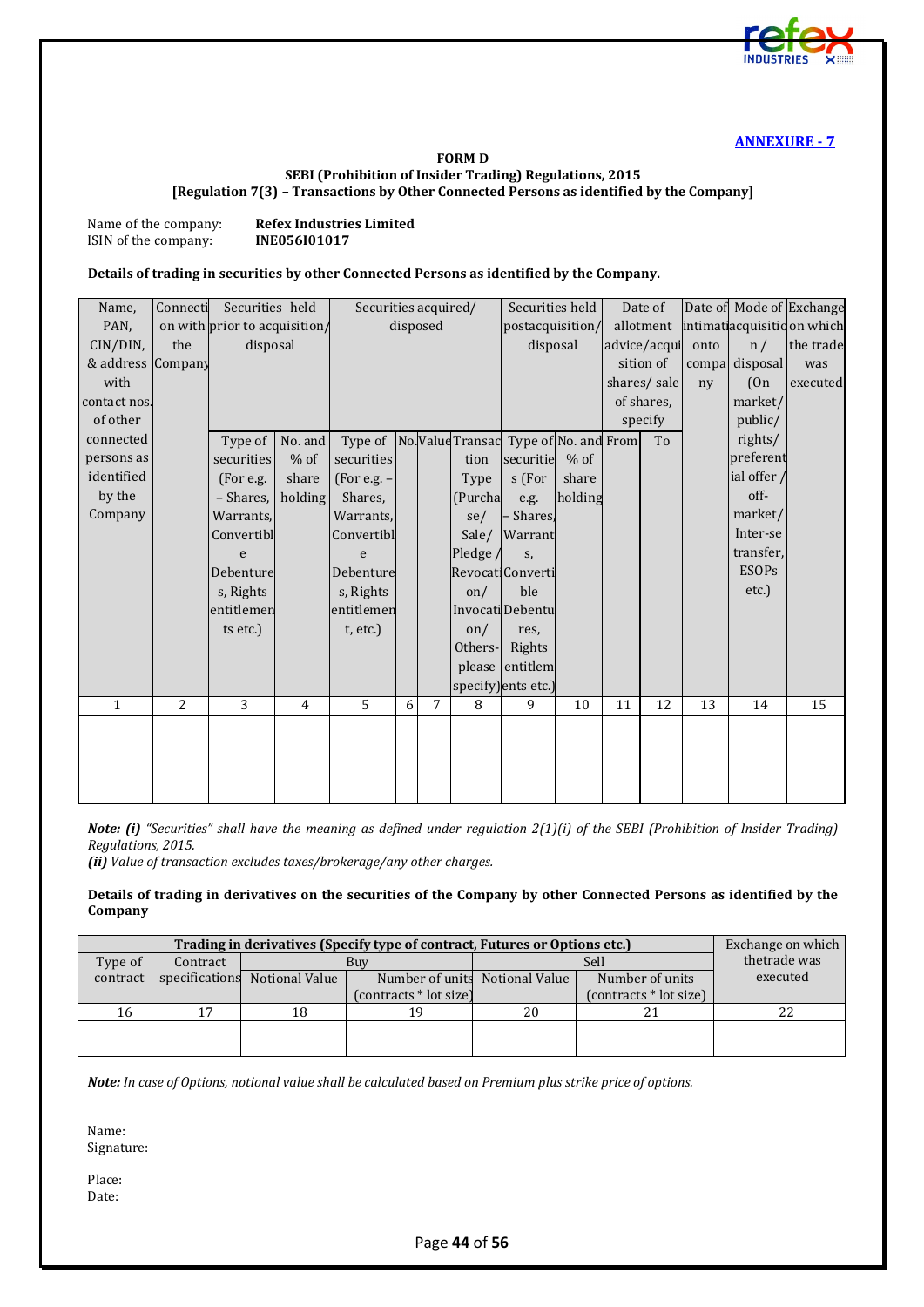

**[ANNEXURE - 8A](#page-2-1)**

#### **ONE TIME DISCLOSURE BY DESIGNATED PERSONS**

<span id="page-44-0"></span>

| A. Details of Designated Person                                      |
|----------------------------------------------------------------------|
| <b>Name</b>                                                          |
| <b>Address</b>                                                       |
| <b>PAN</b>                                                           |
| <b>Designation</b>                                                   |
| <b>Department</b>                                                    |
| Phone/ Mobile No.                                                    |
| <b>B.</b> Details of Education Institutions of Designated Person     |
| 1. Graduation/Post Graduation, if any                                |
| <b>Name of College/Institution:</b>                                  |
| University                                                           |
|                                                                      |
| 2. Professional Qualification, if any                                |
| <b>Name of College/Institution:</b>                                  |
| <b>University</b>                                                    |
|                                                                      |
| <b>Details of Past Employers of Designated Person</b><br>$C_{\cdot}$ |
| <b>Name of Last Employer:</b>                                        |
| <b>Address:</b>                                                      |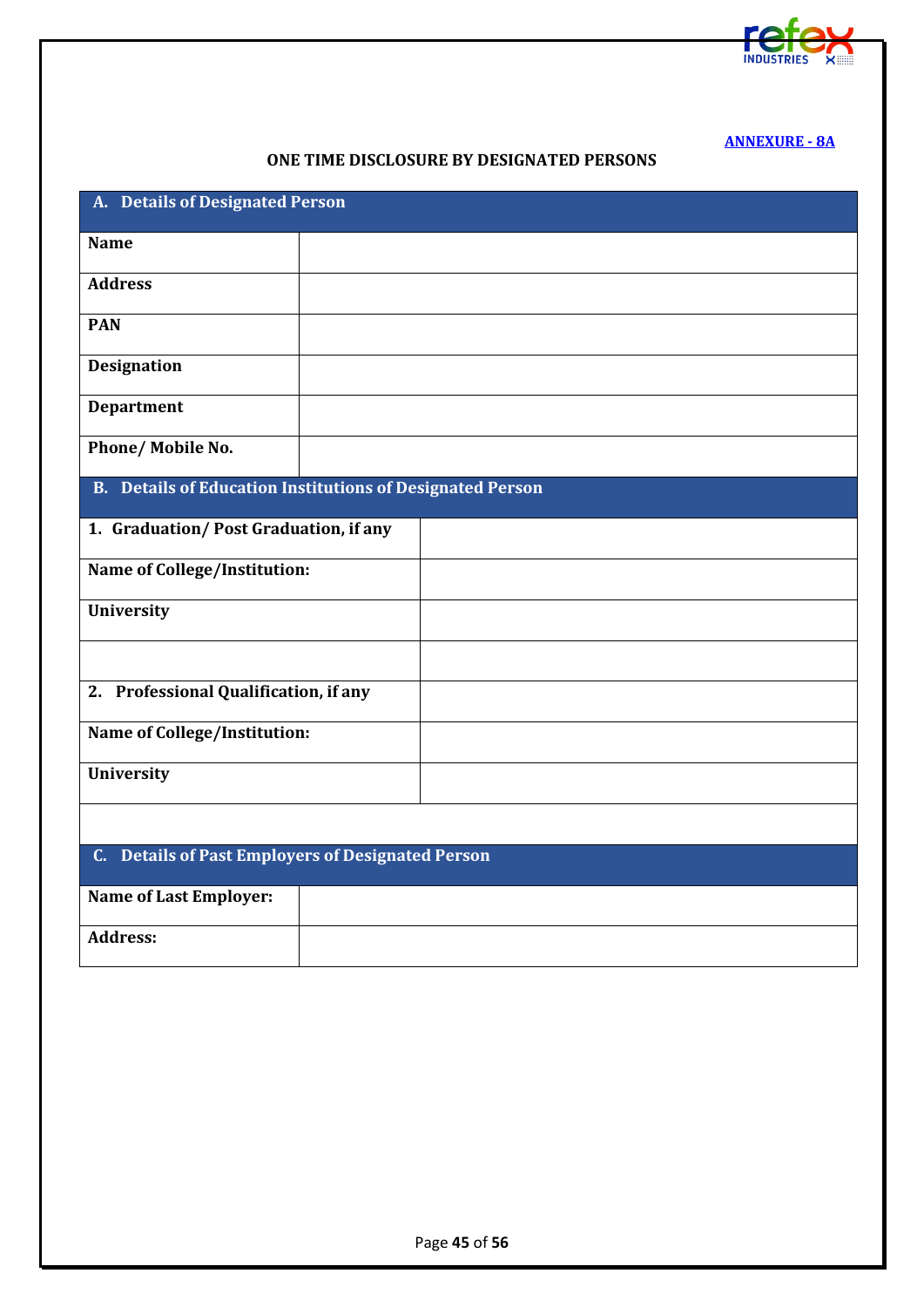

**[ANNEXURE - 8B](#page-2-2)**

## **ANNUAL DISCLOSURE BY DESIGNATED PERSONS**

<span id="page-45-0"></span>

| A. Details of Designated Person                                                                                                                             |                                                                                                                  |  |  |  |  |
|-------------------------------------------------------------------------------------------------------------------------------------------------------------|------------------------------------------------------------------------------------------------------------------|--|--|--|--|
| <b>Name</b>                                                                                                                                                 |                                                                                                                  |  |  |  |  |
| <b>Address</b>                                                                                                                                              |                                                                                                                  |  |  |  |  |
| <b>PAN</b>                                                                                                                                                  |                                                                                                                  |  |  |  |  |
| <b>Designation</b>                                                                                                                                          |                                                                                                                  |  |  |  |  |
| <b>Department</b>                                                                                                                                           |                                                                                                                  |  |  |  |  |
| Phone/ Mobile No.                                                                                                                                           |                                                                                                                  |  |  |  |  |
| B. Details of persons with whom material financial transaction is entered by Designated Person                                                              |                                                                                                                  |  |  |  |  |
| <b>Disclosure Condition</b><br>Check as applicable $(\sqrt{1}/(X))$ :                                                                                       | If yes, provide following details<br>(No need to provide details if the transaction<br>is on arms' length basis) |  |  |  |  |
| Whether you have entered a material financial transaction<br>(in nature of loan, gift, capital contribution etc.) with any<br>person which involves either: | <b>Name</b><br><b>PAN</b><br>Phone/Mobile No.                                                                    |  |  |  |  |
| Receipt by you of amount exceeding 25% of Payer's<br>➤<br>Annual Income                                                                                     | <b>Name</b><br><b>PAN</b>                                                                                        |  |  |  |  |
| Payment of amount by you exceeding 25% of your<br>➤<br>Annual Income                                                                                        | Phone/Mobile No.                                                                                                 |  |  |  |  |
| Yes                                                                                                                                                         | <b>Name</b><br><b>PAN</b>                                                                                        |  |  |  |  |
| No                                                                                                                                                          | Phone/Mobile No.                                                                                                 |  |  |  |  |
| <b>Details of Immediate Relatives</b><br>$\mathbf{C}$ .                                                                                                     |                                                                                                                  |  |  |  |  |
| <b>Disclosure Condition:</b><br>Check as applicable $(\sqrt{)}/(X)$ :                                                                                       | Provide following details if any of the<br>condition is ticked $(\sqrt{})$                                       |  |  |  |  |
| <b>Spouse</b>                                                                                                                                               | <b>Name</b>                                                                                                      |  |  |  |  |
|                                                                                                                                                             | <b>PAN</b>                                                                                                       |  |  |  |  |
|                                                                                                                                                             | Phone/Mobile No.                                                                                                 |  |  |  |  |
| <b>Mother</b>                                                                                                                                               |                                                                                                                  |  |  |  |  |
| <b>Financially Dependent</b>                                                                                                                                | <b>Name</b>                                                                                                      |  |  |  |  |
| Consults you in taking trading decision                                                                                                                     | <b>PAN</b><br>Phone/Mobile No.                                                                                   |  |  |  |  |
| <b>Father</b>                                                                                                                                               |                                                                                                                  |  |  |  |  |
| <b>Financially Dependent</b>                                                                                                                                | <b>Name</b>                                                                                                      |  |  |  |  |
| Consults you in taking trading decision                                                                                                                     | <b>PAN</b>                                                                                                       |  |  |  |  |
| <b>Brother</b>                                                                                                                                              | Phone/Mobile No.                                                                                                 |  |  |  |  |
|                                                                                                                                                             | <b>Name</b>                                                                                                      |  |  |  |  |
| <b>Financially Dependent</b>                                                                                                                                |                                                                                                                  |  |  |  |  |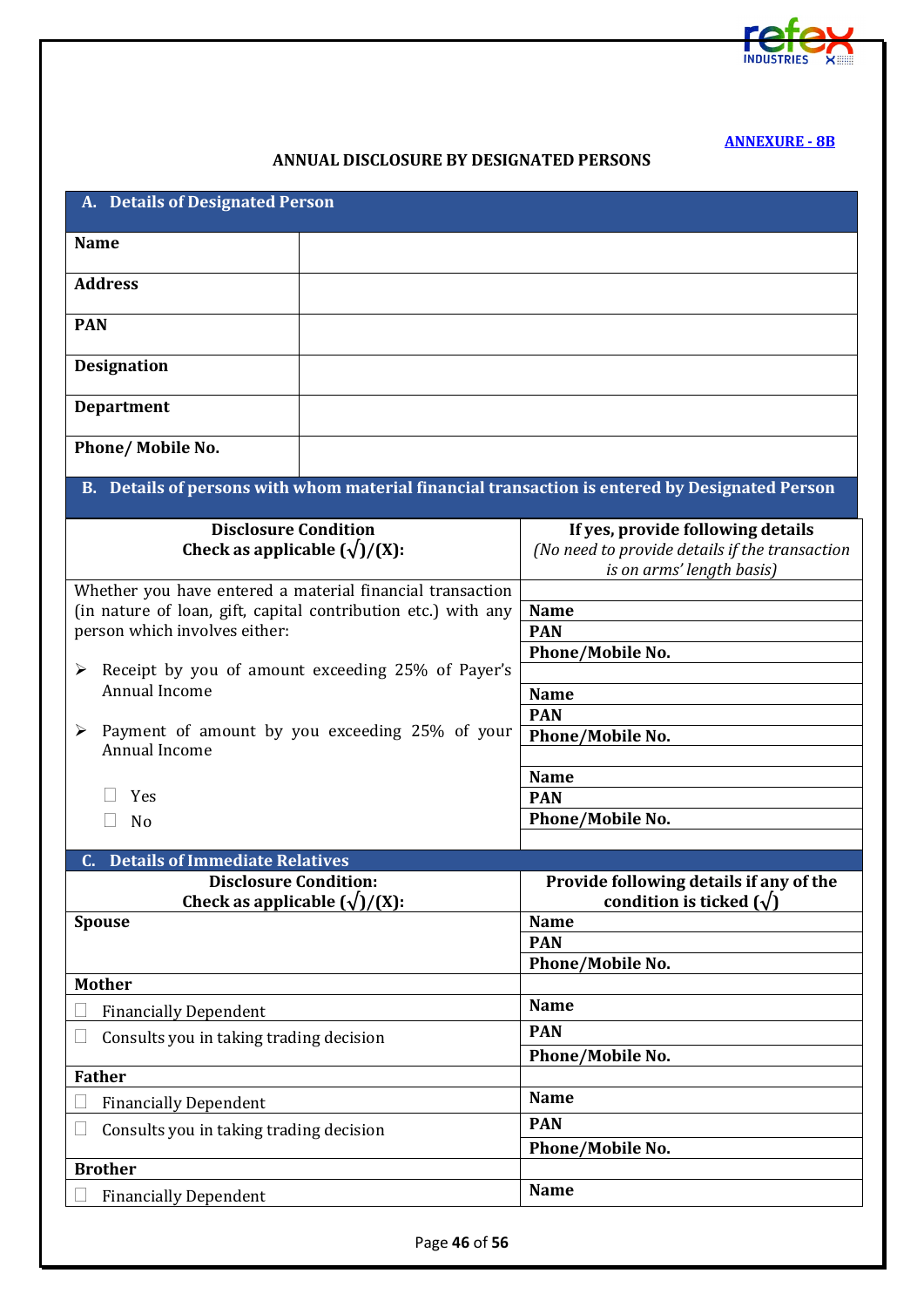

| Consults you in taking trading decision | <b>PAN</b>              |  |  |  |  |
|-----------------------------------------|-------------------------|--|--|--|--|
|                                         | <b>Phone/Mobile No.</b> |  |  |  |  |
| <b>Sister</b>                           |                         |  |  |  |  |
| <b>Financially Dependent</b>            | <b>Name</b>             |  |  |  |  |
| Consults you in taking trading decision | <b>PAN</b>              |  |  |  |  |
|                                         | <b>Phone/Mobile No.</b> |  |  |  |  |
| Children (including step child)         |                         |  |  |  |  |
| <b>Financially Dependent</b>            | <b>Name</b>             |  |  |  |  |
| Consults you in taking trading decision | <b>PAN</b>              |  |  |  |  |
|                                         | <b>Phone/Mobile No.</b> |  |  |  |  |

Use separate sheets if required.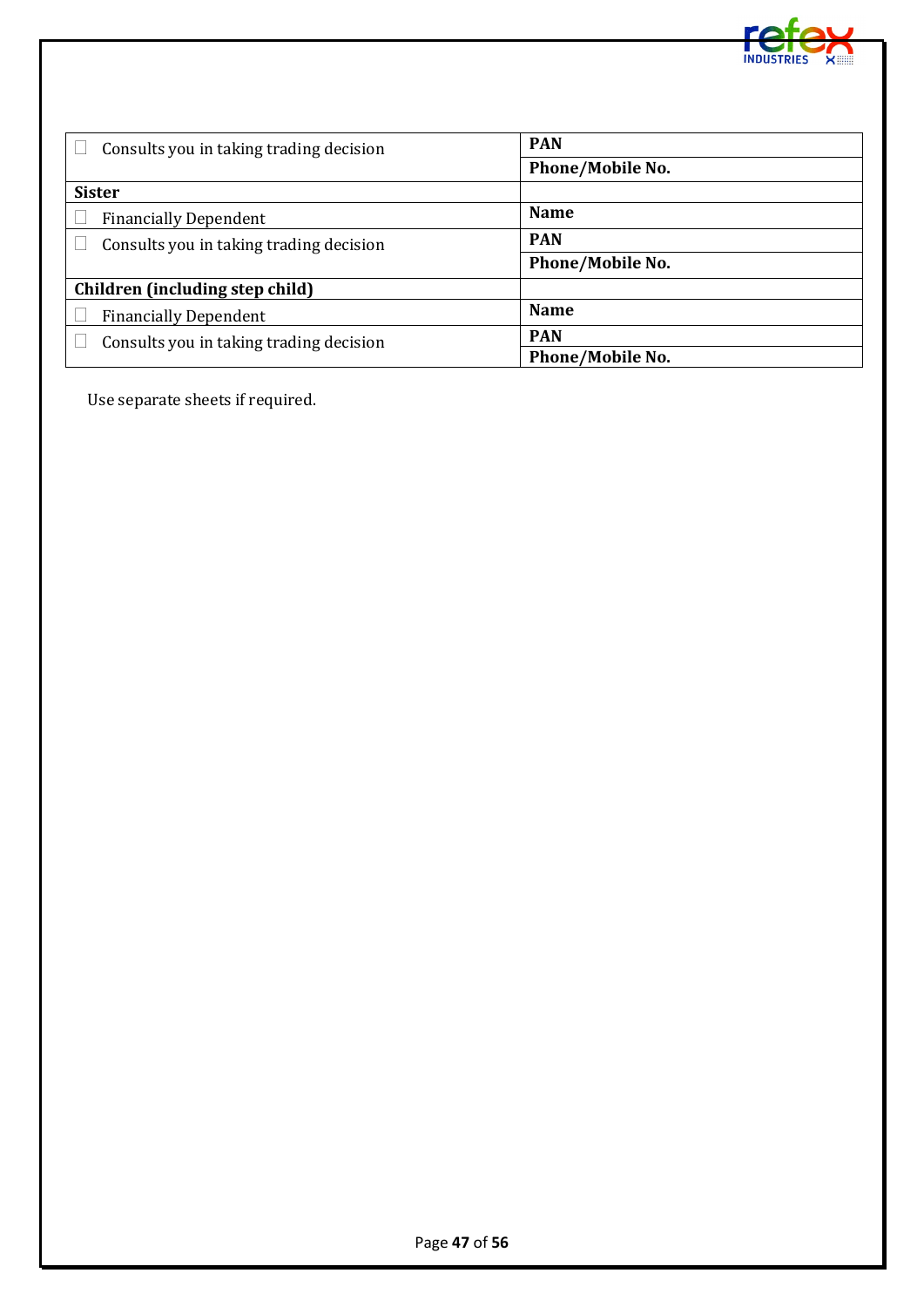

## <span id="page-47-0"></span>**Report by Refex Industries Limited for violations related to the Code of Conduct under the SEBI (Prohibition of Insider Trading) Regulations, 2015**

## *[Schedule B read with Regulation 9(1) of SEBI (Prohibition of Insider Trading) Regulations, 2015]*

| S.  | <b>Particulars</b>                                                          | <b>Details</b>                                                                                                             |
|-----|-----------------------------------------------------------------------------|----------------------------------------------------------------------------------------------------------------------------|
| No. |                                                                             |                                                                                                                            |
| 1   | Name of the listed company/Intermediary/Fiduciary                           | <b>Refex Industries Limited</b>                                                                                            |
| 2   | Please tick appropriate checkbox                                            | <b>Listed Company (NSE &amp; BSE)</b>                                                                                      |
|     | Reporting in capacity of:                                                   |                                                                                                                            |
|     | √ Listed Company                                                            |                                                                                                                            |
|     | Intermediary                                                                |                                                                                                                            |
|     | Fiduciary<br>$\sim$                                                         |                                                                                                                            |
| 3   | A. Details of Designated Person (DP)                                        |                                                                                                                            |
|     | i. Name of the DP                                                           |                                                                                                                            |
|     | ii. PAN of the DP                                                           |                                                                                                                            |
|     | iii. Designation of DP                                                      |                                                                                                                            |
|     | iv. Functional Role of DP                                                   |                                                                                                                            |
|     | v. Whether DP is Promoter or belongs to Promoter Group                      |                                                                                                                            |
|     | B. If Reporting is for immediate relative of DP                             |                                                                                                                            |
|     | Name of the immediate relative of DP                                        |                                                                                                                            |
|     | ii. PAN of the immediate relative of DP                                     |                                                                                                                            |
|     | C. Details of transaction(s)                                                |                                                                                                                            |
|     | Name of the scrip                                                           |                                                                                                                            |
|     | ii. No of shares traded and value (Rs.) (Date-wise)                         |                                                                                                                            |
|     | D. In case value of trade(s) is more than Rs.10 lacs in a calendar Quarter: |                                                                                                                            |
|     | i. Date of intimation of $trade(s)$ by concerned DP                         | Not applicable                                                                                                             |
|     |                                                                             | director/ promoter/promoter group to Company under (SEBI vide its Circular no. SEBI/HO/ISD/ISD/CIR/P/2021/617 dated        |
|     | regulation 7 of SEBI (PIT) Regulations, 2015                                | August 13, 2021, has clarified that for listed companies who have complied                                                 |
|     |                                                                             | ii.Date of intimation of trade(s) by Company to stock with requirements of the Circular no. SEBI/HO/ISD/ISD/CIR/P/2020/168 |
|     |                                                                             | exchanges under regulation 7 of SEBI (PIT) Regulations dated September 09, 2020 and already implemented the System Driver  |
|     | 2015                                                                        | Disclosures, the manual filing of disclosures as required under Regulation                                                 |
|     |                                                                             | 7(2) (a) & (b) of the SEBI (PIT) Regulations, 2015 is no longer mandatory.)                                                |
| 4   | Details of violations observed under Code of Conduct                        |                                                                                                                            |
| 5   | Action taken by Listed Company / Intermediary/ Fiduciary                    |                                                                                                                            |
| 6   | Reasons recorded in writing for taking action stated above                  |                                                                                                                            |
| 7   | Details of the previous instances of violations, if any,                    |                                                                                                                            |
|     | since last financial year                                                   |                                                                                                                            |
| 8   | If any amount collected for Code of Conduct violation(s):                   |                                                                                                                            |
|     | i. Mode of transfer to SEBI - IPEF (Online/Demand Draft)                    |                                                                                                                            |
|     |                                                                             |                                                                                                                            |
|     |                                                                             |                                                                                                                            |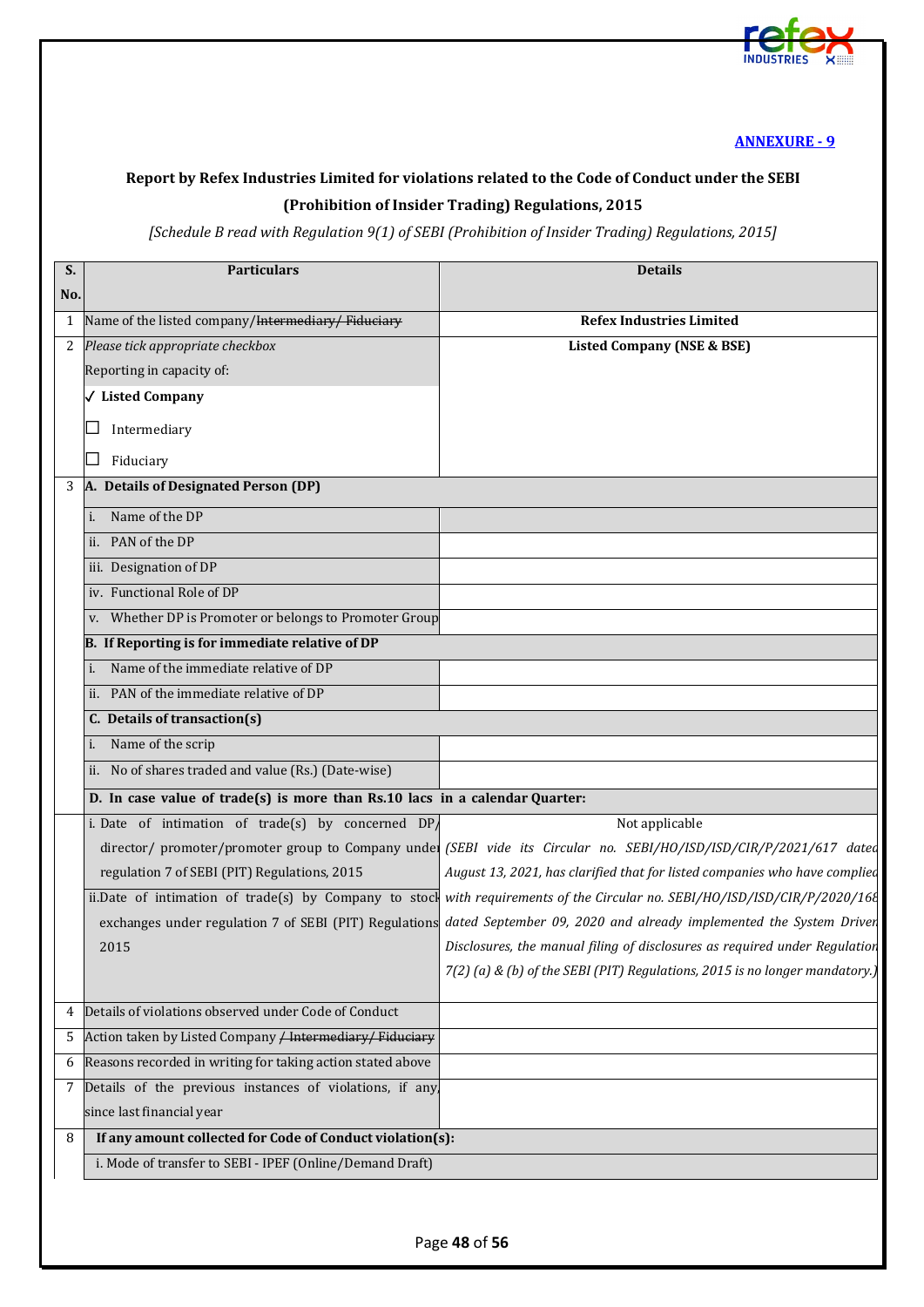

| <b>Particulars</b>                                      | <b>Details</b> |
|---------------------------------------------------------|----------------|
| Name of the transferor                                  |                |
| Bank Name, branch and Account number                    |                |
| UTR/Transaction reference number                        |                |
| <b>Transaction date</b>                                 |                |
|                                                         |                |
| Transaction Amount (in Rs.)                             |                |
| In case of Demand Draft (DD): NA<br><b>Particulars</b>  | <b>Details</b> |
| <b>Bank Name and branch</b><br>$\overline{\phantom{a}}$ |                |
| DD Number<br>$\blacksquare$                             |                |
| DD date<br>$\blacksquare$                               |                |

Yours faithfully,

**For Refex Industries Limited**

**Name and Signature of Compliance Officer PAN: Email ID:** 

**Date and Place:**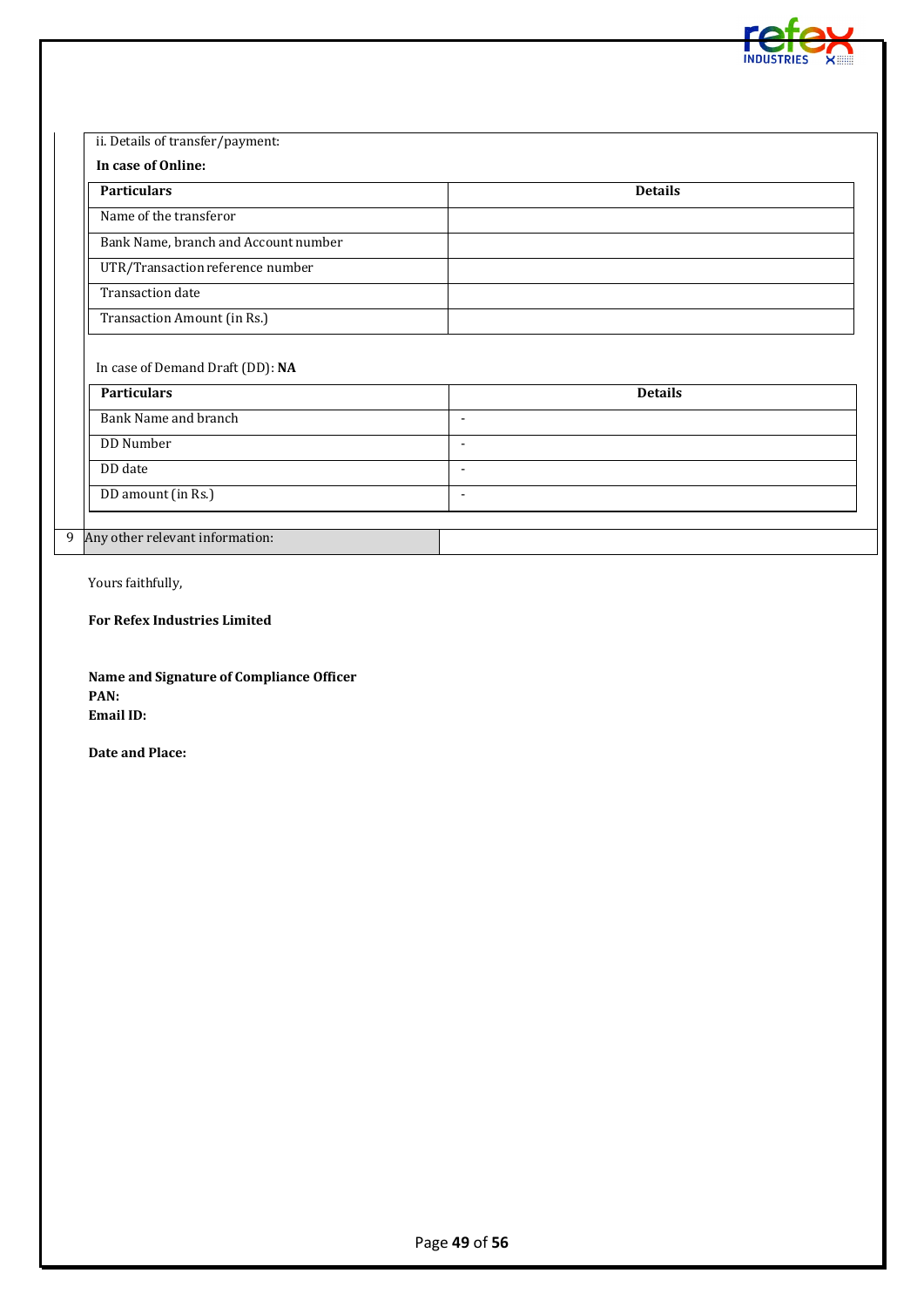

## <span id="page-49-0"></span>**Form for Informant's Voluntary Information Disclosure to be submitted to the SEBI**

*[Refer Regulation 7B read with Schedule D to the Securities and Exchange Board of India (Prohibition of Insider Trading) Regulations, 2015 (PIT Regulations)]* 

|  | Trading) Regulations, 2015 (PIT Regulati |  |  |  |  |
|--|------------------------------------------|--|--|--|--|
|--|------------------------------------------|--|--|--|--|

| PERSONAL INFORMATION OF THE INFORMANT<br>Ι.                                                                        |                                             |               |                                         |                                                                                                         |
|--------------------------------------------------------------------------------------------------------------------|---------------------------------------------|---------------|-----------------------------------------|---------------------------------------------------------------------------------------------------------|
| A. INDIVIDUAL 1:                                                                                                   |                                             |               |                                         |                                                                                                         |
|                                                                                                                    |                                             |               |                                         |                                                                                                         |
| Last Name:                                                                                                         |                                             |               |                                         | Title:                                                                                                  |
| Address:                                                                                                           |                                             | City / State: |                                         | PIN:                                                                                                    |
| Mobile:<br>Telephone (with State Code)                                                                             |                                             |               |                                         | E-Mail address:                                                                                         |
| <b>Employment Details*:</b>                                                                                        |                                             |               | Permanent Account Number, if available: |                                                                                                         |
|                                                                                                                    |                                             |               |                                         |                                                                                                         |
| <b>LEGAL REPRESENTATIVE (where applicable)</b><br>II.                                                              |                                             |               |                                         |                                                                                                         |
|                                                                                                                    |                                             |               |                                         |                                                                                                         |
| Last Name:                                                                                                         |                                             | First Name:   |                                         | Title:                                                                                                  |
| Firm Name (if not self-employed):                                                                                  |                                             |               |                                         |                                                                                                         |
| <b>Contact Address:</b>                                                                                            |                                             | City/State:   |                                         | PIN:                                                                                                    |
| Residence Address:                                                                                                 |                                             | City/State:   |                                         | PIN:                                                                                                    |
| Telephone (with State Code):                                                                                       |                                             | Mobile:       |                                         | E-mail Address:                                                                                         |
| Bar Council Enrolment Number:                                                                                      |                                             |               |                                         |                                                                                                         |
| <b>SUBMISSION OF ORIGINAL INFORMATION</b><br>III.                                                                  |                                             |               |                                         |                                                                                                         |
| $\mathbf{1}$<br>Is it a violation of securities laws? Yes/No                                                       |                                             |               |                                         |                                                                                                         |
| (Please select one or more options as applicable)                                                                  |                                             |               |                                         |                                                                                                         |
| If yes to question (1), please describe the type of violation:<br>2.                                               |                                             |               |                                         |                                                                                                         |
| Section 15G of the Act;<br>$\circ$                                                                                 |                                             |               |                                         |                                                                                                         |
| Regulation 3 of PIT Regulations;<br>$\circ$                                                                        |                                             |               |                                         |                                                                                                         |
| Regulation 4 of PIT Regulations;<br>$\circ$                                                                        |                                             |               |                                         |                                                                                                         |
| $\circ$                                                                                                            | Regulation 5 of PIT Regulations; and        |               |                                         |                                                                                                         |
| Regulation 9 or Regulation 9A of PIT Regulations, in so far as they pertain to trading or communication<br>$\circ$ |                                             |               |                                         |                                                                                                         |
|                                                                                                                    | of unpublished price sensitive information. |               |                                         |                                                                                                         |
| Not sure<br>$\circ$                                                                                                |                                             |               |                                         |                                                                                                         |
| (Please select one or more options as applicable)                                                                  |                                             |               |                                         |                                                                                                         |
| Has the violation: Occurred/ Occurring / Potential to occur in future:<br>3.                                       |                                             |               |                                         |                                                                                                         |
| (Please select one or more options as applicable)                                                                  |                                             |               |                                         |                                                                                                         |
| If the violation has occurred, date of occurrence: dd/mm/yy<br>4.                                                  |                                             |               |                                         |                                                                                                         |
| Date range: $(dd/mm/yy) - (dd/mm/yy)$                                                                              |                                             |               |                                         |                                                                                                         |
| (in case exact date is not known, an approximate period may be entered)                                            |                                             |               |                                         |                                                                                                         |
| Have the individual(s) or their representatives had any prior communication(s) or representations with<br>5.       |                                             |               |                                         |                                                                                                         |
| the Board concerning this matter? Yes (If yes, please provide details in a separate Annexure) / No                 |                                             |               |                                         |                                                                                                         |
| (Please select one or more options as applicable)                                                                  |                                             |               |                                         |                                                                                                         |
| 6.                                                                                                                 |                                             |               |                                         | Does this violation relate to an entity of which the individual is or was an officer, director, counsel |
| employee, consultant or contractor? Yes (If yes, please provide details in a separate Annexure) / No               |                                             |               |                                         |                                                                                                         |
| (Please select one or more options as applicable)                                                                  |                                             |               |                                         |                                                                                                         |
| If yes to question (6), was the original information submitted first to your Head or internal legal and<br>7.      |                                             |               |                                         |                                                                                                         |
|                                                                                                                    |                                             |               |                                         |                                                                                                         |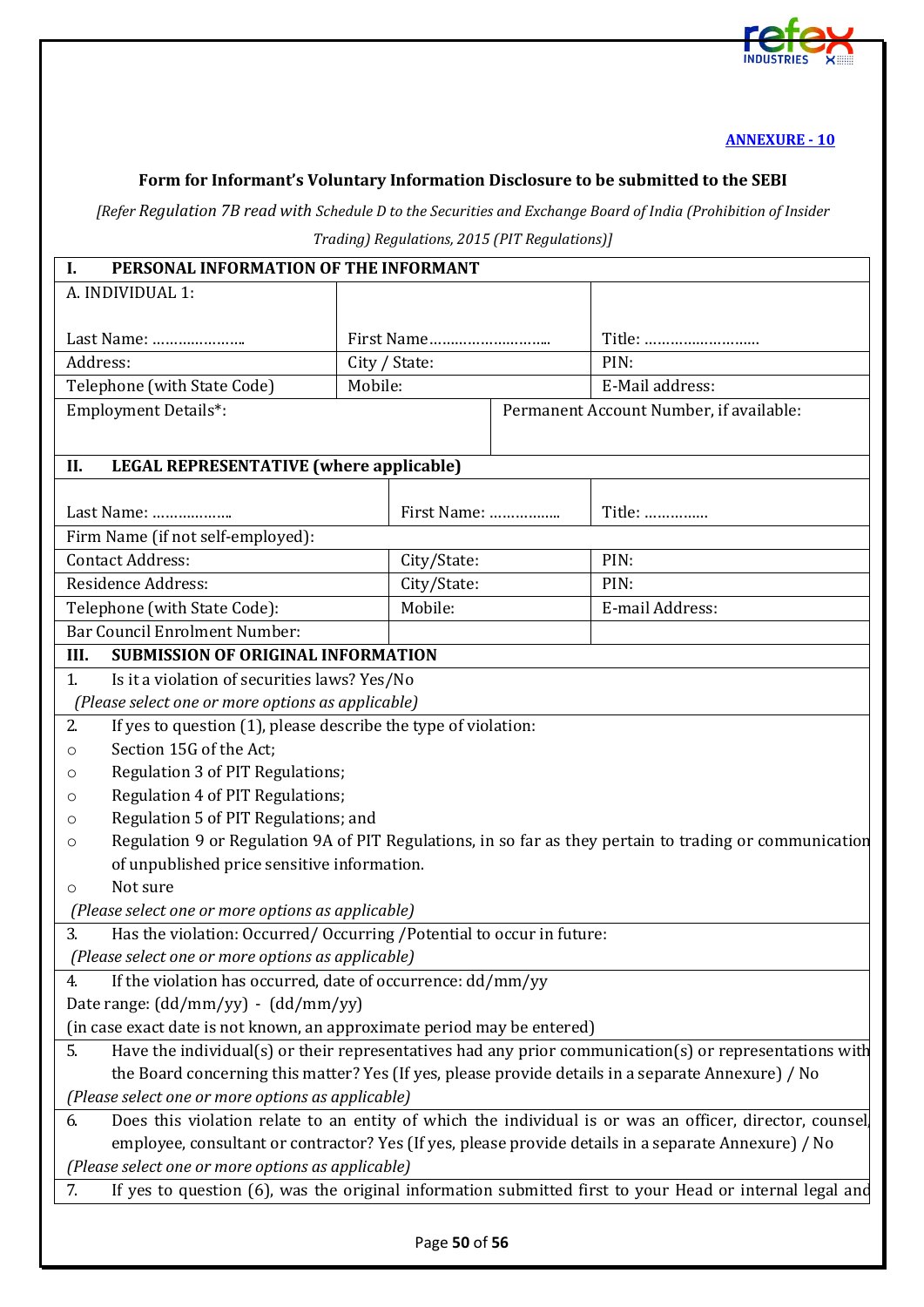

compliance office? Yes / No

*(Please select one or more options as applicable)*

8. If yes question (7), then please provide, Date of submission of original information: dd/mm/yy

- 9. Please describe in detail how the information submitted by you constitutes a violation of insider trading laws. The details must include specific information with respect to:
- (i) details of the securities in which insider trading is alleged;
- (ii) the unpublished price sensitive information based on which insider trading is alleged;
- (iii) date on which the unpublished price sensitive information was made public;
- (iv) details of circumstances/evidence leading to possession of unpublished price sensitive information by the alleged violator(s);
- (v) details of insiders/suspects and their trades (i.e. purchase/sale and quantity purchased/sold) along with dates/period of trades.
- 10. What facts or supporting material is your allegation based on? Please include self-certified copies of all the relevant documents. Please attach any additional documents to this form, if necessary.

*(Please describe details in a separate Annexure)*

11. Identify any documents or other information in your submission that you believe could reasonably be expected to reveal your identity and explain the basis for your belief that your identity would be revealed if the documents were disclosed to a third party.

*(Please describe details in a separate Annexure)*

12. Provide details of connection amongst the Informant, the company whose securities are involved and the person against whom information is being provided:  *(Please describe details in a separate Annexure)*

#### **IV. DECLARATION:**

#### **I/we hereby declare that, -**

- A. I/we have read and understood the Securities and Exchange Board of India (Prohibition of Insider Trading) Regulations, 2015;
- B. I/we accept that mere furnishing of information by me/us does not by itself confer on me/us right to get reward and that I/we may not get any Reward at all. I/we would be bound by the decisions that the authority competent to grant reward may take;
- C. I/we accept that the Securities and Exchange Board of India is under no obligation to enter into any correspondence regarding action or inaction taken as a result of my/our information.
- D. I/we accept that the reward would be an ex-gratia payment which, subject to the Securities and Exchange Board of India (Prohibition of Insider Trading) Regulations, 2015, shall be granted at the absolute discretion of the competent authority. The decision of the authority shall be acceptable to me/us and I/we shall not challenge it in any litigation, appeal, adjudication, etc.
- E. In the event of my/our death before the reward us paid to me/us, it may be paid to: (Details of nominee)
- F. I/we declare that the information contained herein is true, correct and complete to the best of my/our knowledge and belief and not obtained from the categories of persons indicated in sub-regulation (2) and sub-regulation (6) of regulation 7G of the Securities and Exchange Board of India (Prohibition of Insider Trading) Regulations, 2015 and agree to indemnify the Board in case it is not so found. I/we fully understand that I/we may be subject to action under securities laws as well as Section 182 of the Indian Penal Code, 1860 (45 of 1860) and ineligible for Reward if, in my/our submission of information or in any other dealings with the Board, I/we knowingly and wilfully make any false, fictitious, or fraudulent statements or representations, or use any false writing or document knowing that the writing or document contains any false, fictitious, or fraudulent statement.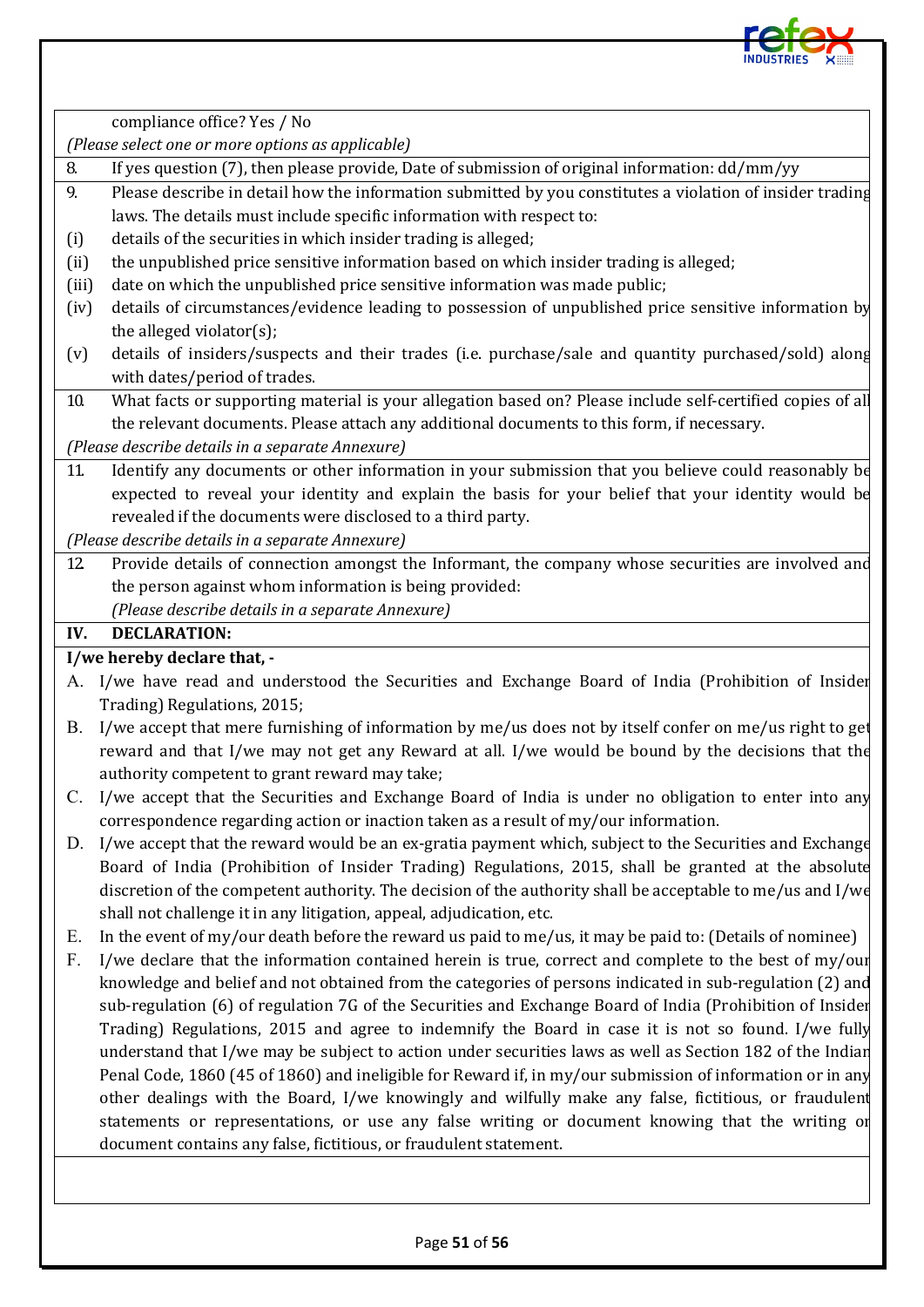

|        | Date: dd/mm/yy                                                                                                                                                                                                                                                                                                                                                                                                                                                                                                                                                                                                                                                                                                                                                                                                                                         |
|--------|--------------------------------------------------------------------------------------------------------------------------------------------------------------------------------------------------------------------------------------------------------------------------------------------------------------------------------------------------------------------------------------------------------------------------------------------------------------------------------------------------------------------------------------------------------------------------------------------------------------------------------------------------------------------------------------------------------------------------------------------------------------------------------------------------------------------------------------------------------|
| Place: |                                                                                                                                                                                                                                                                                                                                                                                                                                                                                                                                                                                                                                                                                                                                                                                                                                                        |
| V.     | CERTIFICATE BY LEGAL REPRESENTATIVE (where the information is submitted through legal<br>representative)                                                                                                                                                                                                                                                                                                                                                                                                                                                                                                                                                                                                                                                                                                                                               |
|        | I hereby certify as follows -                                                                                                                                                                                                                                                                                                                                                                                                                                                                                                                                                                                                                                                                                                                                                                                                                          |
| (a)    | I have reviewed the completed and signed Voluntary Information Disclosure Form for completeness and<br>accuracy and the information contained therein is true, correct and complete to the best of my<br>knowledge;                                                                                                                                                                                                                                                                                                                                                                                                                                                                                                                                                                                                                                    |
| (b)    | I have irrevocable consent from the Declarant, to provide to the Securities and Exchange Board of India<br>the original Voluntary Information Disclosure Form in the event of a request for it from the Securities<br>and Exchange Board of India due to concerns that the Informant has not complied with these<br>regulations or where the Securities and Exchange Board of India requires the said information for the<br>purpose of verification for declaring any gratuitous reward to the Informant or where the Securities and<br>Exchange Board of India determines that it is necessary to seek such information to accomplish the<br>purpose of the Securities and Exchange Board of India Act including for the protection of investors<br>sharing with foreign securities regulators and foreign and Indian law enforcement agencies, etc. |
| (c)    | I am and shall continue to be legally obligated to provide the original Voluntary Information Disclosure<br>Form without demur within seven (7) calendar days of receiving such request from the Securities and<br>Exchange Board of India.                                                                                                                                                                                                                                                                                                                                                                                                                                                                                                                                                                                                            |
|        |                                                                                                                                                                                                                                                                                                                                                                                                                                                                                                                                                                                                                                                                                                                                                                                                                                                        |
|        | Date: dd/mm/yy                                                                                                                                                                                                                                                                                                                                                                                                                                                                                                                                                                                                                                                                                                                                                                                                                                         |
| Place: |                                                                                                                                                                                                                                                                                                                                                                                                                                                                                                                                                                                                                                                                                                                                                                                                                                                        |
|        | Note: For submission of information through a legal representative, the redacted copy of the Form expunging                                                                                                                                                                                                                                                                                                                                                                                                                                                                                                                                                                                                                                                                                                                                            |

*information that may identify the Informant shall be submitted by the legal representative without expunging any information relating to the legal representative and the details relating to the violation of insider trading laws.*

Note: Incomplete forms may not be accepted.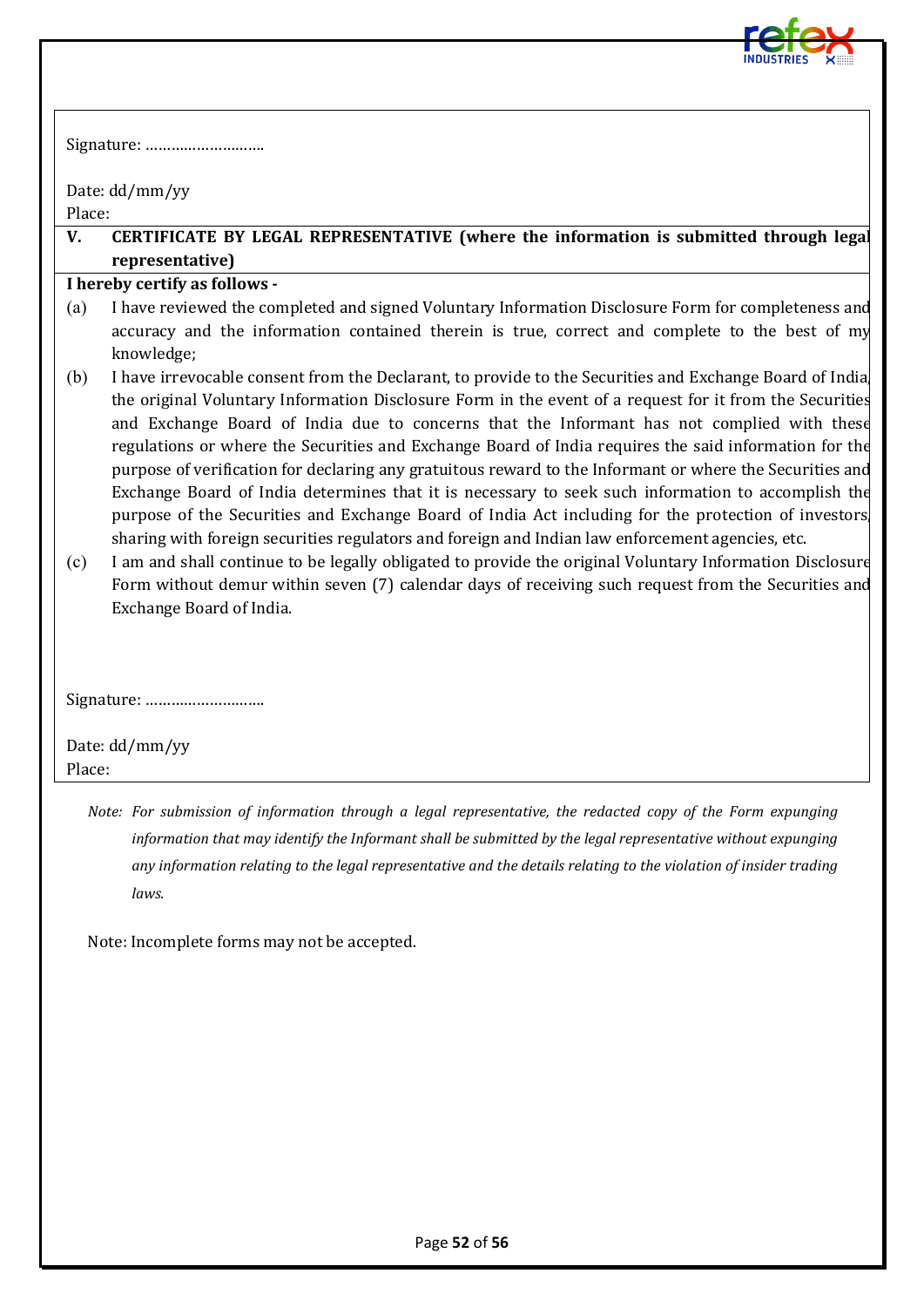

#### <span id="page-52-0"></span>**Form for Informant's Reward Claim to be submitted to the SEBI within the time specified in the intimation of prima facie eligibility to receive an Informant Reward**

*[Refer Regulations 7D and 7E of the Securities and Exchange Board of India (Prohibition of Insider Trading) Regulations, 2015]*

All fields are mandatory

| PERSONAL INFORMATION OF THE INFORMANT<br>I.                                                                   |                                                                                                          |                                                                                                              |  |  |  |  |
|---------------------------------------------------------------------------------------------------------------|----------------------------------------------------------------------------------------------------------|--------------------------------------------------------------------------------------------------------------|--|--|--|--|
| A. Informant:                                                                                                 |                                                                                                          |                                                                                                              |  |  |  |  |
|                                                                                                               |                                                                                                          |                                                                                                              |  |  |  |  |
|                                                                                                               | First Name: --------------------                                                                         | Title: -----------------                                                                                     |  |  |  |  |
| Address:                                                                                                      | City / State:                                                                                            | PIN:                                                                                                         |  |  |  |  |
| Telephone (with State code):                                                                                  | Mobile:                                                                                                  | E-Mail Address:                                                                                              |  |  |  |  |
| <b>Employment Details:</b>                                                                                    |                                                                                                          | Permanent<br>Account<br>Number,                                                                              |  |  |  |  |
|                                                                                                               |                                                                                                          | available:                                                                                                   |  |  |  |  |
| ORIGINAL INFORMATION SUBMITTED<br>II.                                                                         |                                                                                                          |                                                                                                              |  |  |  |  |
| Online Acknowledgment Receipt Number:                                                                         |                                                                                                          |                                                                                                              |  |  |  |  |
|                                                                                                               |                                                                                                          | (Annex Original Form for Voluntary Information Disclosure, if not yet submitted to Securities and Exchange   |  |  |  |  |
| Board of India)                                                                                               |                                                                                                          |                                                                                                              |  |  |  |  |
| Subject matter of submission:                                                                                 |                                                                                                          | Date of submission: dd/mm/20                                                                                 |  |  |  |  |
| Case Name:                                                                                                    | SEBI Order No.:                                                                                          | Date: dd/mm/20                                                                                               |  |  |  |  |
| III.<br><b>CONSIDERATION FOR REWARD</b>                                                                       |                                                                                                          |                                                                                                              |  |  |  |  |
|                                                                                                               |                                                                                                          | Provide any material information that may be relevant in light of the criteria for determining the amount of |  |  |  |  |
| Reward or denial thereof.                                                                                     |                                                                                                          |                                                                                                              |  |  |  |  |
|                                                                                                               |                                                                                                          |                                                                                                              |  |  |  |  |
| Include any supporting documents if necessary.                                                                |                                                                                                          |                                                                                                              |  |  |  |  |
| <b>DECLARATION BY INFORMANT</b><br>IV.                                                                        |                                                                                                          |                                                                                                              |  |  |  |  |
| I/we hereby declare that -                                                                                    |                                                                                                          |                                                                                                              |  |  |  |  |
|                                                                                                               | A. I/we have read and understood the Securities and Exchange Board of India (Prohibition of Insider      |                                                                                                              |  |  |  |  |
| Trading) Regulations, 2015;                                                                                   |                                                                                                          |                                                                                                              |  |  |  |  |
| В.                                                                                                            | I/we accept that mere furnishing of information by me/us does not by itself confer on me/us right to get |                                                                                                              |  |  |  |  |
|                                                                                                               | reward and that I/we may not get any Reward at all. I/we would be bound by the decisions that the        |                                                                                                              |  |  |  |  |
| authority competent to grant reward may take;                                                                 |                                                                                                          |                                                                                                              |  |  |  |  |
| C.                                                                                                            |                                                                                                          | I/we accept that the Securities and Exchange Board of India is under no obligation to pay any reward or      |  |  |  |  |
| enter into any correspondence regarding action or inaction taken as a result of this communication.           |                                                                                                          |                                                                                                              |  |  |  |  |
| I/we accept that the reward would be an ex-gratia payment which, subject to the Securities and Exchange<br>D. |                                                                                                          |                                                                                                              |  |  |  |  |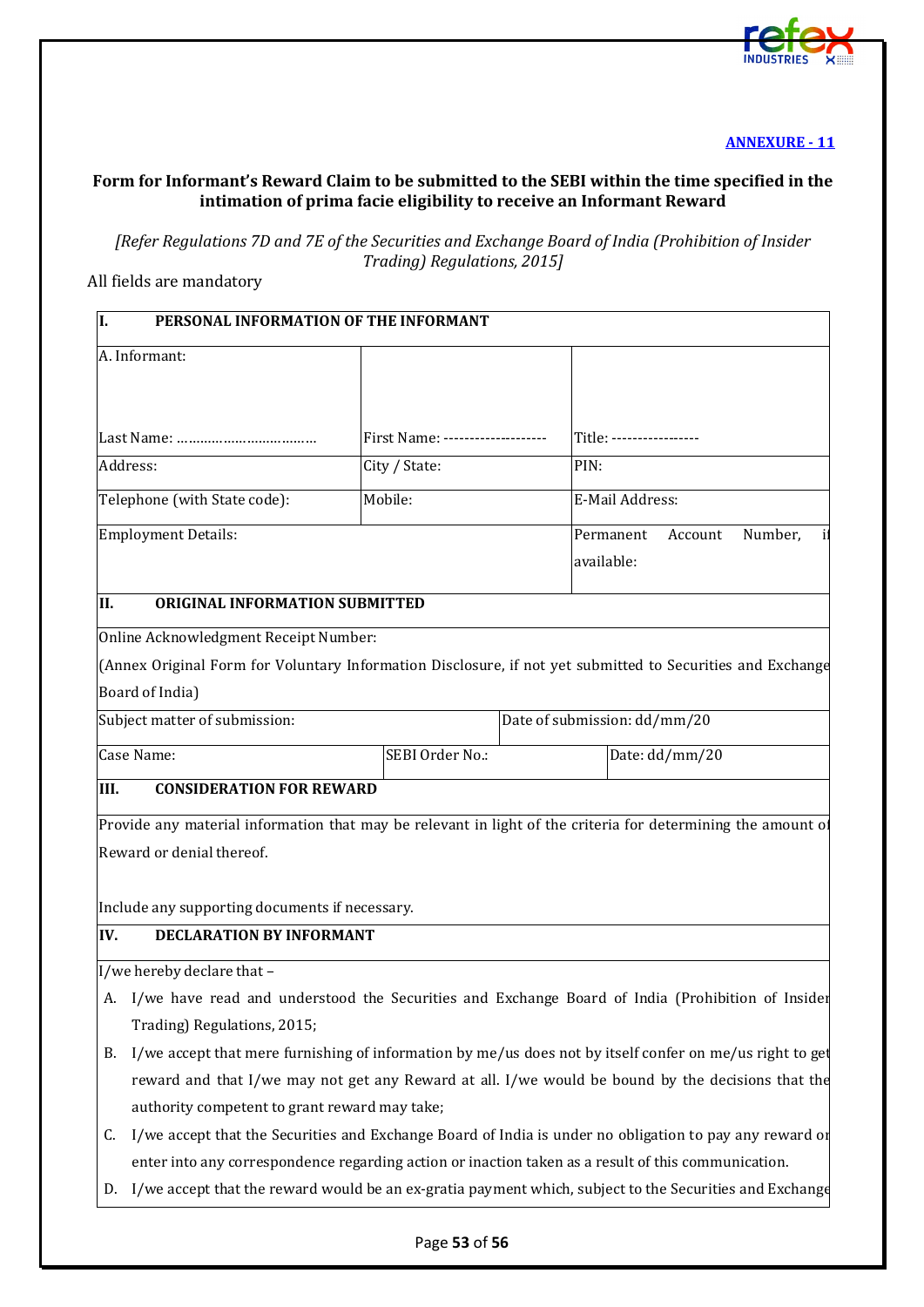

Board of India Prohibition of Insider Trading) Regulations, 2015, shall be granted at the absolute discretion of the competent authority. The decision of the authority shall be acceptable to me/us and I/we shall not challenge it in any litigation, appeal, adjudication, etc.

- E. In the event of my/our death before the reward is paid to me/us, it may be paid to …………………………………… (Details of nominee)
- F. I/we declare that the information contained herein is true, correct and complete to the best of my/our knowledge and belief and not obtained from the categories of persons indicated in sub-regulation (2) and sub-regulation (6) of regulation 7G of the Securities and Exchange Board of India (Prohibition of Insider Trading) Regulations, 2015 and agree to indemnify the Board in case it is not so found. I/we fully understand that I/we may be subject to action under securities laws as well as Section 182 of the Indian Penal Code, 1860 (45 of 1860) and ineligible for an Informant Reward if, in my/our submission of information or in any other dealings with the Board, I/we knowingly and willfully make any false fictitious, or fraudulent statements or representations, or use any false writing or document knowing that the writing or document contains any false, fictitious, or fraudulent statement.

Signature: ……………………….

Date: dd/mm/yy

Place:

#### **V. CERTIFICATE BY LEGAL REPRESENTATIVE (where applicable)**

I hereby certify as follows –

- (a) I have reviewed the completed and signed claim form for completeness and accuracy and the information contained therein is true, correct and complete to the best of my knowledge; and
- (b) The declarant is the person who signed the original Voluntary Information Disclosure Form.

Signature: ……………………….

Date: dd/mm/yy Place:

*Note: For submission of information through a legal representative, the redacted copy of the Form expunging information that may identify the Informant shall be submitted by the legal representative without expunging any information relating to the legal representative and the details relating to the violation of securities laws.*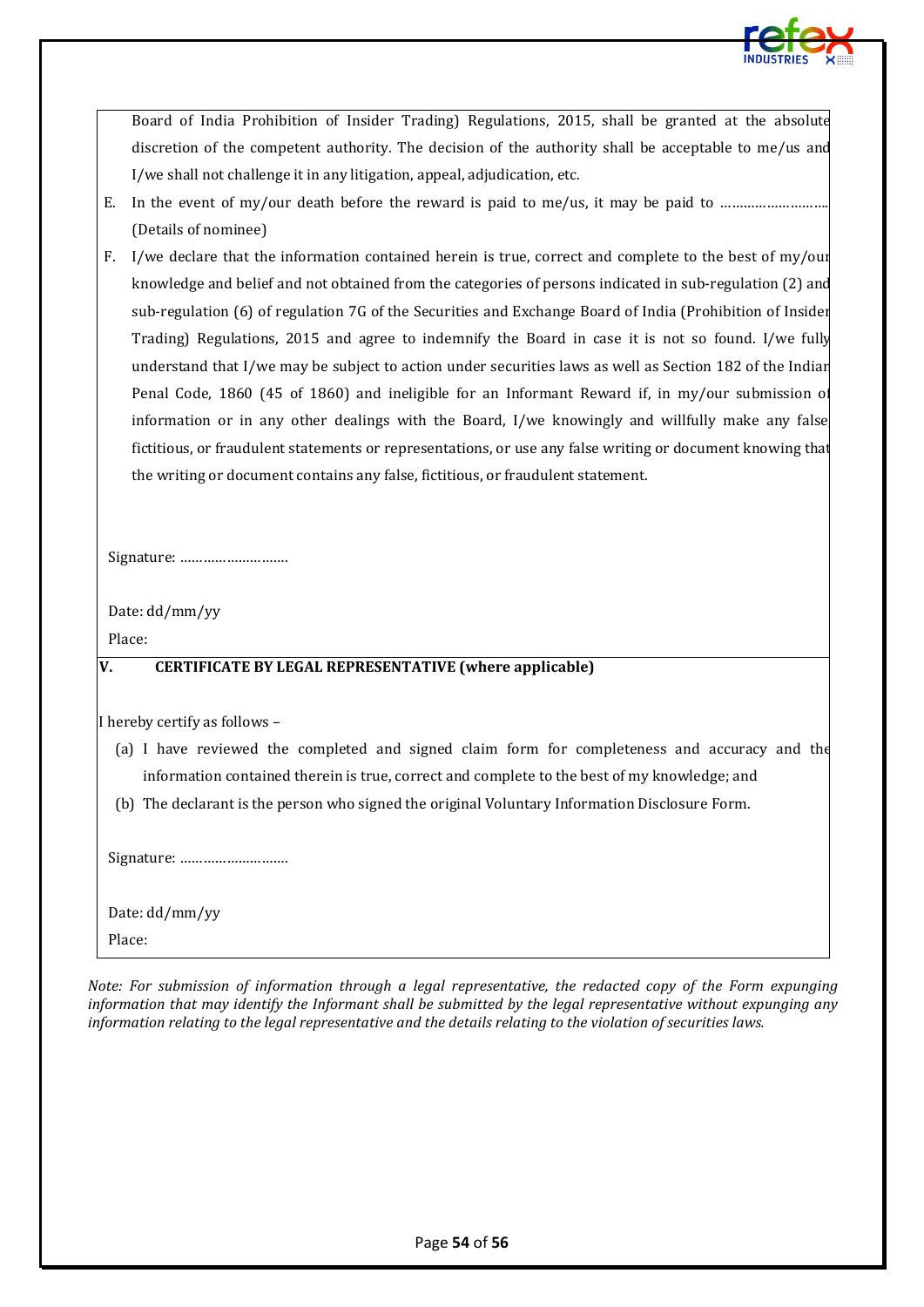

#### **REFEX INDUSTRIES LIMITED**

#### <span id="page-54-0"></span>**AFFIRMATION OF COMPLIANCE OF THE CODE OF CONDUCT (INSIDER TRADING)**

I, Mr./Mrs./Ms. \_\_\_\_\_\_\_\_\_\_\_\_\_\_\_\_\_\_\_\_\_\_\_\_\_\_\_\_, \_\_\_\_\_\_\_\_(designation) do hereby solemnly affirm that to the best of my knowledge and belief, I have fully complied with the provisions of the Code of Internal Procedures and Conduct for Regulating, Monitoring and Reporting of Trading by Designated Persons, during the financial year ended 31<sup>st</sup> March, \_\_\_\_\_\_\_.

Signature: Name: Designation: Department/Function:

Place:

Date:

<span id="page-54-1"></span>1. Kindly sign and return this declaration on or before April 15, \_\_\_\_\_.

2. This declaration shall be valid for the financial year \_\_\_\_\_\_\_\_\_\_.